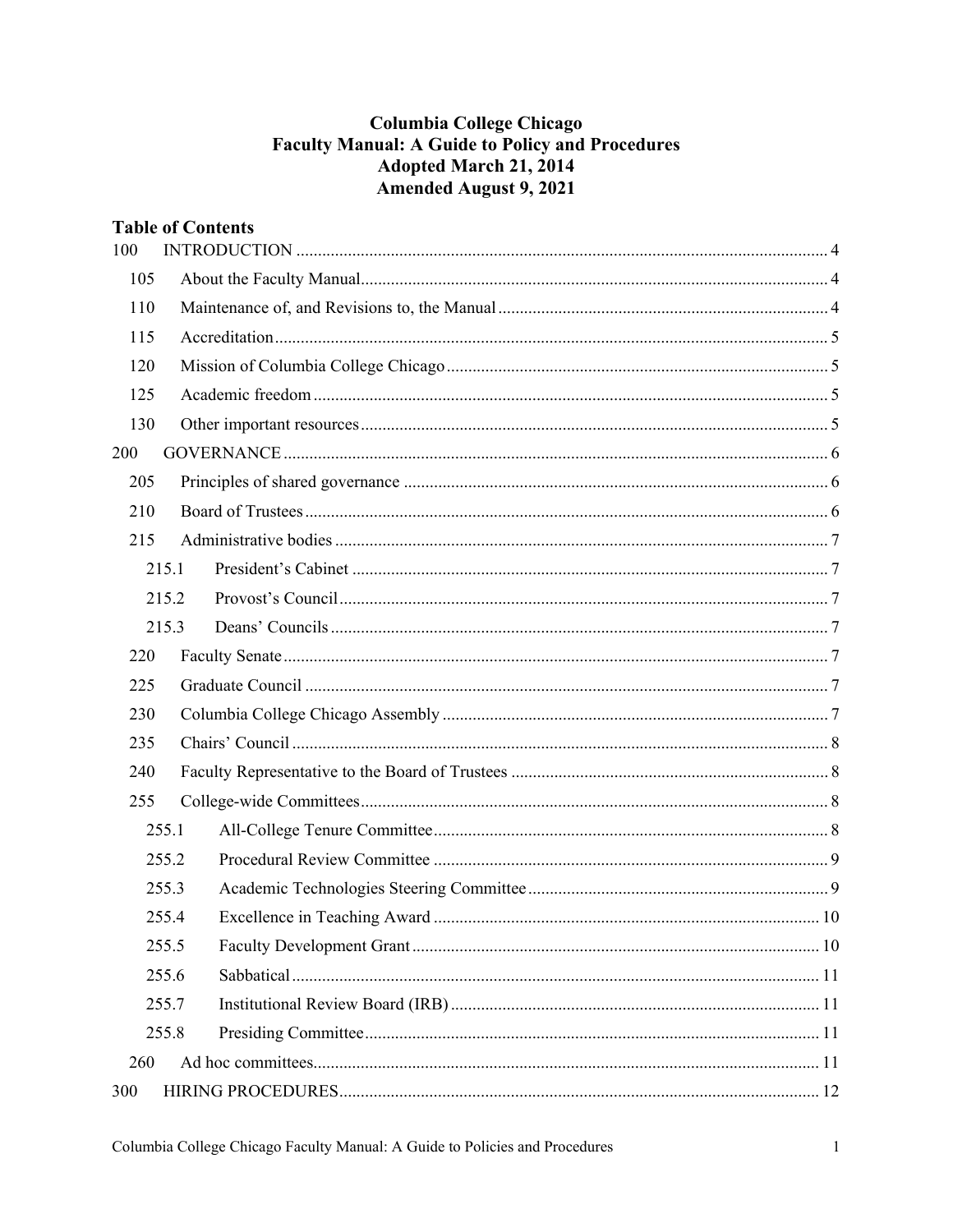| 305   |       |  |
|-------|-------|--|
| 310   |       |  |
| 315   |       |  |
| 320   |       |  |
| 325   |       |  |
| 330   |       |  |
| 335   |       |  |
| 340   |       |  |
| 400   |       |  |
| 405   |       |  |
|       | 405.1 |  |
|       | 405.2 |  |
|       | 405.3 |  |
| 415   |       |  |
|       | 415.1 |  |
|       | 415.2 |  |
| 420   |       |  |
|       | 420.1 |  |
|       | 420.2 |  |
| 425   |       |  |
|       | 425.1 |  |
|       | 425.2 |  |
| 435   |       |  |
| 440   |       |  |
| 445   |       |  |
| 500   |       |  |
| 501   |       |  |
| 505   |       |  |
|       | 505.1 |  |
|       | 505.2 |  |
|       | 505.3 |  |
| 505.4 |       |  |
|       | 505.5 |  |
| 510   |       |  |
| 512   |       |  |
|       |       |  |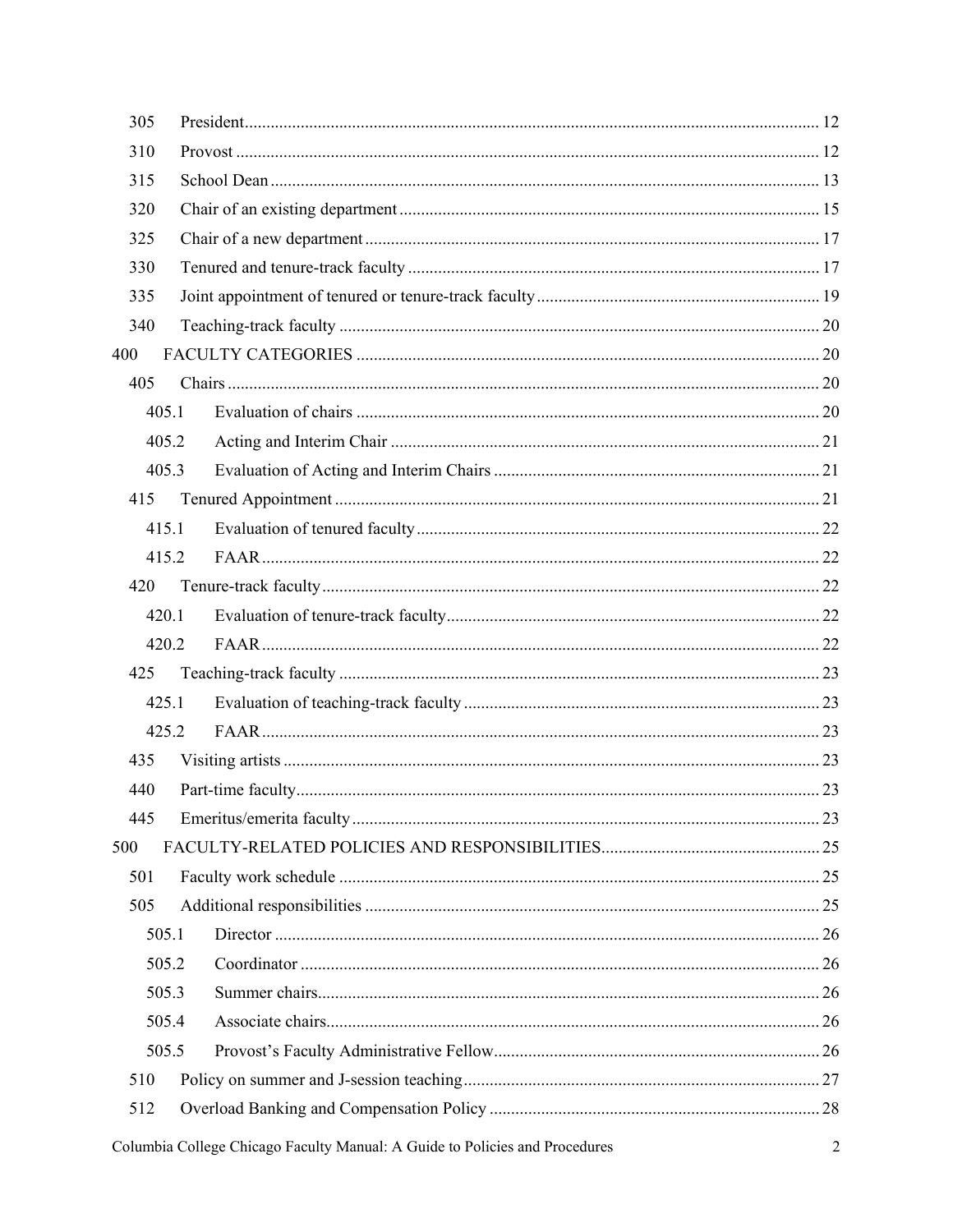| 515 |         |  |
|-----|---------|--|
| 520 |         |  |
| 525 |         |  |
| 530 |         |  |
| 531 |         |  |
| 535 |         |  |
| 540 |         |  |
| 545 |         |  |
| 550 |         |  |
| 555 |         |  |
| 560 |         |  |
| 565 |         |  |
| 570 |         |  |
|     | 570.1   |  |
|     | 570.2   |  |
|     | 570.3   |  |
| 571 |         |  |
| 572 |         |  |
|     | 572.1   |  |
|     | 572.2   |  |
|     | 572.2.a |  |
|     | 572.2.b |  |
|     | 572.2.c |  |
| 575 |         |  |
| 600 |         |  |
| 605 |         |  |
| 610 |         |  |
| 615 |         |  |
| 620 |         |  |
| 625 |         |  |
| 630 |         |  |
| 635 |         |  |
| 640 |         |  |
| 700 |         |  |
| 705 |         |  |
|     |         |  |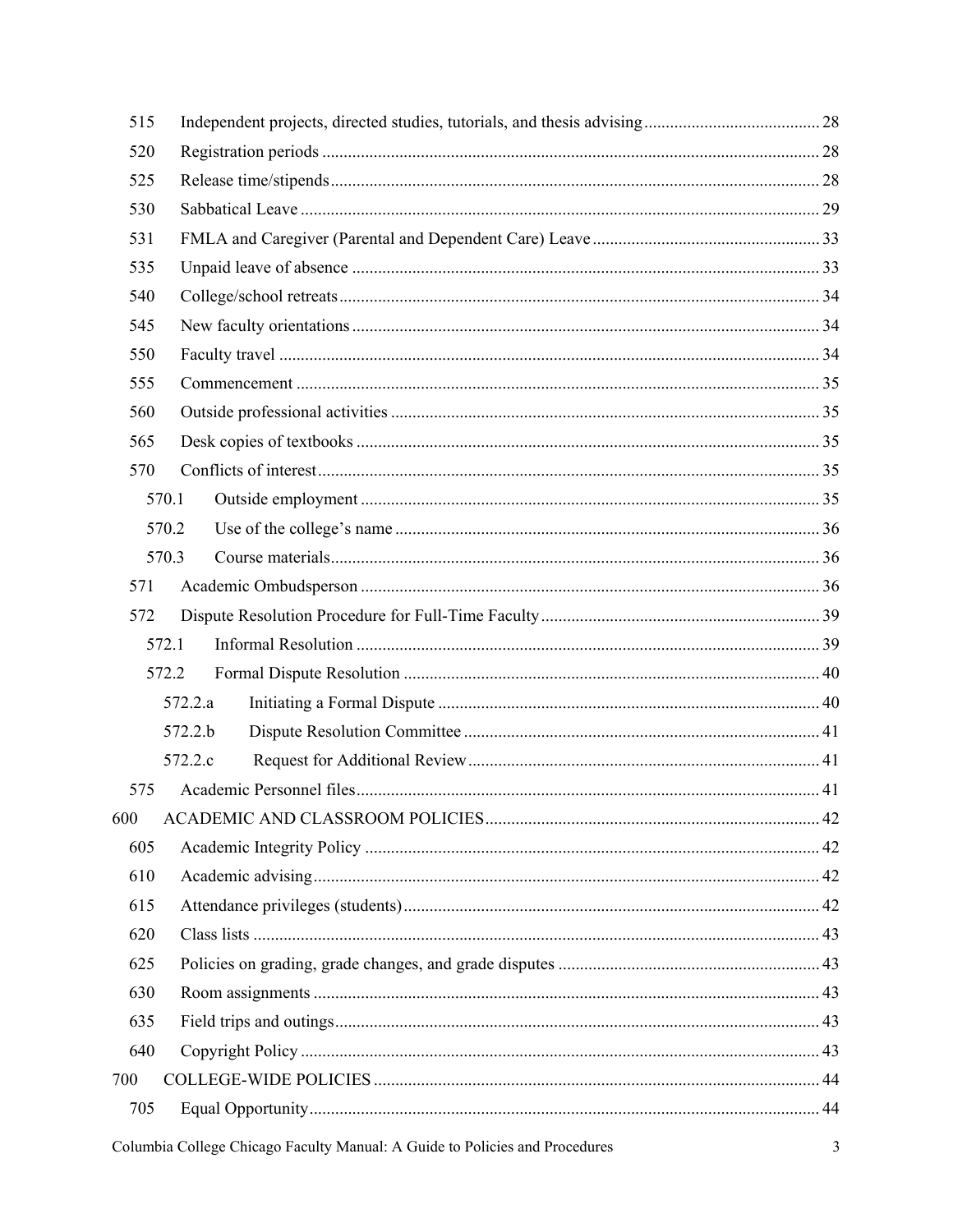#### \*\*\*\*\*\*\*\*\*\*\*\*\*\*\*\*\*\*\*\*\*\*\*\*\*\*\*\*\*\*\*\*\*\*\*\*\*\*\*\*\*\*\*\*\*\*\*\*\*\*\*\*\*\*\*\*\*\*\*\*\*\*\*\*\*\*\*\*\*\*\*\*\*\*\*\*\*\*

### <span id="page-3-1"></span><span id="page-3-0"></span>**100 INTRODUCTION**

#### **105 About the Faculty Manual**

This Columbia College Chicago *Faculty Manual: A Guide to Policies and Procedures* (the Manual) provides general information on standard practices. The college's official policies and procedures should be consulted for complete information, as appropriate. This Manual cannot and is not intended to address all circumstances related to the role of faculty at the college, and no provision of the Manual may be applied in contravention of any college policies or other official documents.

Columbia College Chicago operates within a culture of shared governance and an ethos of collaboration and trust. Accordingly, revisions to this Manual shall be made in accordance with Section 110 of the Manual, with final authority remaining with the president of the college and the Board of Trustees.

The information contained in the Manual is not intended to constitute an express or implied contract of employment with the college. Please refer to the Appointment Letter for the terms and conditions of employment.

#### <span id="page-3-2"></span>**110 Maintenance of, and Revisions to, the Manual**

The Manual is maintained and published online by the Office of the Provost, which is also responsible for assuring that proper procedures are followed before any changes are made and the official published document is altered.

Potential changes to the Manual fall into two broad categories, each with different protocols and timelines:

**1. Informational or editorial changes.** Changes that have no substantive bearing on the Manual but may be needed on occasion to maintain currency, accuracy and clarity within the document will be managed by the Office of the Provost on an ongoing basis. Such changes may be made at any time by the Office of the Provost, with 30 days' written notice to the president of the college and the Executive Committee of the Faculty Senate.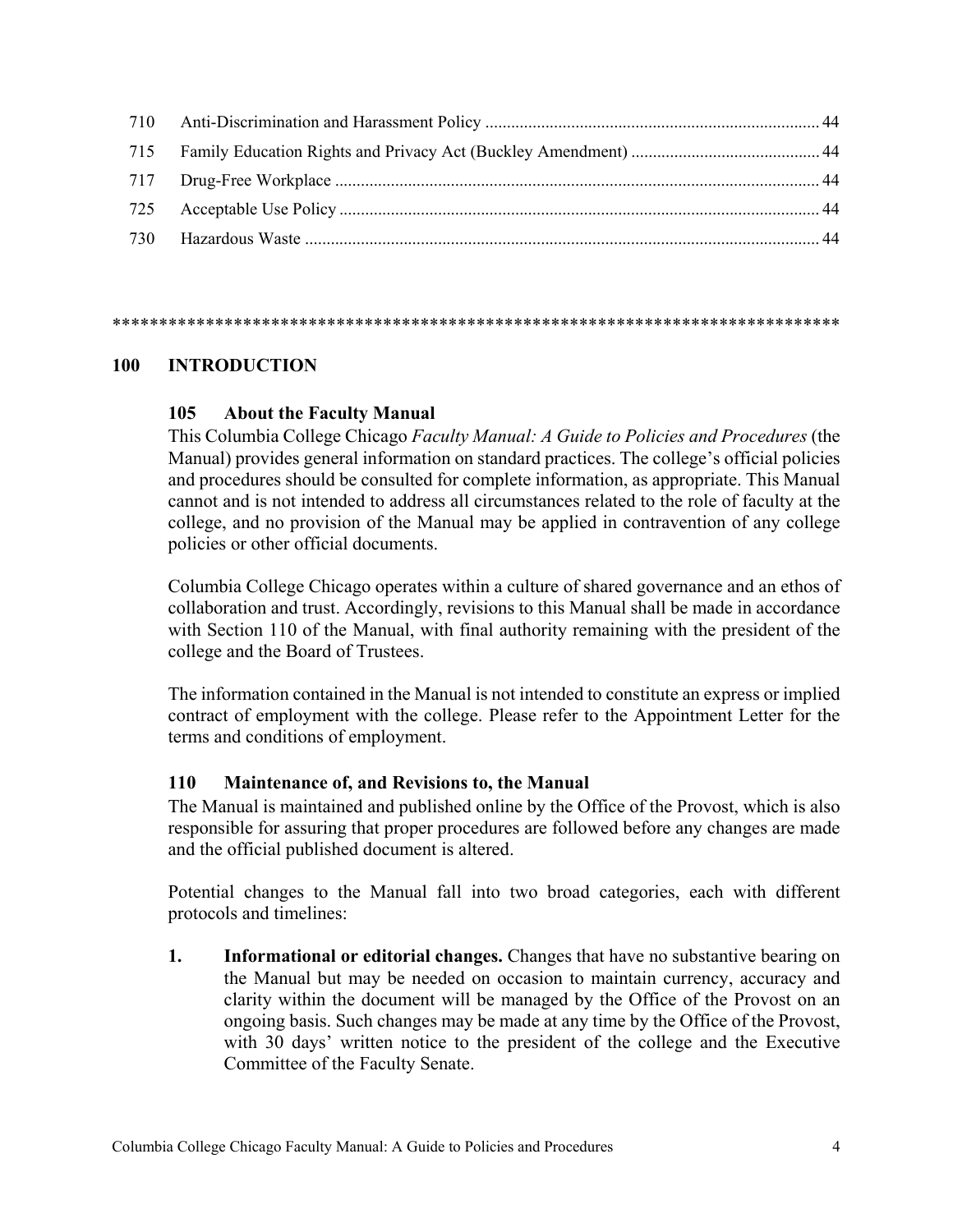- **2. Substantive changes.** Changes that have a substantive bearing on the Manual may be initiated by the president of the college or the Board of Trustees via the Office of the President; by the administration via the Office of the Provost; or by the faculty via the Faculty Senate. Such changes shall be proposed and made in accordance with the procedure below.
	- a. Authors of any proposed changes will simultaneously distribute draft language to the president, the provost and the Executive Committee of the Faculty Senate.
	- b. Within a reasonable time period (generally assumed to be no more than 30 days) all parties will respond to the proposal's authors indicating support or concerns relative to the proposal.
	- c. If concerns are expressed, the authors of the proposal will arrange for a meeting with the president, the provost and the Executive Committee of the Faculty Senate with the goal of resolving any issues.
	- d. Revised proposals will be simultaneously delivered to the president, the provost and the Executive Committee of the Faculty Senate for review and final approval.
	- e. Should agreement between parties prove impossible it is understood that the president of the college and the Board of Trustees hold final authority to resolve any disagreements.
	- f. At the conclusion of each academic year, the Office of the Provost will compile a list of all changes to the Manual approved during that academic year. In order to ensure that all members of the community are aware of current policy and procedures expectations, this list will be distributed to all faculty and staff via email as a general announcement.

## <span id="page-4-0"></span>**115 Accreditation**

<https://about.colum.edu/accreditation.html>

## <span id="page-4-1"></span>**120 Mission of Columbia College Chicago**

<http://www.colum.edu/mission>

### <span id="page-4-2"></span>**125 Academic freedom**

See Statement of Policy on Academic Freedom, Faculty Status, Tenure, and Due Process [\(Section](https://about.colum.edu/provost/academic-personnel/statement-of-policy/academic-freedom.html) I).

### <span id="page-4-3"></span>**130 Other important resources**

Employee Intranet <https://columbiacollege.sharepoint.com/sites/Home>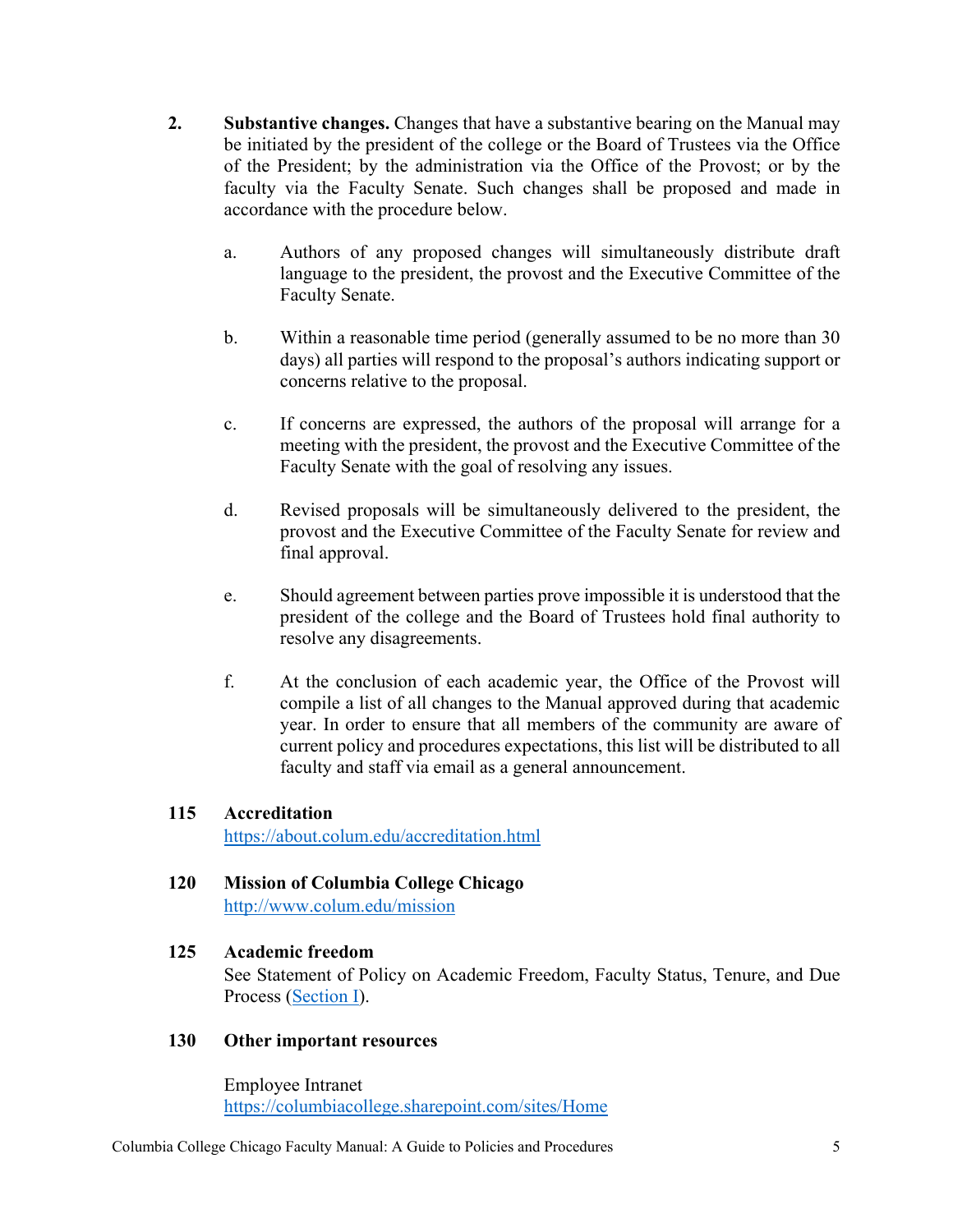Student Handbook <http://www.colum.edu/handbook>

Course Catalog [http://catalog.colum.edu](http://catalog.colum.edu/)

Benefits Guide available from the Office of Human Resources. https://columbiacollege.sharepoint.com/sites/hr

\*\*\*\*\*\*\*\*\*\*\*\*\*\*\*\*\*\*\*\*\*\*\*\*\*\*\*\*\*\*\*\*\*\*\*\*\*\*\*\*\*\*\*\*\*\*\*\*\*\*\*\*\*\*\*\*\*\*\*\*\*\*\*\*\*\*\*\*\*\*\*\*\*\*\*\*\*\*

### <span id="page-5-1"></span><span id="page-5-0"></span>**200 GOVERNANCE**

## **205 Principles of shared governance**

Shared governance is essential to realizing fully the spirit and goals of Columbia College Chicago's mission. The governance structure outlined in this document includes participation by the college's main constituencies—Board of Trustees, full- and part-time faculty, administration, staff, and students—and is directed toward promotion of the following objectives:

- academic freedom and responsibility;
- quality and appropriateness of academic programs offered by the college;
- orderly and wide distribution of information;
- broad participation in forming and implementing college policies and procedures;
- clear designation of purview and responsibilities;
- coordination and integration of academic and administrative units;
- effective decision-making processes;
- effective resolution of conflicts:
- sound use of financial and other resources:
- constructive long-range planning; and
- full utilization of the wisdom and vision found among individuals throughout the college.

An organizational chart for the Office of the Provost can be found [here.](https://about.colum.edu/provost/academic-leadership/academic-affairs-org-chart.pdf)

### <span id="page-5-2"></span>**210 Board of Trustees**

Ultimate legal authority is vested in the Board of Trustees. Fundamental issues of college policy and management of the college's budget and finances are subjects of the board's purview.

A list of the members of the Board of Trustees, with pictures and bios, may be found at this link: <http://about.colum.edu/leadership/>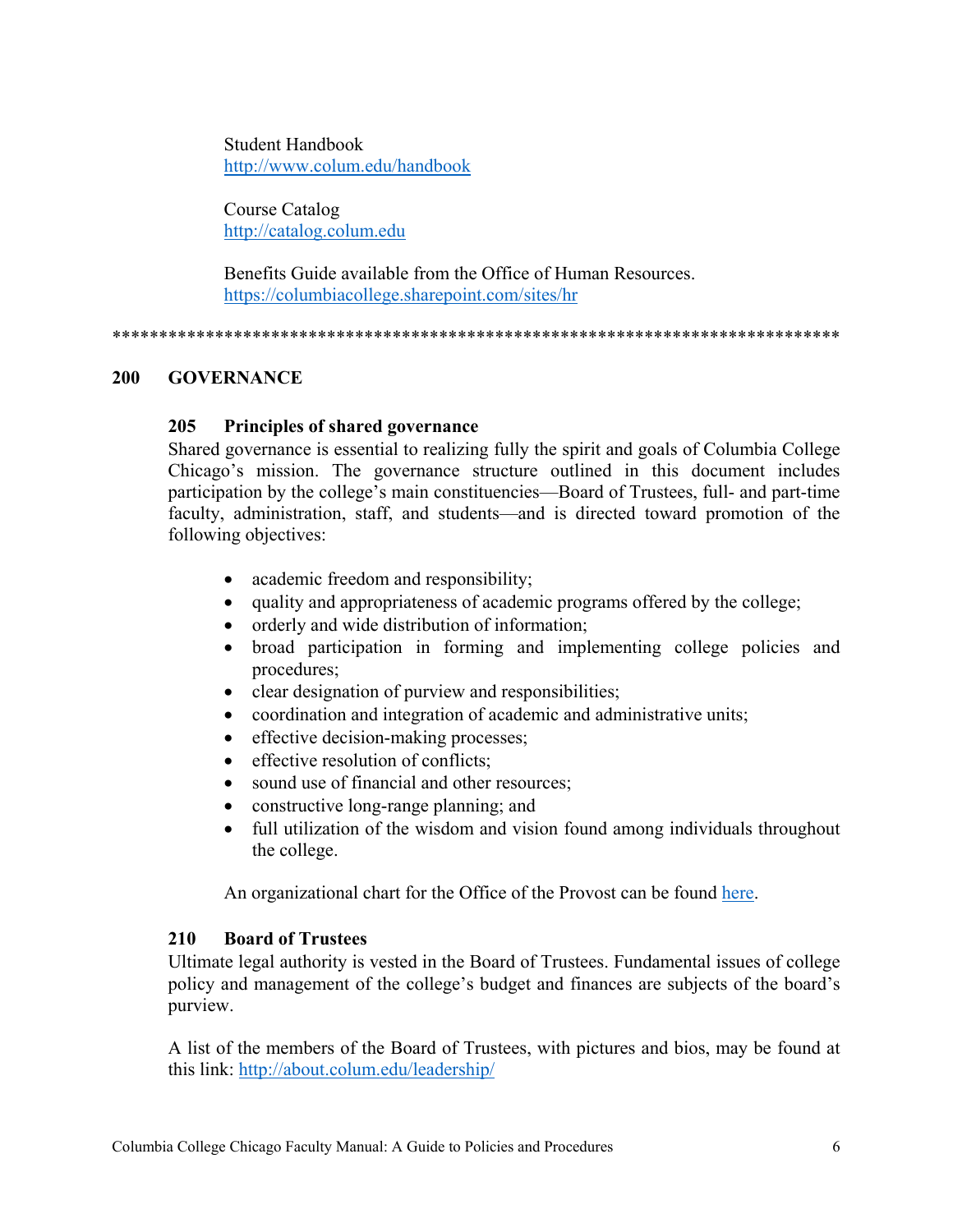## <span id="page-6-0"></span>**215 Administrative bodies**

<span id="page-6-1"></span>A number of bodies meet regularly to plan, share information, discuss pertinent college issues, review programs, recommend policies, and propose procedures.

## **215.1 President's Cabinet**

This cabinet is comprised of the president's chief of staff and the vice presidents.

### <span id="page-6-2"></span>**215.2 Provost's Council**

This council consists of all direct reports to the provost including the school deans. Representatives from the Faculty Senate and Chairs' Council are invited to attend the group's meetings, but are not formal members of the council.

## <span id="page-6-3"></span>**215.3 Deans' Councils**

The school deans meet on a regular basis with their department chairs and program directors to discuss matters of school-wide and college-wide interest and importance.

## <span id="page-6-4"></span>**220 Faculty Senate**

The Faculty Senate of Columbia College Chicago is an officially-sanctioned body within the governance structure of the college. The Faculty Senate embodies the principles of shared governance and is driven by the collective will, expertise, and creative energy of its full-time faculty. The Faculty Senate empowers the faculty to provide authoritative communication and collaboration with the president of the college, chief academic officers, and others regarding policies and practices pertaining to academic excellence, creative and scholarly endeavor, and professional responsibility and conditions of employment. The Faculty Senate is the principal body responsible for deliberations, formulations, and recommendations concerning academic policy at the college.

<https://about.colum.edu/provost/faculty-senate>

## <span id="page-6-5"></span>**225 Graduate Council**

The Graduate Council reviews college-wide issues related to graduate education, makes recommendations for policies related to graduate education, reviews new and revised graduate programs submitted by the graduate curriculum committees of the schools and approved by the school deans, and makes recommendations concerning these programs. Recommendations of the Graduate Council are made to the Faculty Senate for curricular matters and to the Dean of Graduate Studies for policy matters.

## <span id="page-6-6"></span>**230 Columbia College Chicago Assembly**

The Columbia College Chicago Assembly is an information sharing body, empowering the college community through knowledge, dialogue, and counsel. The assembly provides opportunities for a shared voice on significant issues, both internal and external, that have an impact on the college. The assembly represents the constituencies of the Columbia College Chicago community (full- and part-time faculty, staff, and students) and is responsible for planning, executing, and moderating each assembly as well as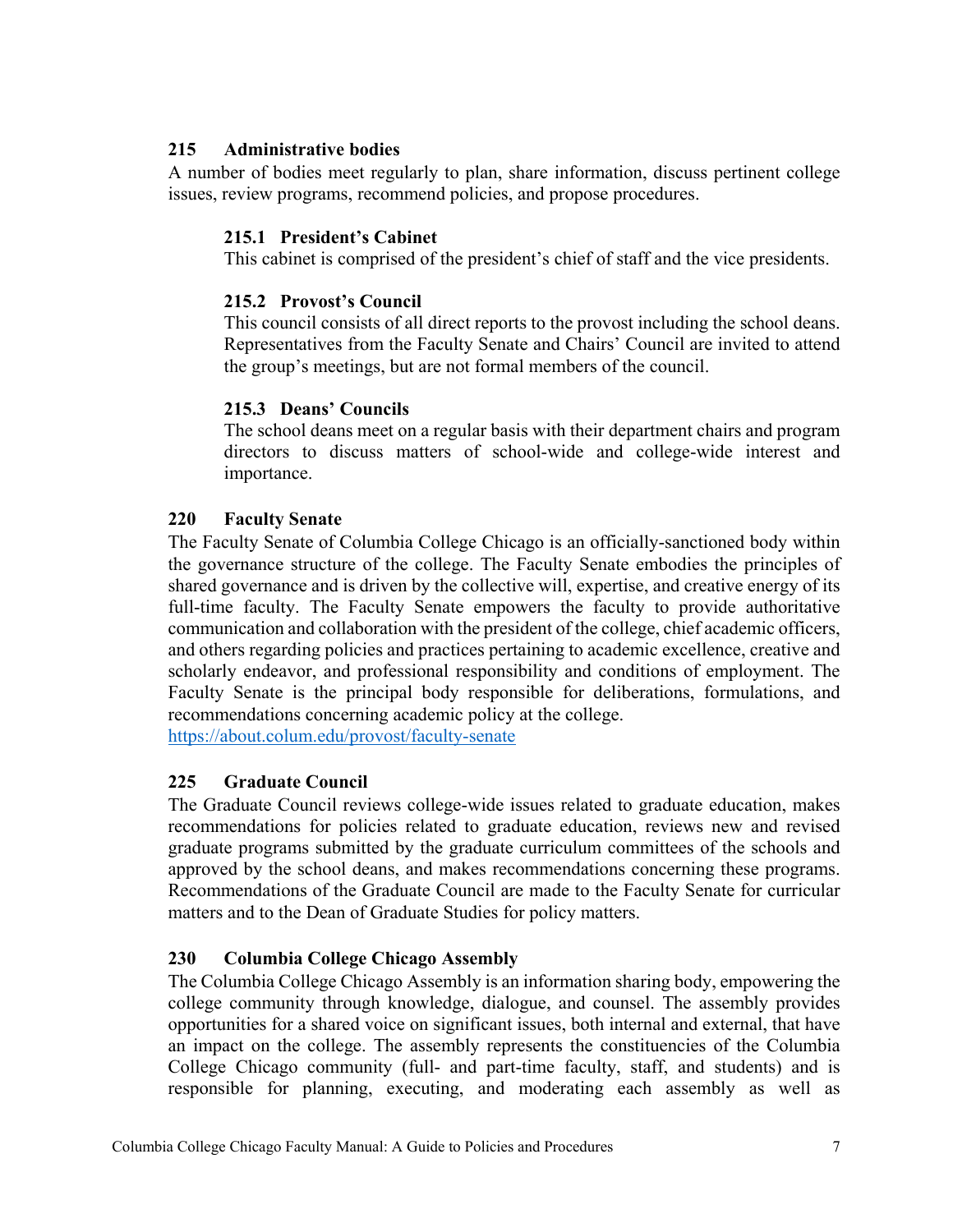disseminating information to the college community. Assemblies may result in recommendations to the College administration concerning policy and procedure. <https://about.colum.edu/provost/pdf/College%20Assembly%20Guidelines.pdf>

# <span id="page-7-0"></span>**235 Chairs' Council**

The Chairs' Council consists of all those bearing the title of chair of an academic department of the college. Acting and interim chairs are members of the Chairs' Council during their tenure. The Chairs' Council meets twice monthly, at the call of the chair or cochairs of the Chairs' Council, elected by a majority vote of department chairs present at the first meeting of the year.

The Chairs' Council meets for the purpose of discussing institutional policies and other matters of concern to the group and the college as a whole. The Chairs' Council elects representatives to college-wide committees whose composition calls for elected chair representation.

The Chairs' Council, by majority vote, makes formal recommendations to the president, to other administrators of the college, and to college committees on issues affecting the policies, operation, and collegiality of the college. It also serves in a consultative capacity to the administration when invited.

# <span id="page-7-1"></span>**240 Faculty Representative to the Board of Trustees**

The Faculty Representative to the Board of Trustees (FRBT) is a non-voting representative who serves as a liaison between the Board of Trustees and the Columbia College faculty. As such, the FRBT connects the interests and work of these constituencies. While the governance activities of the Board most often require confidentiality, which will prohibit the FRBT from sharing sensitive information with anyone who is not a member of the Board, the faculty representative will represent the faculty voice and experience. In order to provide a meaningful exchange of information between the faculty and the Board in its policy making role, the FRBT will continue ongoing dialogue with the faculty to ensure open communication of Columbia College faculty issues.

The position of FRBT is open to all tenured faculty members, including department chairs. Self-nominations and elections are managed by the Executive Committee, and the top three vote recipients are then interviewed by members of the Board of Trustees, who make the final selection.

## <span id="page-7-2"></span>**255 College-wide Committees**

<span id="page-7-3"></span>Rosters for all college-wide committees can be found at [https://columbiacollege.sharepoint.com/sites/AcademicPersonnel72/SitePages/Faculty-](https://columbiacollege.sharepoint.com/sites/AcademicPersonnel72/SitePages/Faculty-Committee-Rosters.aspx?web=1)[Committee-Rosters.aspx?web=1](https://columbiacollege.sharepoint.com/sites/AcademicPersonnel72/SitePages/Faculty-Committee-Rosters.aspx?web=1)

## **255.1 All-College Tenure Committee**

The All-College Tenure Committee (ACT Committee) participates in the Grant of Tenured Appointments and Post-Tenure Review: Level Two procedures in the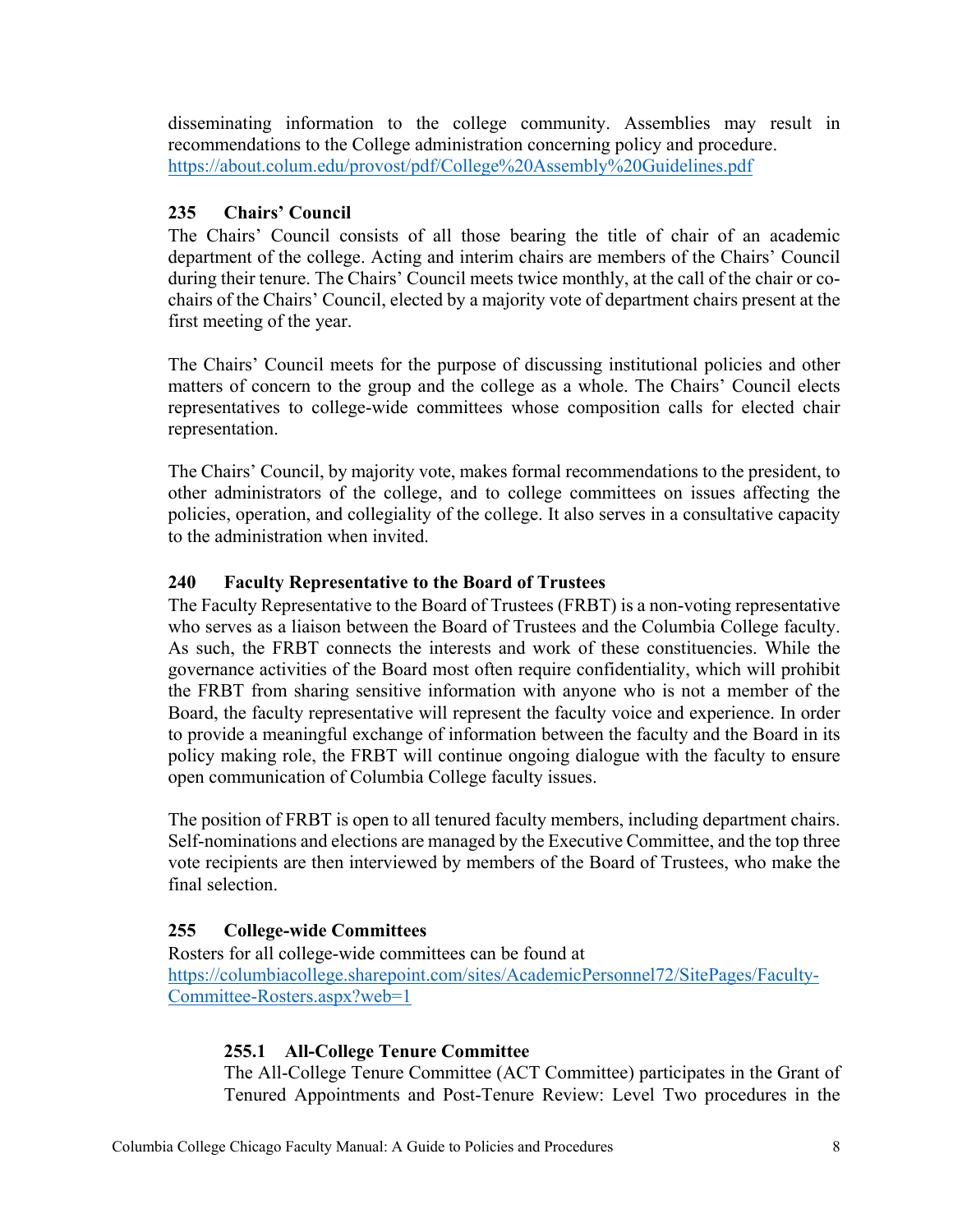Tenure Application Review subsequent to Department Processes, School Dean Processes, and the Applicant's Responses outlined in the Statement of Policy [Sections XVII](https://about.colum.edu/provost/academic-personnel/statement-of-policy/grant-of-tenured-appointments.html) and [XVIII.](https://about.colum.edu/provost/academic-personnel/statement-of-policy/review-and-evaluation-of-faculty-members-with-tenured-appointments.html) More information about the ACT Committee can be found in the Statement of Policy at [https://about.colum.edu/provost/academic](https://about.colum.edu/provost/academic-personnel/statement-of-policy/all-college-tenure-committee.html)[personnel/statement-of-policy/all-college-tenure-committee.html.](https://about.colum.edu/provost/academic-personnel/statement-of-policy/all-college-tenure-committee.html)

## <span id="page-8-0"></span>**255.2 Procedural Review Committee**

The Procedural Review Committee (PRC) is comprised of faculty members and chairs with Tenured Appointments and participates in the review of procedures related to sanction and dismissal of faculty members, and nonrenewal, denial of tenure, and termination of faculty members with tenured appointments for reasons other than cause. The composition, terms, selection and deliberations of the PRC are described in and governed by [Section XXV](https://about.colum.edu/provost/academic-personnel/statement-of-policy/procedural-review-committee.html) of the Statement of Policy on Academic Freedom, Faculty Status, Tenure, and Due Process.

## <span id="page-8-1"></span>**255.3 Academic Technologies Steering Committee**

The Academic Technologies Steering Committee is an IT advisory committee chaired by a senior member of the Provost's Office and the Chief Information Officer and AVP for Technology Services (CIO). It provides oversight for the use of teaching and learning technologies at Columbia College Chicago. The purpose of the committee is to:

- Provide recommendations for technologies and services supporting the teaching and learning environment, including the learning management system, classrooms, and computer labs;
- Review and recommend technology services and solutions to improve the overall teaching and learning environment for students and faculty at Columbia College Chicago;
- Review and recommend priorities among departmental and school technology requests;
- Maintain communication with the members' various constituencies and the faculty senate; and
- Make recommendations to the Executive IT Council.

The composition of the committee is as follows:

- three at-large full-time faculty members, one from each school, chosen by an election managed by the Faculty Senate, each for two-year terms;
- one representative from the Faculty Senate Academic Affairs Committee for a one-year term;
- one representative from the Faculty Senate Faculty Affairs Committee for a one-year term;
- one representative from the Faculty Senate Financial Affairs Committee for a one-year term;
- one representative chosen by the Chairs' Council for a two-year term;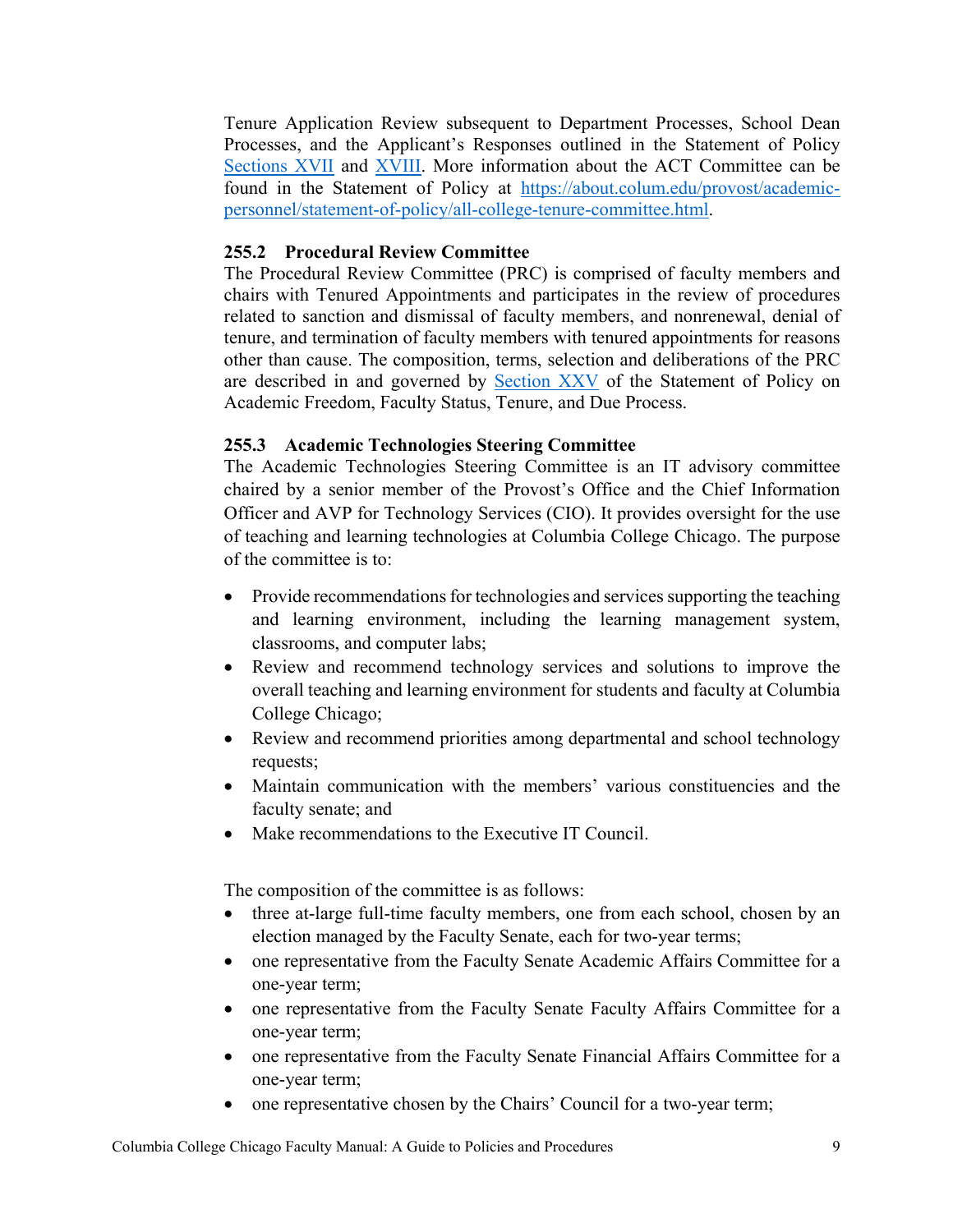- Director of the Library;
- Assoc Provost Fac Research Development;
- Senior Associate Provost:
- Associate VP of IT and CIO Facilitator (ex-officio); and
- Dir of Academic Technology, IT (ex-officio).

The current composition of the Academic Technologies Governance Committee can be found [here.](https://columbiacollege.sharepoint.com/sites/AcademicPersonnel72/SitePages/Faculty-Committee-Rosters.aspx?web=1)

## <span id="page-9-0"></span>**255.4 Excellence in Teaching Award**

The Excellence in Teaching Award Committee identifies and awards to two faculty members, one part-time and one full-time, an Excellence in Teaching Award each year.

The composition of the committee is as follows:

- three full-time faculty representatives and one alternate, chosen by an election managed by the Faculty Senate, each for two-year terms;
- two part-time faculty representatives selected through a process in accordance with the college's formal agreement with the part-time faculty;
- two full-time faculty representatives appointed by the provost, each for twoyear terms;
- one representative of the Office of the Provost, selected by the provost (*ex officio*); and
- all three schools must be represented by the faculty listed above, not including the alternate.

The current composition of the Excellence in Teaching Award Committee can be found [here.](https://columbiacollege.sharepoint.com/sites/AcademicPersonnel72/SitePages/Faculty-Committee-Rosters.aspx?web=1)

## <span id="page-9-1"></span>**255.5 Faculty Development Grant**

With financial and administrative support from the Office of the Provost, the Faculty Development Committee selects proposals to support the creative and scholarly endeavors of full-time faculty.

More information about the Full-time Faculty Development Grant can be found here: [https://about.colum.edu/faculty-development/awards-grants/full-time](https://about.colum.edu/faculty-development/awards-grants/full-time-development-grants.html)[development-grants.html](https://about.colum.edu/faculty-development/awards-grants/full-time-development-grants.html)

The composition of the committee is as follows:

- four full-time faculty representatives and one alternate, chosen by an election managed by the Faculty Senate, each for two-year terms;
- two representatives of the Office of the Provost, selected by the provost (*ex officio*); and
- all three schools must be represented by the faculty listed above, not including the alternate.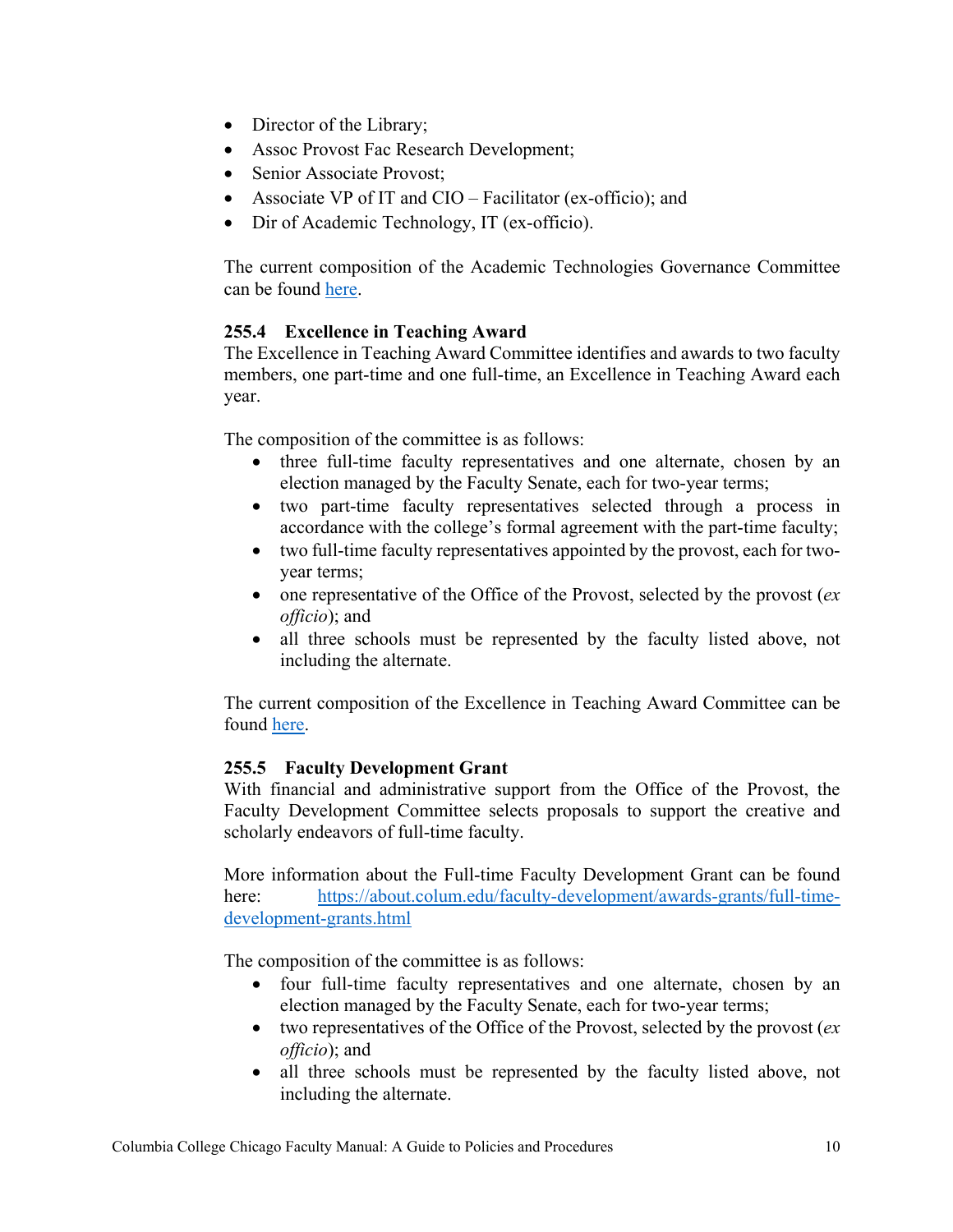The current composition of the Faculty Development Committee can be found [here.](https://columbiacollege.sharepoint.com/sites/AcademicPersonnel72/SitePages/Faculty-Committee-Rosters.aspx?web=1)

## <span id="page-10-0"></span>**255.6 Sabbatical**

The Sabbatical Committee reviews sabbatical applications each fall semester, and recommends to the provost support for those applications that are consistent with the Sabbatical Leave policy.

The composition of the Sabbatical Committee is as follows:

- four full-time faculty and one alternate, each with tenured appointments, chosen by an election managed by the Faculty Senate, each serving twoyear terms;
- one representative of the Office of the Provost, selected by the provost (*ex officio*); and
- all three schools must be represented by the faculty listed above, not including the alternate.

Only tenured faculty are eligible to participate in the selection of the Sabbatical Committee. The current composition of the Sabbatical Committee can be found [here.](https://columbiacollege.sharepoint.com/sites/AcademicPersonnel72/SitePages/Faculty-Committee-Rosters.aspx?web=1) The Sabbatical Leave policy can be found in section 530.

## <span id="page-10-1"></span>**255.7 Institutional Review Board (IRB)**

Members of the Columbia College Chicago Institutional Review Board (IRB), appointed by the provost in consultation with the Chair of the IRB, represent the interests of the college and broader community. They are charged with safeguarding the rights and welfare of human subjects in research activities conducted by or at the college.

<http://about.colum.edu/academic-affairs/institutional-review-board/index.html>

## <span id="page-10-2"></span>**255.8 Presiding Committee**

The Presiding Committee of the Assembly is responsible for planning, executing and moderating each assembly as well as disseminating information to the college community.

<https://about.colum.edu/provost/pdf/College%20Assembly%20Guidelines.pdf>

### <span id="page-10-3"></span>**260 Ad hoc committees**

In addition to *ad hoc* committees formed by the Faculty Senate, senior administrators may, from time to time, appoint *ad hoc* committees or task forces to deliberate and act upon a specific charge. Upon completion of their charge, such committees or task forces will be disbanded.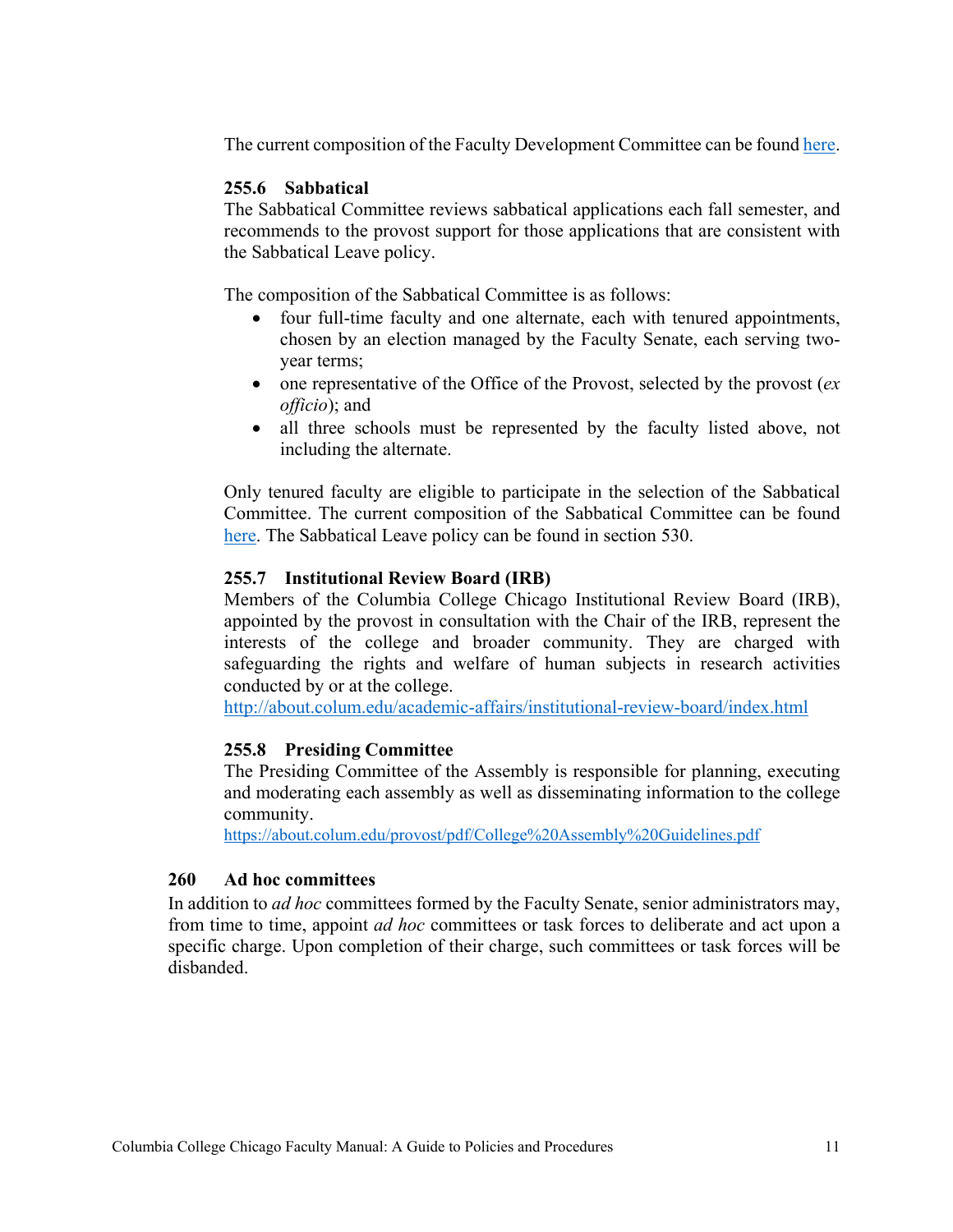#### <span id="page-11-0"></span>**300 HIRING PROCEDURES**

Columbia College Chicago actively seeks diversity in its faculty and encourages female, LGBTQ, disabled, and minority appointments. The college's active stance in this regard contributes positively to the learning environment, supports excellence, and prepares students for an increasingly global and complex cultural environment.

### <span id="page-11-1"></span>**305 President**

In the event of a vacancy (or pending vacancy) in the position of the president, the chair of the Board of Trustees shall promptly convene an Advisory Panel to evaluate and recommend to the Board appropriate candidates to fill the vacancy. The composition and proceedings of the Advisory Panel are determined by the Bylaws of the Board of Trustees. The Board of Trustees makes the final hiring decision.

#### <span id="page-11-2"></span>**310 Provost**

When the position of provost is to be vacated, the president, in consultation with the school's deans, will convene a search committee and give it its charge. In some cases, an interim provost may need to be appointed until a permanent replacement can be identified. In such cases appointment will be made by the president in consultation with the school deans, the Executive Committee of the Faculty Senate, and the Chairs' Council, for a period not to exceed two years.

The minimum composition of the search committee is as follows:

- one school dean, selected by the president;
- two members of the Chairs' Council to be selected by the Chairs' Council (from different schools, if feasible);
- a member of the Executive Committee of the Faculty Senate to be selected by the members of the Executive Committee;
- one full-time faculty member from each of the three schools to be elected through an open election process overseen by the Faculty Senate;
- a member of the part-time faculty to be selected through a process in accordance with the applicable current CCC P-fac collective bargaining agreement;
- two student representatives, one graduate and one undergraduate, selected by the Student Government Association;
- a member of the provost's staff selected by the president; and
- a member of the president's cabinet selected by the president.

The search committee shall use the following procedures:

• The president may choose to chair or co-chair the search committee or appoint the chairperson from within the committee.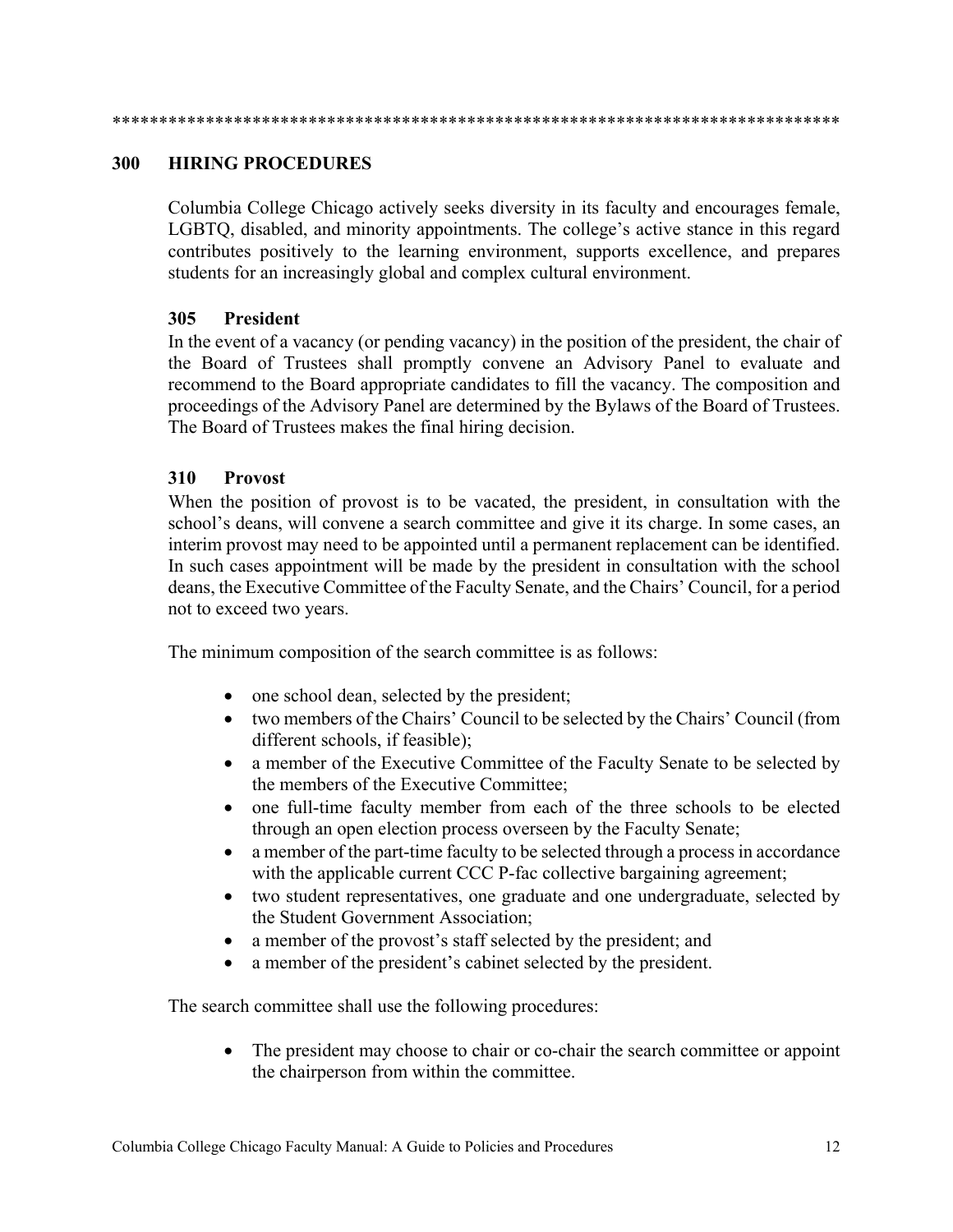- In the event that an executive search firm is employed to manage the process, the firm will solicit input from the president and search committee in the creation of a job description including desired qualifications and experience necessary for the position. The president may then revise the description as necessary, which will then be forwarded to Human Resources and the search firm for posting, distribution and recruitment.
- In the event of an internally managed search, the president will draft a job description including desired qualifications and experience necessary for the position. This will be forwarded to the search committee for review and suggestions, which will be conveyed to the president in a timely fashion. The president may then revise the description as necessary, which will then be forwarded to Human Resources.
- Curriculum vitae and résumés will be received electronically by the Office of Human Resources and made available to members of the search committee. The interim provost or other internal candidates may apply, and will receive consideration according to these stated procedures.
- Members of the search committee will review the documents and decide which applicants will be invited to come to campus for in-person interviews. In some cases, telephone or Skype interviews will be necessary to narrow the field of applicants.
- The committee shall select the finalists and submit a statement detailing strengths and weaknesses of each candidate to the president for a decision. It is expected that the committee will submit not less than two, nor more than three, candidates for the president's consideration. The committee may, if it elects, identify which of the candidates it recommends for the position, with a rationale for this recommendation. The search committee shall then forward materials to the president. The president shall interview each of the final candidates for the position.
- All part-time and full-time faculty, staff, and students in the school shall have the opportunity to attend open meetings with the final candidates and to write evaluations addressed to the full committee. The committee will present a report on this input to the president.
- The president shall select a candidate for the position or instruct the committee to reinitiate the search process.
- In the event that any member of the search committee should become a candidate for the position, that person will automatically recuse him/herself from the committee. The recused member shall be replaced by a member of the same category, according to the procedures outlined above.
- Administrative support for the search will be provided by the Office of the President.

## <span id="page-12-0"></span>**315 School Dean**

When the position of school dean is to be vacated, the provost will consult with the president and the school's department chairs to determine whether the position is best filled by an internal or external search. This determination will be based on the abilities and interests of existing faculty and chairs and, in the case of an external search, the desire for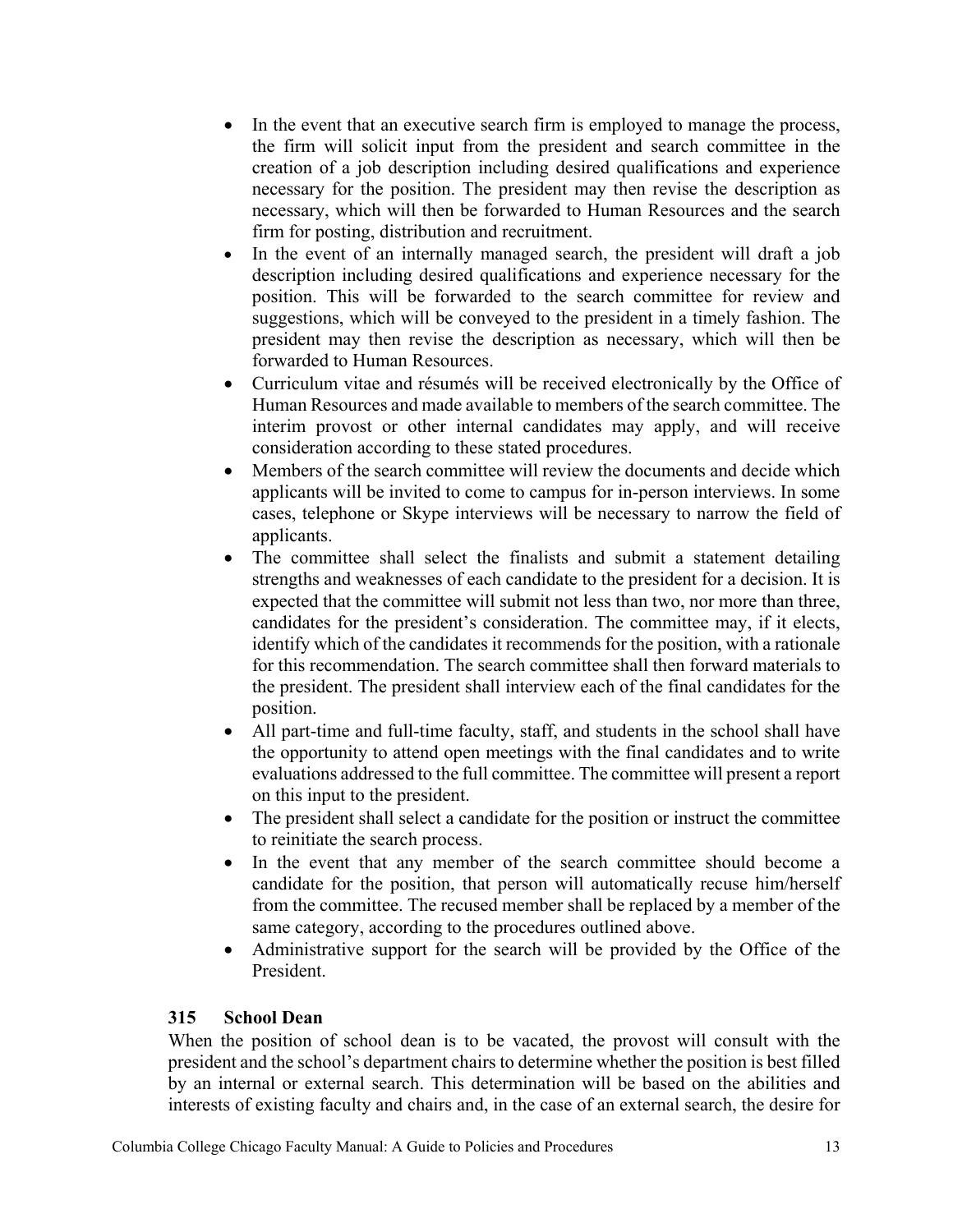new expertise or point of view as well as the availability of funds for an additional position. After consultation, the provost will decide how best to fill the vacancy. In some cases, an interim dean may need to be appointed to oversee the school until a permanent dean can be identified. In such cases, appointment will be made by the provost in consultation with the school's department chairs for a period not to exceed two years.

#### Internal Search

The provost will conduct an internal search by asking for letters of application and additional materials from interested faculty members with tenure and department chairs. If the number of eligible applicants is greater than four, the provost in consultation with the president will reduce the number to be considered to no more than four. The provost will hold an open forum for each of the eligible candidates with all full- and part-time faculty and staff invited. Evaluation forms will be distributed at the end of the forum that will include space for open comments. The provost will take the evaluations and comments into consideration and, in consultation with the president, decide which candidate will receive the appointment.

#### External Search

The provost will convene a search committee and give the committee its charge. The composition of the committee is as follows:

- the provost or designee;
- one school dean appointed by the provost;
- two tenured faculty members nominated and elected in a process administered by the Faculty Senate drawn from the faculty contained within the departments comprising the school in question. Each faculty member shall represent a different department within the school and be voted upon by the combined faculties of those departments that make up the school in question;
- one faculty member with tenure appointed by the provost and drawn from a department within the school in question that is not yet represented on the committee;
- one part-time faculty member selected in accordance with the procedures specified in the agreement then in effect between the college and the Part-Time Faculty Association at Columbia College Chicago. The part-time faculty member shall be drawn from a department in the school not yet represented on the committee if possible;
- one tenured faculty member nominated and elected in a process administered by the Faculty Senate drawn from either of the other two schools;
- one department chair elected by the Chairs' Council after the faculty nominees have been elected and drawn from a not yet represented department contained within the school in question;
- one department chair appointed by the provost drawn from a department within the school in question; and
- under special circumstances, additional members may be added to the search committee. For example, the Associate Dean for Los Angeles Programs might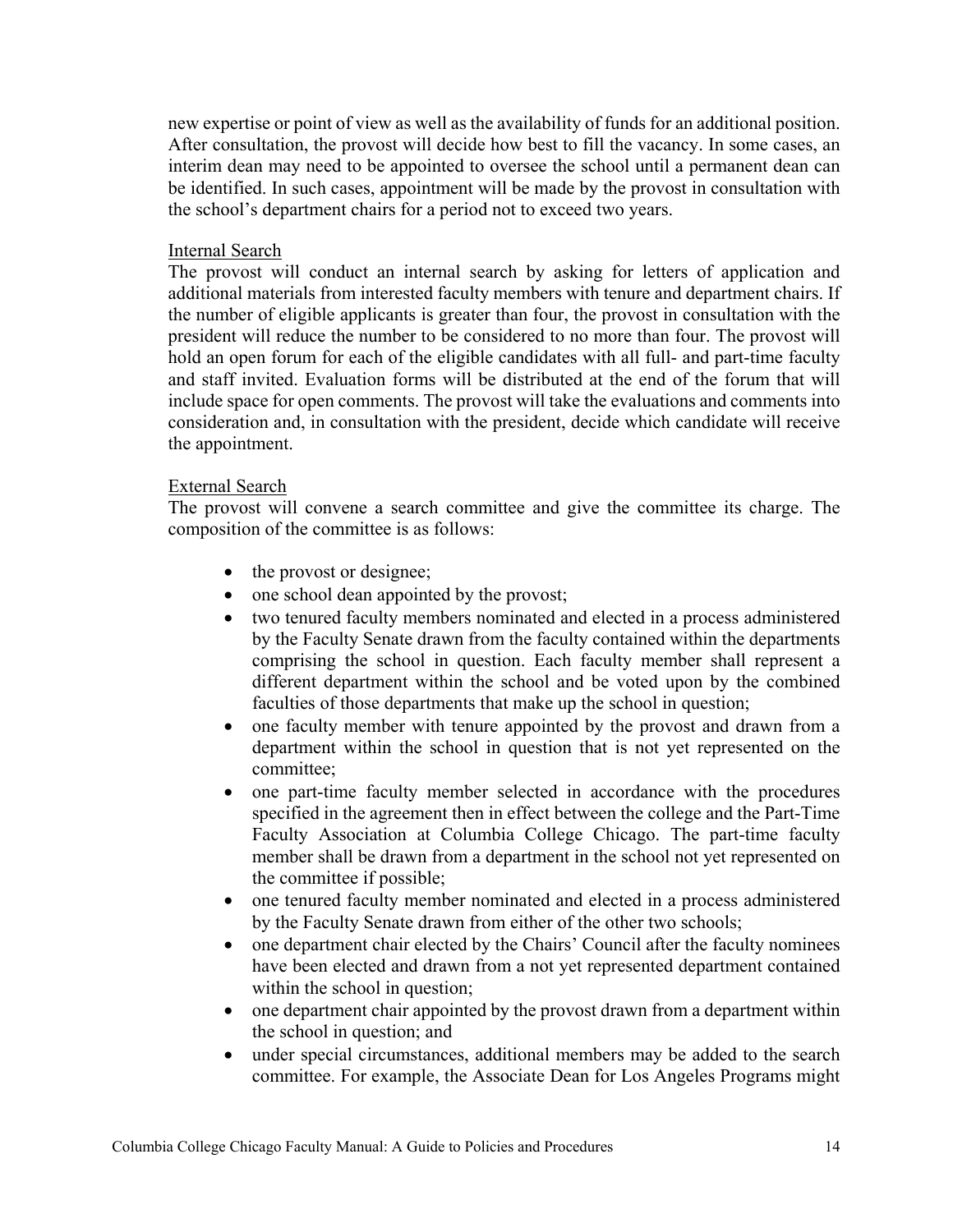be added to a search for the dean of the School of Media Arts. These additional appointments will be at the discretion of the provost.

The committee shall use the following procedures:

- Curriculum vitae and résumés will be received electronically by the Office of Human Resources and made available to members of the search committee.
- Members of the search committee will review the documents and decide which applicants will be invited to come to campus for in-person interviews. In some cases, telephone interviews will be necessary to narrow the field of applicants.
- All part-time and full-time faculty and staff in the school shall have the opportunity to attend open meetings with the final candidates and to write evaluations addressed to the full committee.
- The committee shall select the finalists and submit a statement detailing strengths and weaknesses of each candidate to the provost for a decision. It is expected that the committee will submit not less than two, nor more than three, candidates for the provost's consideration.

In the event that any member of the search committee should become a candidate for the position, that person will ask to be recused from the committee. The recused member shall be replaced by a member of the same category, according to the procedures outlined above.

## <span id="page-14-0"></span>**320 Chair of an existing department**

When the position of chair of an existing department is to be vacated, the dean of the school will consult with the provost and the department's faculty to determine whether the position is best filled by an internal or external search. This determination will be based on the abilities and interest of existing faculty and, in the case of an external search, the desire for new expertise or point of view as well as the availability of funds for an additional faculty position. After consultation, the provost and dean will decide how best to fill the vacancy.

In some cases, an acting chair or interim chair may need to be appointed to oversee the department for a limited period. (See section 405.2 Acting and Interim Chair.) In such cases, an acting or interim appointment will be made by the provost and dean in consultation with department faculty for a duration not to exceed two years.

### Internal Search

The dean will conduct an internal search by asking for letters of application from interested faculty members with tenure. The dean will hold an open forum for each of the eligible candidates with all full- and part-time faculty and staff invited from the college community. Evaluation forms will be distributed at the end of the forum that will include space for open comments. The dean will take the evaluations and comments into consideration and, in consultation with the provost, decide which candidate will receive the appointment.

### External Search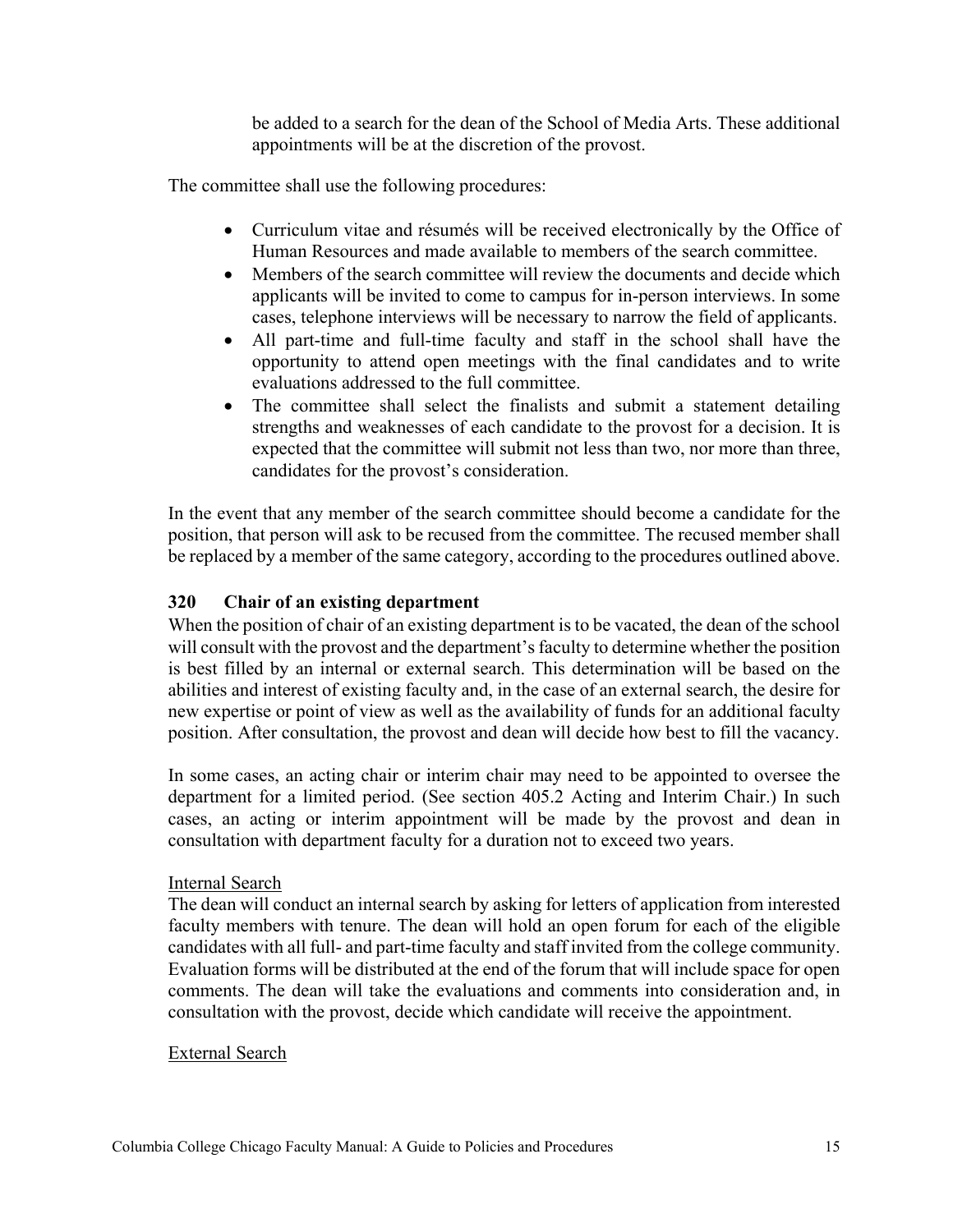If the provost and dean decide that an external search is warranted, the dean will convene a search committee and give the committee its charge. The composition of the committee is as follows:

- the provost or designee;
- the school dean;
- one representative from Academic Diversity, Equity and Inclusion;
- one chair of an existing department selected by the dean in consultation with the Chairs' Council;
- at least three to a maximum of five tenured faculty members of the department in which the vacancy exists, elected by the tenured, tenure-track, and/or senior lecturer faculty of that department, excluding those who would themselves seek the position (see chart below). The chair, if available, may vote on the membership of the search committee but may not serve on the search committee. In the event the minimum complement of tenured faculty is not available, the balance is to be selected from among tenure-track and/or senior lecturers in the department. In the event that the minimum complement of faculty is still not met, the balance is to be selected from tenured faculty from other departments by the initial committee. In the event that the minimum complement of faculty is still not met, the balance is to be selected from tenured faculty from other departments by the initial committee;

| Departments with                                                                          |                                |  |  |  |  |
|-------------------------------------------------------------------------------------------|--------------------------------|--|--|--|--|
| 3-6 tenured or tenure-track faculty members                                               | Three members on the committee |  |  |  |  |
| 7-9 tenured or tenure-track faculty members                                               | Four members on the committee  |  |  |  |  |
| $\vert$ 10+ tenured or tenure-track faculty members $\vert$ Five members on the committee |                                |  |  |  |  |

- one additional full-time tenured faculty member from outside of the department, selected by the initial membership of the committee, unless an outside faculty member is already a member of that group;
- one part-time faculty member selected in accordance with the procedures specified in the agreement then in effect between the college and the Part-Time Faculty Association at Columbia College Chicago; and
- under special circumstances, additional members may be added to the search committee. For example, the Associate Dean for Los Angeles Programs might be added to a search for a chair of Cinema and Television Arts. These additional appointments will be at the discretion of the school dean.

The committee shall use the following procedures:

• Curriculum vitae and résumés will be received electronically by the Office of Human Resources and made available to members of the search committee.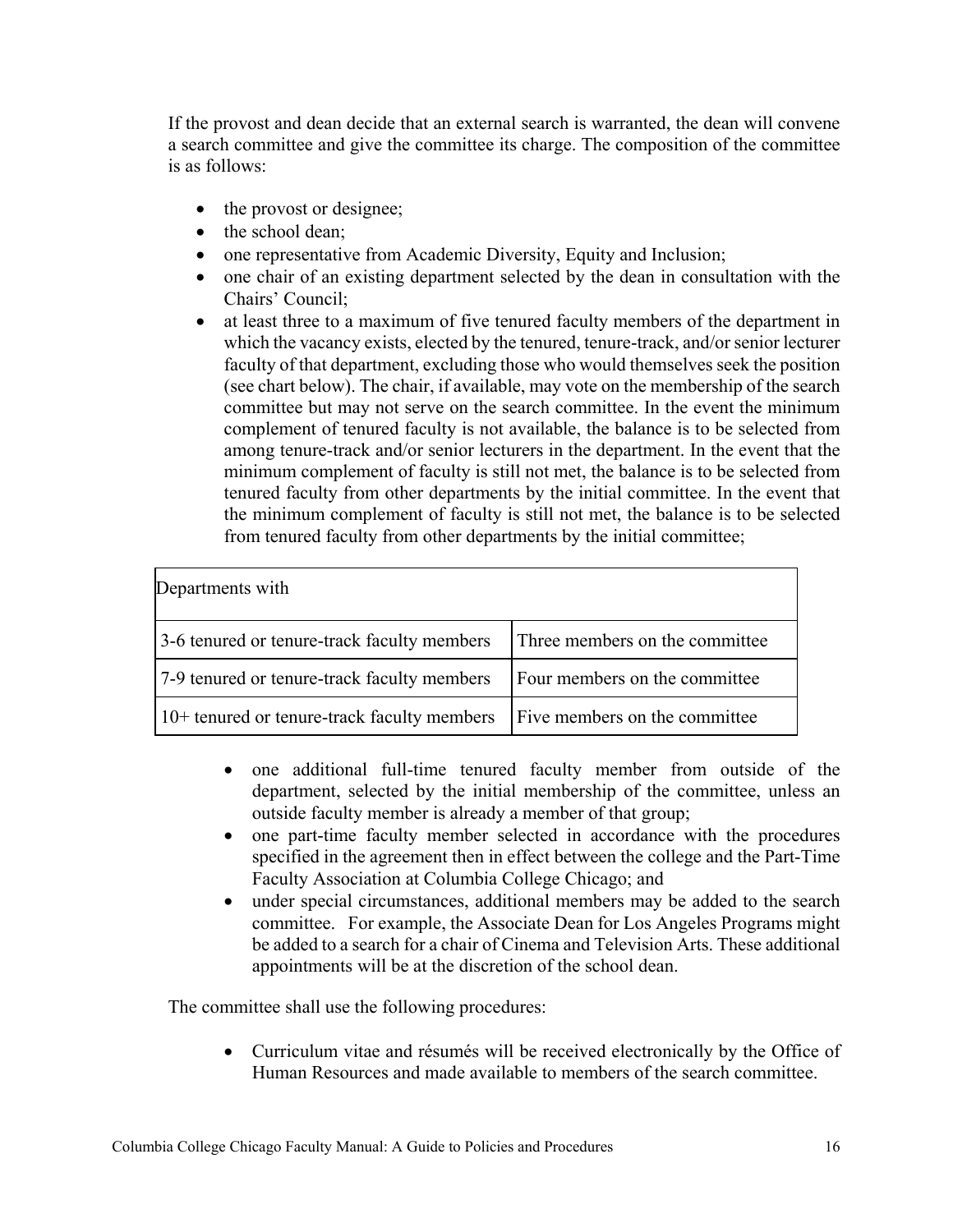- Members of the search committee will review the documents and decide which applicants will be invited to come to campus for in-person interviews. In some cases, telephone interviews will be necessary to narrow the field of applicants.
- The dean will hold an open forum for each of the eligible candidates with all full- and part-time faculty and staff invited from the college community. Evaluation forms will be distributed at the end of the forum that will include space for open comments.
- The committee shall select the finalists and submit a statement detailing strengths and weaknesses of each candidate to the provost and dean for a decision. It is expected that the committee will submit not less than two, nor more than three, candidates for the provost's consideration.

# <span id="page-16-0"></span>**325 Chair of a new department**

Chairs of new departments shall be chosen by the provost in consultation with the dean of the school in which the new department is located. In some cases, when the department is formed by a merger of existing departments, an external search may not be necessary, and the provost will follow the procedures detailed above for appointment or internal search. If an external search is conducted, the search committee shall be constituted as follows:

- the provost or designee;
- the school dean;
- one representative from Academic Diversity, Equity and Inclusion;
- at least two chairs of existing departments, selected by the Chairs' Council;
- at least three faculty members selected by the provost, excluding those who would themselves seek the position; and
- one part-time faculty member selected in accordance with the procedures specified in the agreement then in effect between the college and the Part-Time Faculty Association at Columbia College Chicago.

The search committee will follow the same procedure as that detailed in section 320.

## <span id="page-16-1"></span>**330 Tenured and tenure-track faculty**

Please review the General Qualifications for Tenure-track and Tenured Appointments, [Section XIII](https://about.colum.edu/provost/academic-personnel/statement-of-policy/general-qualifications-for-tenure-track-and-tenured-appointments.html) of the Statement of Policy.

For tenured or tenure-track faculty in existing departments, there will be a search committee of not fewer than four persons, constituted as follows:

- department chair;
- not fewer than two full-time faculty elected by the department's faculty; and
- one or more full-time faculty members from the institution at large chosen by the committee, preferably from a department with an allied discipline.

For tenured or tenure-track faculty in new departments, there will be a search committee constituted as follows: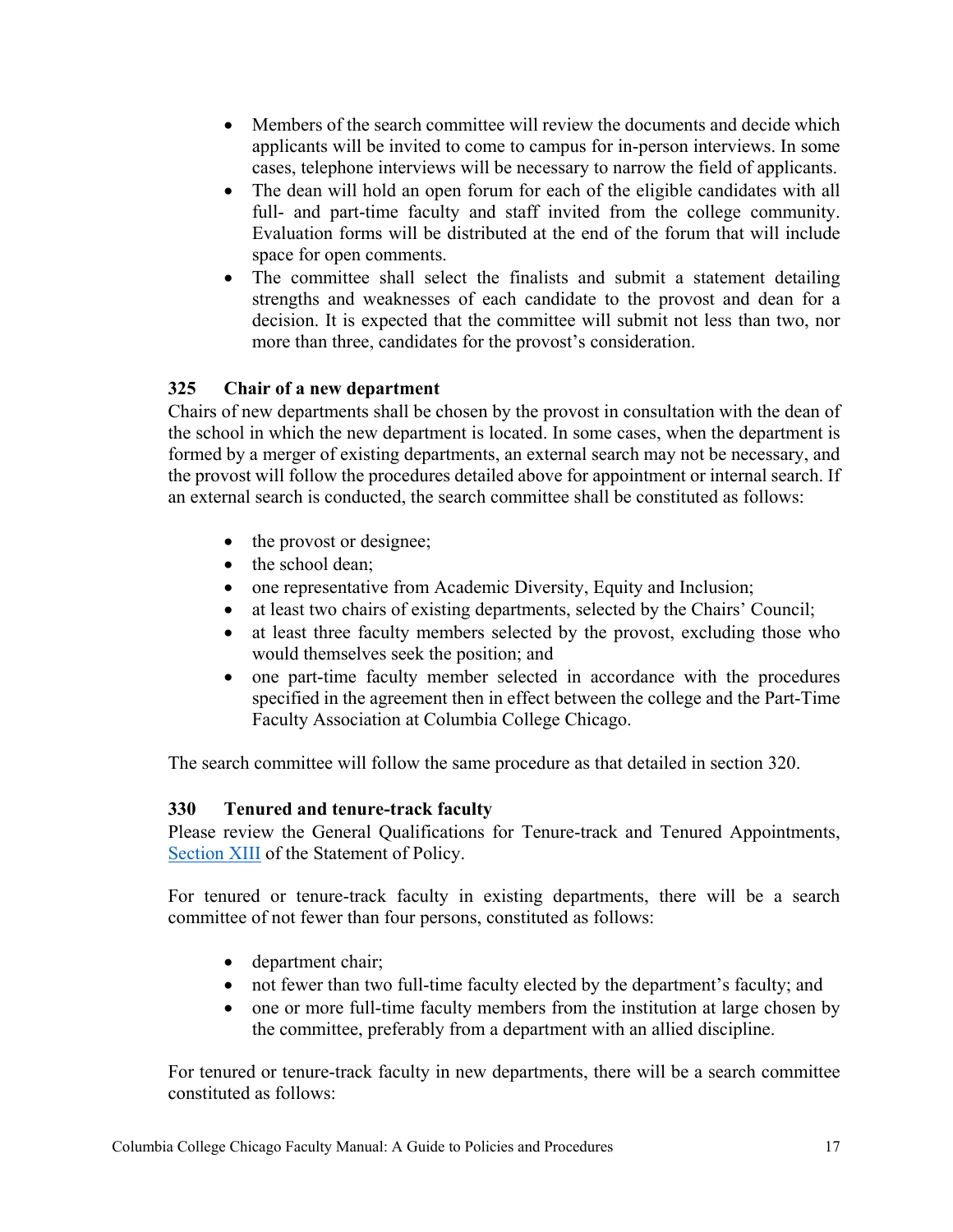- department chair;
- any existing full-time faculty member(s) assigned to the department; and
- three full-time faculty members selected by the department chair and department faculty (or department chair alone, should there be no faculty members yet), at least one of whom should be from an allied department.

Search committees shall follow the following procedures:

- Chair shall convene the search committee, review the assessment of departmental strengths and weaknesses, and develop a position description and marketing strategy for the ad placement. The position description must include specifications regarding teaching load, departmental duties, and college-wide expectations.
- Chair shall consult with school dean to verify budget range for the position. The chair shall submit the file, including completed Position Requisition Form, to dean for approval.
- Dean shall send approval to chair. Dean shall also send approval to the Office of Human Resources, including position description and Position Requisition Form.
- Chair shall notify the Office of Human Resources if position is a replacement, in order for an exit interview to be scheduled with the departing faculty member.
- Chair shall call the Office of Human Resources to discuss the position and recruiting strategy in order to facilitate preparation of classified advertisements.
- The Office of Human Resources shall place the advertisement in agreed-upon media, as well as posting it on the college's job website.
- The search shall proceed in compliance with the institutional statement of equal opportunity and shall be consistent with policies as described in 705 Equal Opportunity.
- The Office of Human Resources shall collect résumés electronically and make them available to the chair.
- Chair shall convene departmental search committee to review applications.
- The final choice of candidates to be interviewed shall be made by the department chair with the advice of the committee. The chair's decision is subject to the approval of the school dean.
- In consultation with the dean, the chair shall schedule interviews with finalists. The interview schedule for each finalist shall include an interview with the dean. Whenever possible, initial interviews should be conducted at conferences such as MLA, CAA, etc.
- Before interviews, the chair shall request interview guidelines from Human Resources and review them with search committee members. The director of human resources is available to meet with the search committee to discuss interviewing procedures and techniques.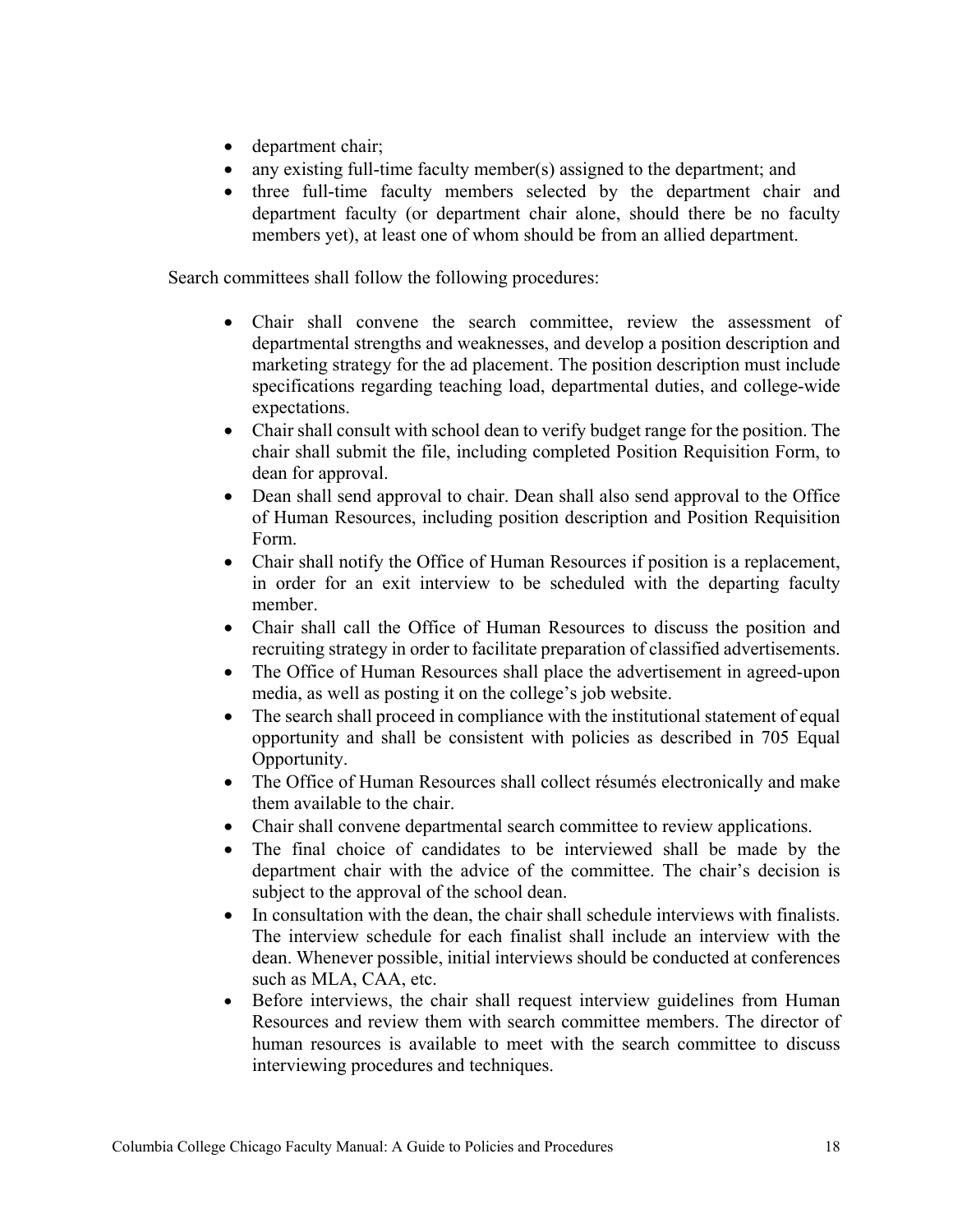- A Columbia College Chicago Employment Application Form must be completed by candidates who are interviewed as the first step in the interview process. All candidate applications must be kept confidential.
- Each interviewed candidate must be recorded on the Applicant/Hire Log as required by the Equal Opportunity Commission Guidelines.
- All candidates whose applications and vitae are submitted to the dean as finalists must have excellent qualifications consistent with the position description, and be the result of a national search. If needed, the Office of Human Resources will be available to provide a comprehensive explanation of the Columbia College Chicago benefits program to final candidates.
- The chair's final recommendation, emerging from the interview process and committee deliberations, shall be forwarded to the dean. Upon concurrence, the dean shall forward the finalist's name to the provost. The provost may, at the provost's discretion, request an interview with the finalist. Upon concurrence by the provost, the decision is made.
- The dean shall inform the chair of the decision.
- Prior to making a formal offer, all references must be checked by phone. The chair and search committee members who call references must ask the same general questions of each reference. Calls may be made to colleagues in the field who may have knowledge of the finalist(s), but confidentiality must be requested. Nothing should be written on any of the applicants' submitted materials. Degrees shall be verified by the Office of Human Resources.
- A verbal offer shall be made by the chair (with approval of the dean) to the selected finalist.
- If the offer is accepted, the chair notifies the dean of this fact in writing. Within one week of the chair's notification, the dean shall notify the provost in writing, with a copy to the chair, of the candidate's acceptance and shall request that a letter of appointment be generated by the provost.
- Within one week of receiving the dean's letter, the Office of the Provost shall produce a letter of appointment, with copies sent to the chair, dean, Office of Business Affairs, Office of Human Resources, and Academic Personnel Office.
- The Office of Human Resources shall schedule an orientation for the new faculty member.
- At the completion of the hiring process, the chair shall send all applications and résumés with the Applicant Hiring Log to Human Resources. All interviewed candidates shall get a thank you letter from the Office of Human Resources.
- Any questions or concerns at any time during the hiring process may be directed toward the Office of Human Resources.

## <span id="page-18-0"></span>**335 Joint appointment of tenured or tenure-track faculty**

There will be a search committee of not less than six persons, constituted as follows:

- chairs of the departments;
- three full-time faculty members from the relevant departments, two of whom will be from the department which has majority decision in conversion from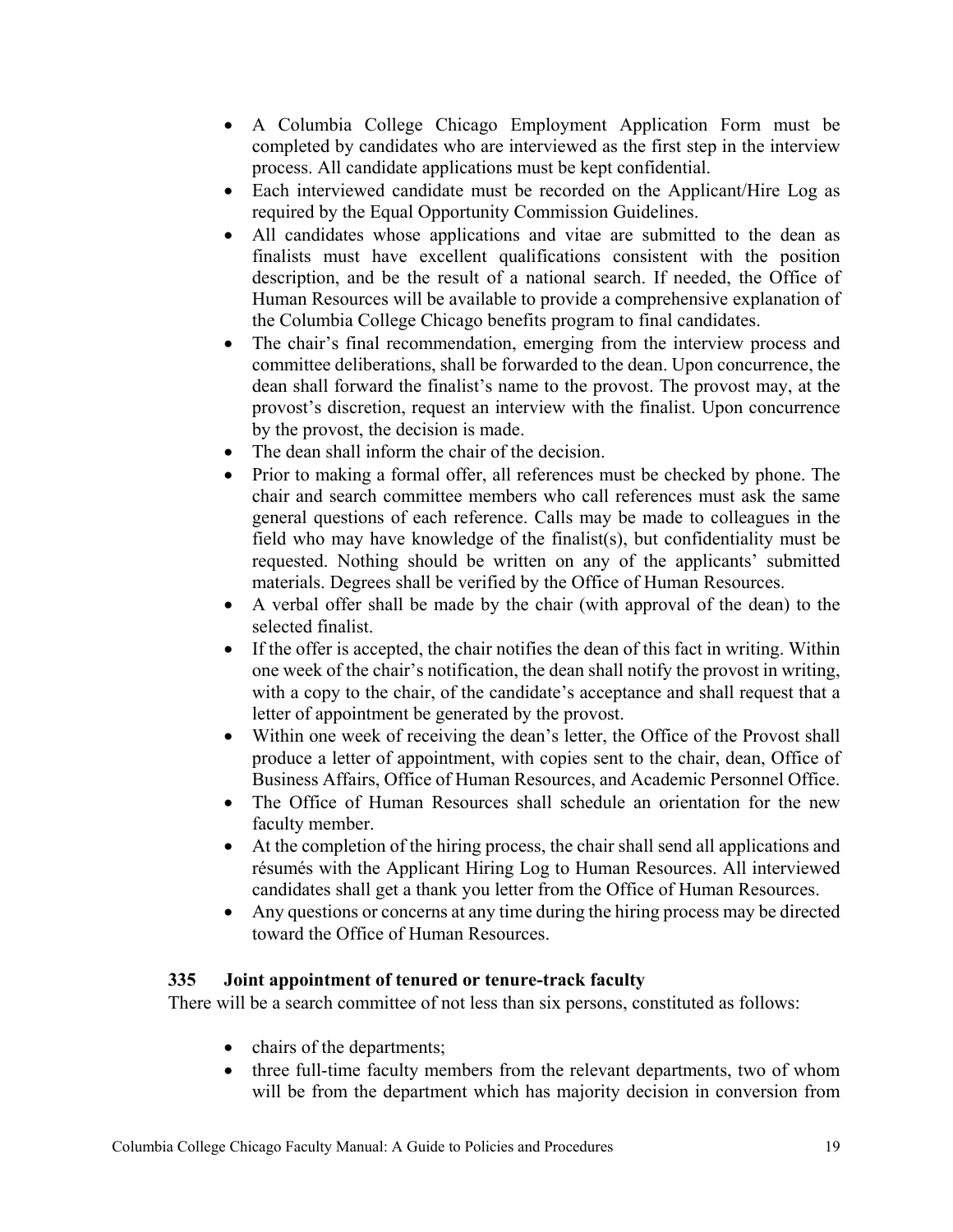tenure-track to tenured status, and one additional faculty member or chair from an allied department; and

• chairs of the relevant departments, the dean or deans of the school or schools in which the faculty member will serve, and the provost will determine which department will serve as "base" for the joint hire. A joint appointment will usually be obligated to the base department not less than 51% up to a maximum of 75%. The chair of the minority department will be required to recommend retention or termination of tenure-track faculty in writing on a yearly basis. Disputes between chairs about duties, responsibilities, and workload will be mediated by the dean(s).

### <span id="page-19-0"></span>**340 Teaching-track faculty**

Please review the General Qualifications for Teaching-Track Appointments, [Section VI](https://about.colum.edu/provost/academic-personnel/statement-of-policy/general-qualifications-for-teaching-track-appointments.html) of the Statement of Policy.

A teaching-track appointment is a full-time, non-tenured faculty position. In some instances, the department chair may appoint a search committee to assist in selection of candidates. At other times, the department chair will appoint a teaching-track faculty member with the approval of the dean and provost.

\*\*\*\*\*\*\*\*\*\*\*\*\*\*\*\*\*\*\*\*\*\*\*\*\*\*\*\*\*\*\*\*\*\*\*\*\*\*\*\*\*\*\*\*\*\*\*\*\*\*\*\*\*\*\*\*\*\*\*\*\*\*\*\*\*\*\*\*\*\*\*\*\*\*\*\*\*\*

#### <span id="page-19-2"></span><span id="page-19-1"></span>**400 FACULTY CATEGORIES**

#### **405 Chairs**

<span id="page-19-3"></span>A description of the position of department chair can be found [here.](https://columbiacollege.sharepoint.com/sites/AcademicPersonnel72/SitePages/Chair-Dean-Resources.aspx)

#### **405.1 Evaluation of chairs**

The chair of an academic department is appointed by the school dean, in consultation with the provost, and reports to the school dean. Although they are members of the faculty, chairs are held to an administrative standard that includes a commitment to and realization of departmental goals and objectives set firmly within the context of the college's mission. At the beginning of the three-year term the chair will receive a charge from the dean of the appropriate school identifying goals and objectives agreed upon at the time of hire or appointment. These will be reviewed annually in a discussion with the dean of the appropriate school. In the middle of the third year there will be an evaluation of the chair's performance. Since the perception of the department faculty is valued and central to the evaluation process, during that time a formal faculty voice will be solicited and analyzed by the dean of the appropriate school as one of several factors that will determine the chair's continuance. Ordinarily by March 29 of the third year of the term, the dean of the appropriate school will inform the chair of the decision, renewal of chair's contract, or return to the faculty. After successfully completing an initial three-year term as chair, a second three-year chair contract will be offered. Subsequent evaluations will be done on a three-year rotational basis.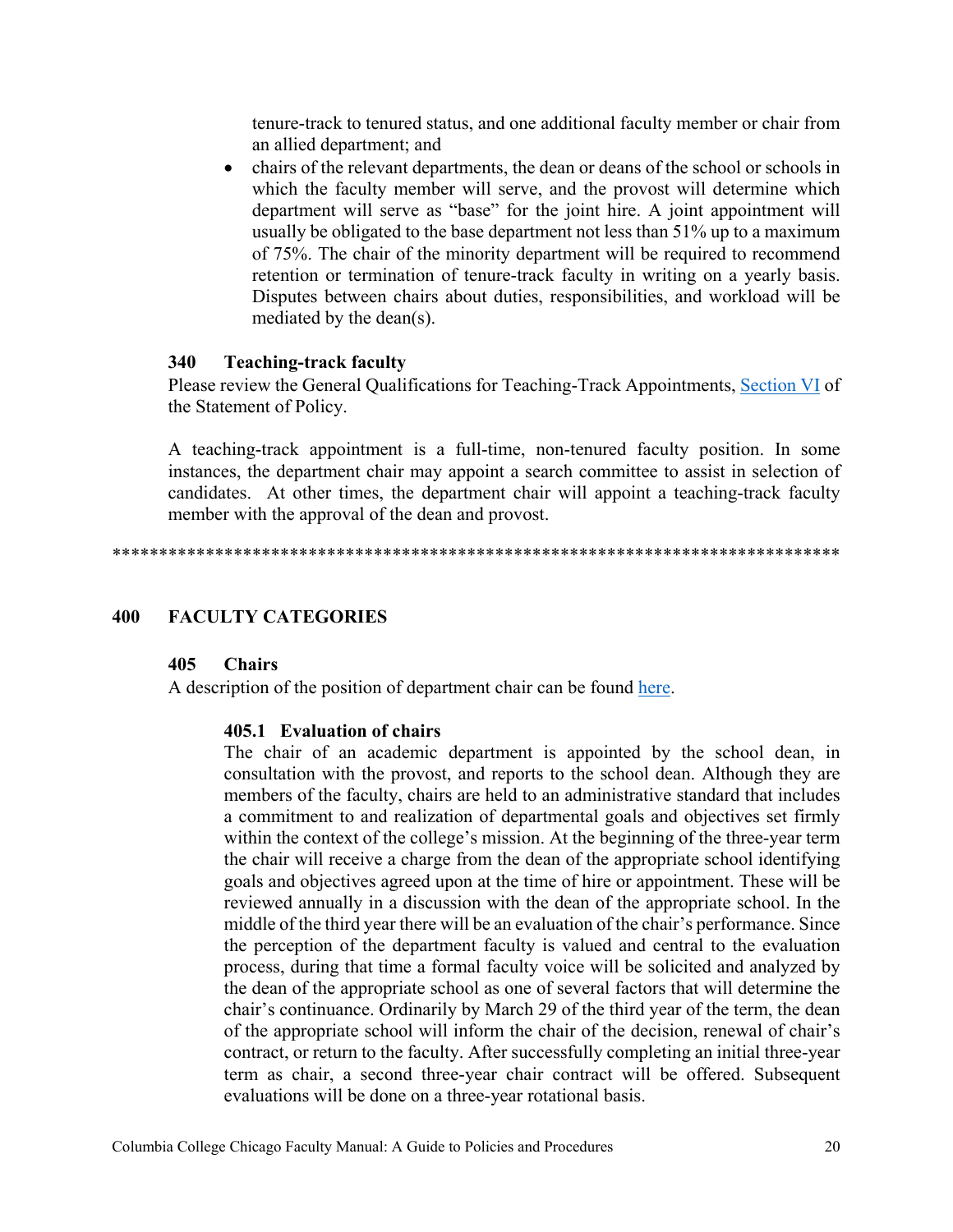Evaluation of chairs is intended to reveal individual strengths and weaknesses of chairs in their leadership of departmental programs and in their overall attempt to enact the college mission. Such assessment is intended to provide guidance and support as well as clarity of standards of performance for chairs leading to improvement of the educational programs of the college, greater communication among faculty and staff within departments, greater coordination and cooperation throughout the college, and increased standing for the departments and the college locally and nationally. In this spirit, the chair should be given adequate opportunity, support, and encouragement to achieve these goals in an atmosphere of collegiality.

See the Academic Personnel intranet site for the Chair Evaluation Policy, Procedures and Evaluation Forms.

https://columbiacollege.sharepoint.com/sites/AcademicPersonnel72/SitePages/Ch air-Dean-Resources.aspx

## <span id="page-20-0"></span>**405.2 Acting and Interim Chair**

In some cases, an acting chair or interim chair may need to be appointed to oversee the department for a limited period. If the chair vacancy is only temporary, the appropriate title is acting chair. If the chair vacancy is permanent, the appropriate title is interim chair.

### <span id="page-20-1"></span>**405.3 Evaluation of Acting and Interim Chairs**

See the Academic Personnel intranet site for the Chair Evaluation Policy and Procedures, which includes acting and interim chairs. https://columbiacollege.sharepoint.com/sites/AcademicPersonnel72/SitePages/Ch

air-Dean-Resources.aspx

### <span id="page-20-2"></span>**415 Tenured Appointment**

See Statement of Policy on Academic Freedom, Faculty Status, Tenure, and Due Process [\(Section](https://about.colum.edu/provost/academic-personnel/statement-of-policy/academic-appointments.html) IV.D).Tenured faculty members generally hold the rank of associate professor or professor.

Tenured faculty members are obligated to nine credits of teaching per semester, or equivalent responsibilities approved by the department chair and the dean of the appropriate school, during fall and spring semesters, and must maintain regular office hours for assisting students. Other responsibilities of tenured faculty members may be found in the Statement cited above. (See Academic Year Workload for Faculty Members with Tenure-track and Tenured Appointments, [Section XIV](https://about.colum.edu/provost/academic-personnel/statement-of-policy/academic-year-workload-for-faculty-members-with-tenure-track-and-tenured-appointments.html) of the Statement of Policy.)

Tenured faculty members are generally on 9½-month academic year contracts (August 16 through May 31) and are engaged in teaching and/or direct service to the college throughout this period except for those times specifically designated as holidays by the academic calendar.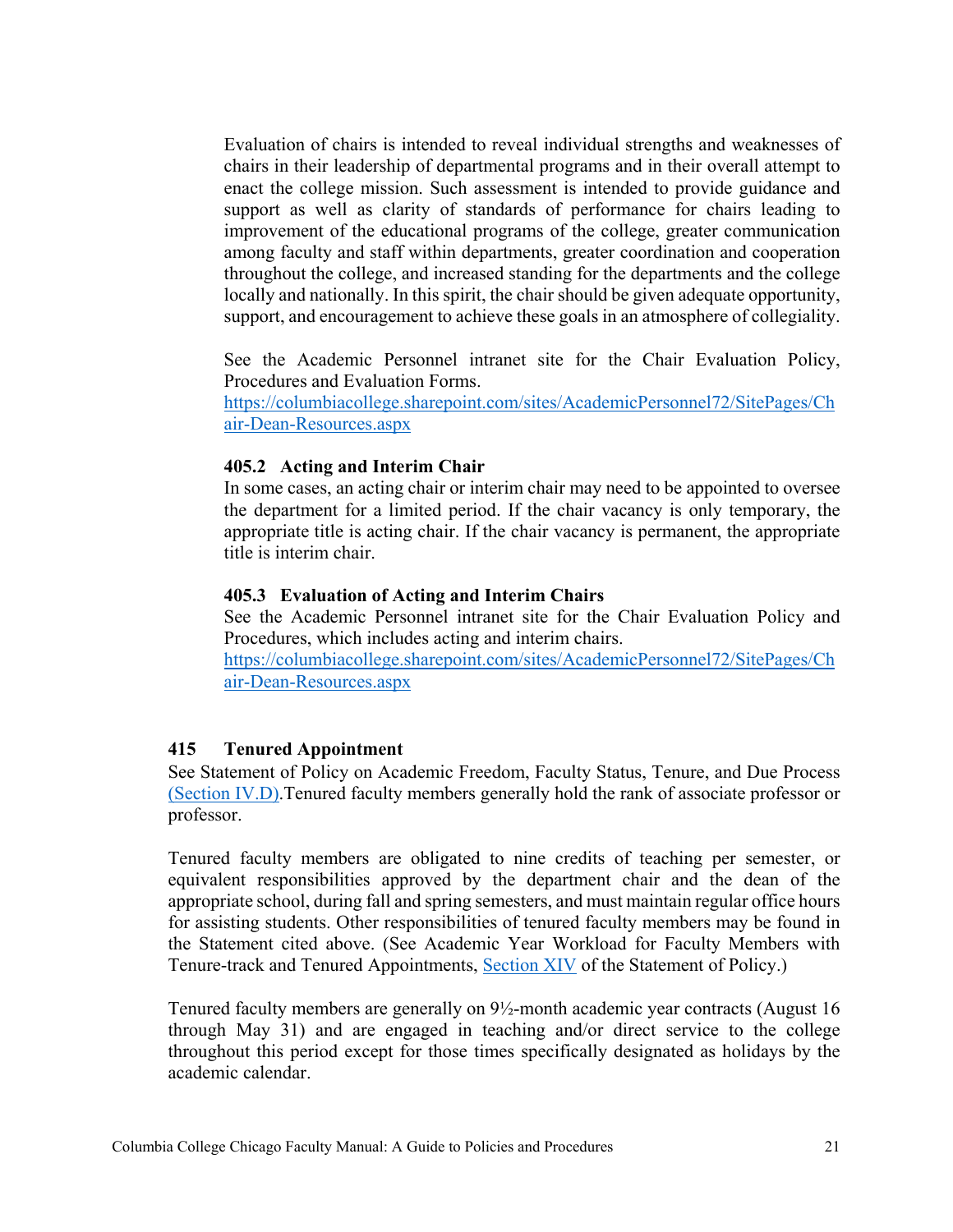Tenured faculty members with administrative duties may, at the discretion of the college, be appointed on a 12-month contract. Tenured faculty on 12-month contracts are engaged in teaching and/or direct service to the college throughout this period except for those times specifically designated as holidays by the staff calendar and a one-month vacation.

#### <span id="page-21-0"></span>**415.1 Evaluation of tenured faculty**

See Statement of Policy on Academic Freedom, Faculty Status, Tenure, and Due Process [\(Section](https://about.colum.edu/provost/academic-personnel/statement-of-policy/review-and-evaluation-of-faculty-members-with-tenured-appointments.html) XVIII).

#### <span id="page-21-1"></span>**415.2 FAAR**

All full-time faculty are expected to complete a Faculty Annual Activity Report (FAAR) by May 31 each year. For more information, see Section [XVIII.B.1.](https://about.colum.edu/provost/academic-personnel/statement-of-policy/review-and-evaluation-of-faculty-members-with-tenured-appointments.html) of the Statement of Policy.

#### <span id="page-21-2"></span>**420 Tenure-track faculty**

See Statement of Policy on Academic Freedom, Faculty Status, Tenure, and Due Process [\(Section IV.C\).](https://about.colum.edu/provost/academic-personnel/statement-of-policy/academic-appointments.html) Tenure-track faculty members are generally hired with the rank of assistant professor.

Tenure-track faculty members are obligated to nine credits of teaching per semester, or equivalent responsibilities approved by the department chair and the dean of the appropriate school, during fall and spring semesters, and must maintain regular office hours for assisting students. Other responsibilities of tenured faculty members may be found in the Statement cited above.

Tenure-track faculty members are generally on 9½-month academic year contracts (August 16 through May 31) and are engaged in teaching and/or direct service to the college throughout this period except for those times specifically designated as holidays by the academic calendar.

Tenure-track faculty members with administrative duties may, at the discretion of the college, be appointed on a 12-month contract. Tenure-track faculty members on 12-month contracts are engaged in teaching and/or direct service to the college throughout this period except for those times specifically designated as holidays by the staff calendar and a onemonth vacation.

#### <span id="page-21-3"></span>**420.1 Evaluation of tenure-track faculty**

See Statement of Policy on Academic Freedom, Faculty Status, Tenure, and Due Process [\(Article XV\)](https://about.colum.edu/provost/academic-personnel/statement-of-policy/evaluation-of-faculty-with-tenure-track-appointments.html).

#### <span id="page-21-4"></span>**420.2 FAAR**

All full-time faculty are expected to complete a Faculty Annual Activity Report (FAAR) by May 31 each year. For more information, see [Section XV.A.3.](https://about.colum.edu/provost/academic-personnel/statement-of-policy/evaluation-of-faculty-with-tenure-track-appointments.html) of the Statement of Policy.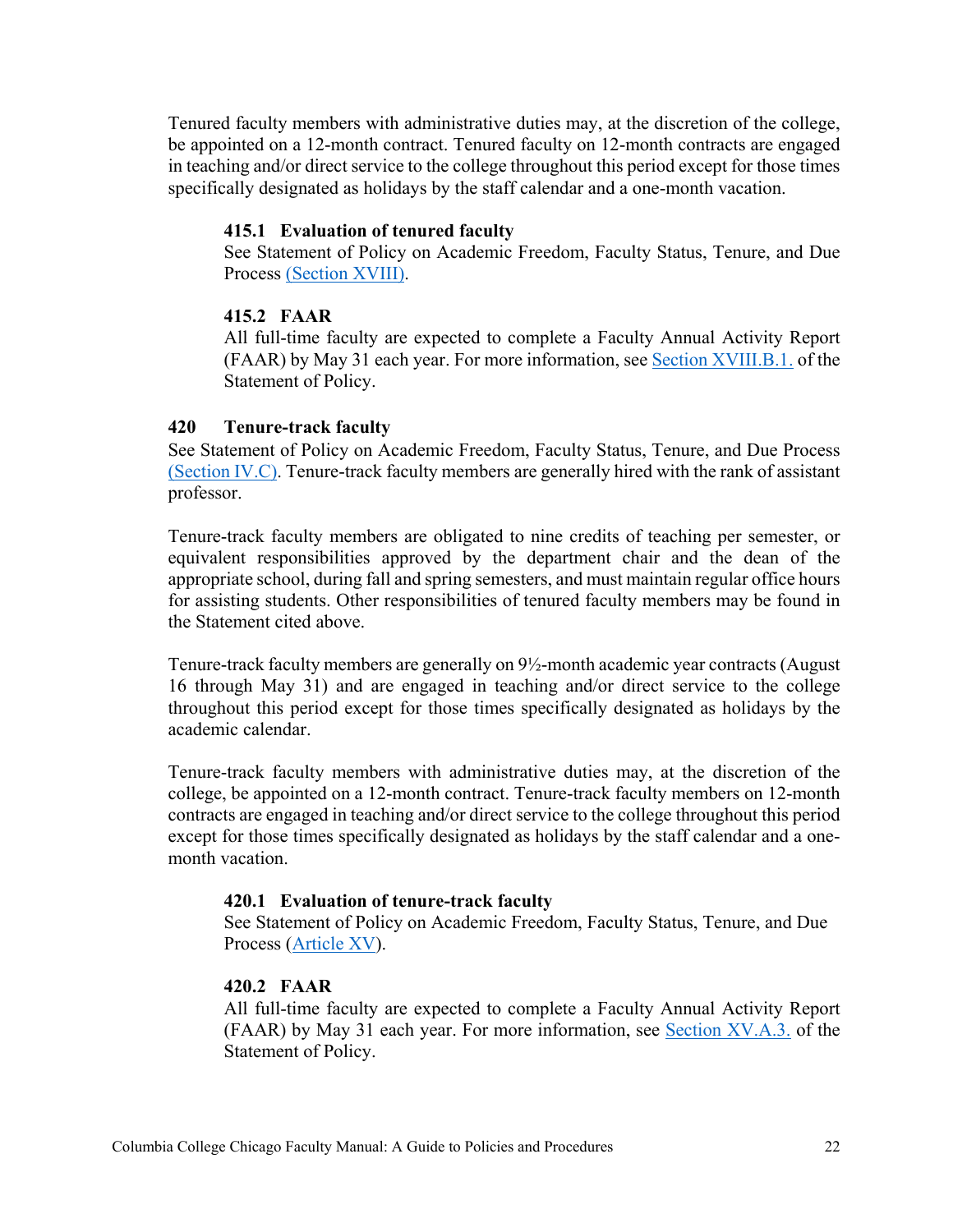## <span id="page-22-0"></span>**425 Teaching-track faculty**

See Statement of Policy on Academic Freedom, Faculty Status, Tenure, and Due Process. [\(Section IV.B\)](https://about.colum.edu/provost/academic-personnel/statement-of-policy/academic-appointments.html).Teaching-track faculty members generally hold the rank of assistant professor of instruction, associate professor of instruction, or professor of instruction.

Responsibilities of teaching-track faculty members may be found in the Statement of Policy [\(Section VII.](https://about.colum.edu/provost/academic-personnel/statement-of-policy/academic-year-workload-for-faculty-members-with-teaching-track-appointments.html) Academic Year Workload for Faculty Members with Teaching-track Appointments).

Teaching-track faculty members are generally on 9½-month academic year contracts (August 16 through May 31) and are engaged in teaching and/or direct service to the college throughout this period except for those times specifically designated as holidays by the academic calendar.

## <span id="page-22-1"></span>**425.1 Evaluation of teaching-track faculty**

See Statement of Policy on Academic Freedom, Faculty Status, Tenure, and Due Process [\(Section IX\)](https://about.colum.edu/provost/academic-personnel/statement-of-policy/evaluation-of-faculty-members-with-teaching-track-appointments.html).

## <span id="page-22-2"></span>**425.2 FAAR**

All full-time faculty are expected to complete a Faculty Annual Activity Report (FAAR) by May 31 each year. For more information, see [Section IX.A.2.](https://about.colum.edu/provost/academic-personnel/statement-of-policy/evaluation-of-faculty-members-with-teaching-track-appointments.html) of the Statement of Policy.

### <span id="page-22-3"></span>**435 Visiting artists**

A department, school, or the college may from time to time invite an artist or other professional to come to campus for a specified period to work with students and/or faculty. Arrangements for these appointments are made by the sponsoring unit.

### <span id="page-22-4"></span>**440 Part-time faculty**

See Statement of Policy on Academic Freedom, Faculty Status, Tenure, and Due Process [\(Section IV.A\)](https://about.colum.edu/provost/academic-personnel/statement-of-policy/academic-appointments.html) and [https://about.colum.edu/faculty-development/part-time](https://about.colum.edu/faculty-development/part-time-faculty/index.html)[faculty/index.html](https://about.colum.edu/faculty-development/part-time-faculty/index.html)

### <span id="page-22-5"></span>**445 Emeritus/emerita faculty**

When members of the Columbia College Chicago faculty retire after seven or more years of service, they may be awarded the title of "emeritus" or "emerita." This title is bestowed upon those individuals who, while at Columbia, made significant contributions to the culture of their times, in keeping with the college's overall mission. This designation signifies a career marked by vision and leadership, whereby the designee had a marked impact on the lives of those within the Columbia community and actively shaped the future of the college while serving also as a model for professional peers outside of the college. This status is granted in accordance with the guidelines below.

Guidelines for presidents and provosts: At the December meeting of the Board of Trustees in the academic year during which the title is to be bestowed, the chair of the Board may introduce, and the full Board may entertain and approve by a majority vote, a resolution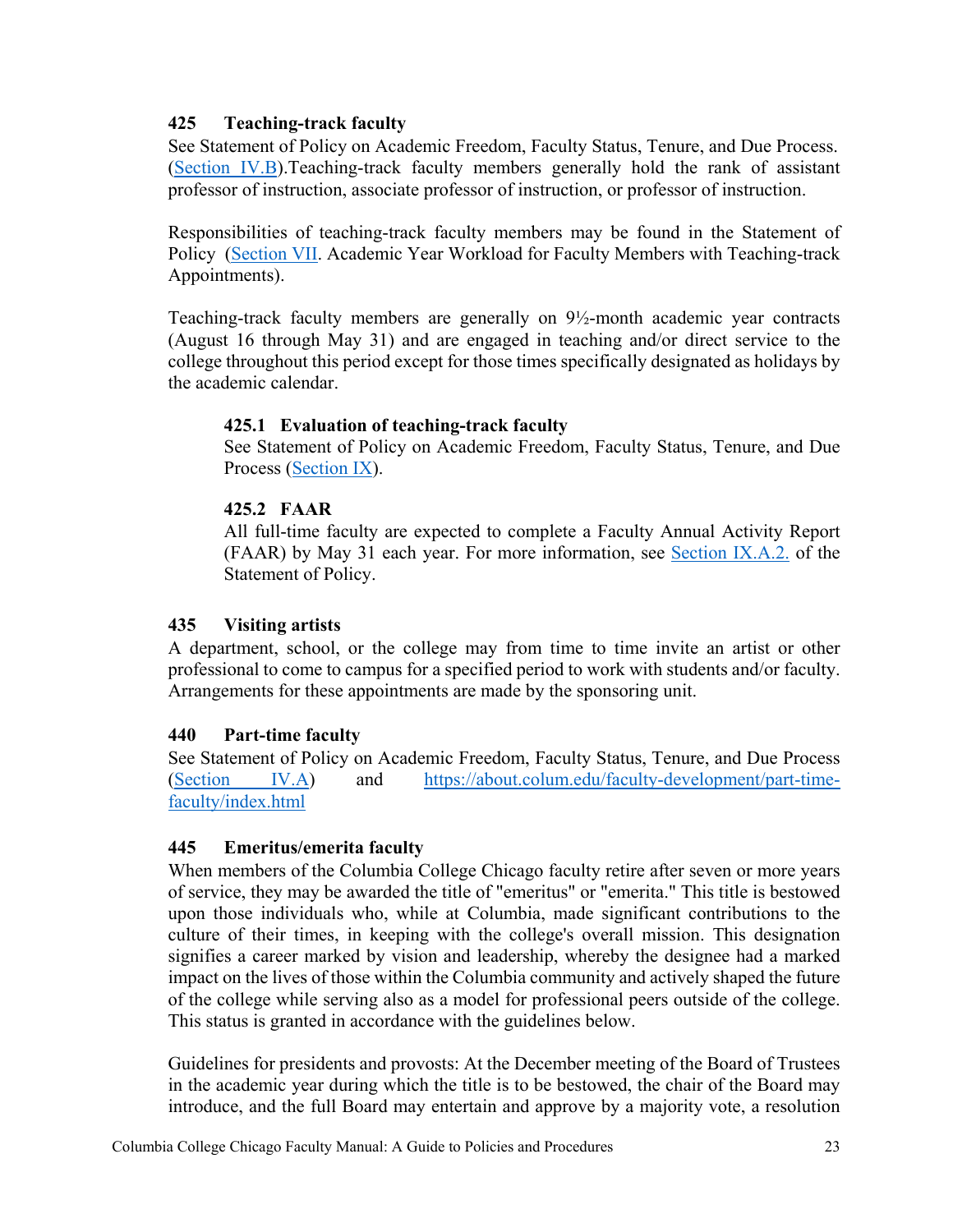conferring emeritus/emerita status on a retired or retiring president or provost. Presidents and provosts who are awarded emeritus/emerita status will retain their title followed by the designation "emeritus/emerita."

Guidelines for other senior administrators: The president or provost may recommend a retired or retiring administrator by submitting a letter of recommendation with supporting documentation (c.v., letters of support from colleagues both internal and external, evidence of artistry/scholarship, etc.) to the chair of the Board of Trustees in advance of the December meeting of the full Board in the academic year during which the title is to be bestowed. At that meeting, the chair of the Board may introduce, and the full Board may entertain and approve by a majority vote, a resolution conferring emeritus/emerita status on the retired or retiring administrator. Administrators who are awarded emeritus/emerita status will retain their title followed by the designation "emeritus/emerita."

Guidelines for faculty members: A chair may recommend a retired or retiring faculty member from the department by submitting a letter of recommendation with supporting documentation (c.v., letters of support from colleagues both internal and external, evidence of artistry/scholarship, etc.) to the appropriate school dean by December 1 of the academic year during which the title is to be bestowed. The dean should then submit a recommendation to the provost no later than February 1. The provost, in consultation with the president, will announce honorees no later than March 1 of each academic year. Faculty members who are awarded emeritus/emerita status will retain their rank of professor or associate professor followed by the designation "emeritus/emerita."

Benefits of emeritus/emerita status include recognition of each year's new honorees in appropriate publications and during annual Commencement exercises; use of Columbia College Chicago letterhead for correspondence related to scholarly activities; continued use of their Columbia College Chicago email; Columbia College Chicago business and identification cards; invitations to college functions; library privileges, including online resources; and, at the discretion of the honoree, listing in college directories and participation in Convocation/Commencement ceremonies.

Potential opportunities for holders of emeritus/emerita status include guest lectureship; directing graduate theses; serving as academic advisor to students or mentor to faculty members; presenting or participating in college colloquia; serving as consultant on strategic planning and new initiatives, serving as advisory board member for a school, department, center, or institute of the college.

Emeritus/emerita status does not entitle the holder of the designation to material or human resources (space, equipment, personnel) unless their department separately makes a request for such resources, and the request is approved by the dean and the provost.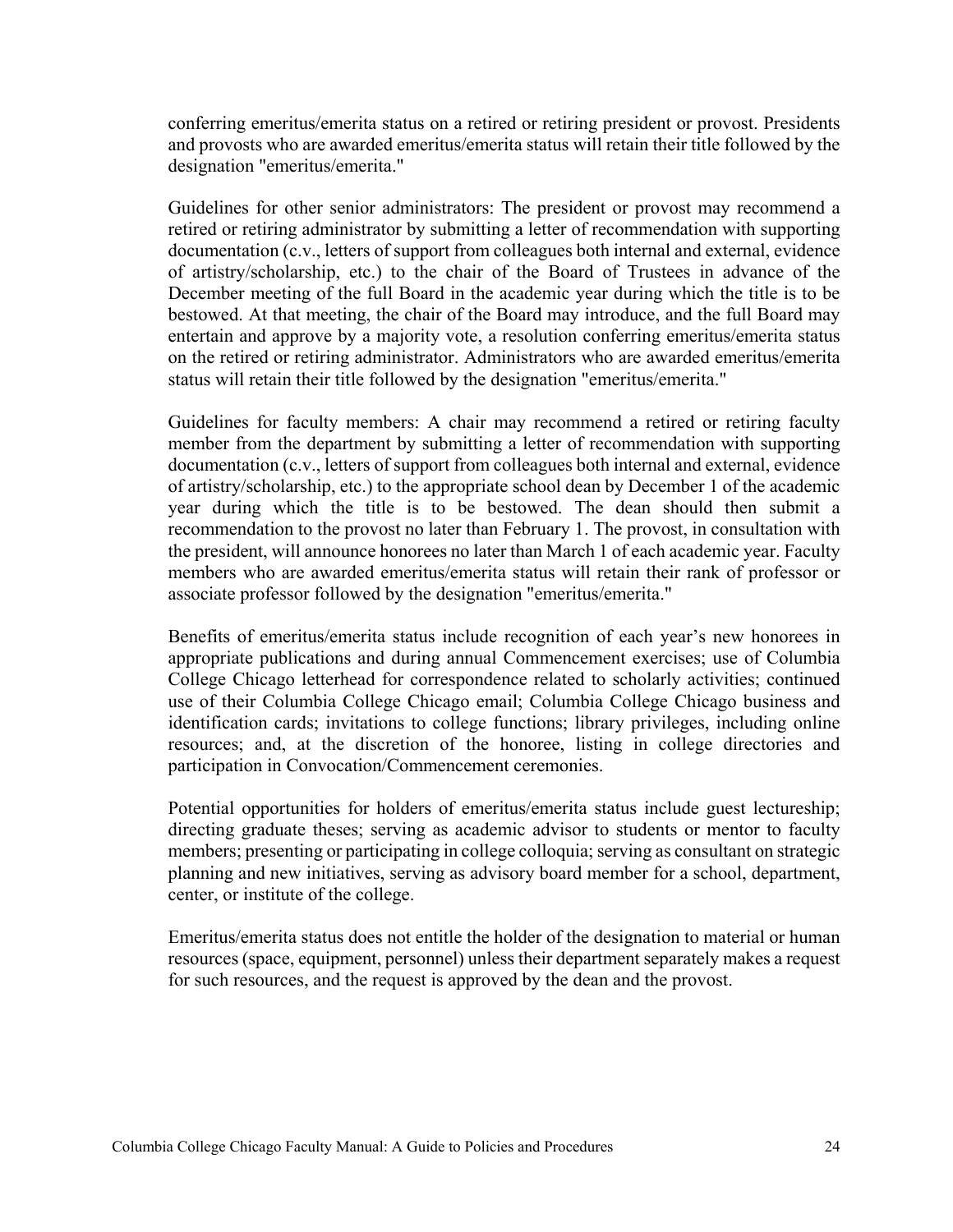# \*\*\*\*\*\*\*\*\*\*\*\*\*\*\*\*\*\*\*\*\*\*\*\*\*\*\*\*\*\*\*\*\*\*\*\*\*\*\*\*\*\*\*\*\*\*\*\*\*\*\*\*\*\*\*\*\*\*\*\*\*\*\*\*\*\*\*\*\*\*\*\*\*\*\*\*\*\*

### <span id="page-24-1"></span><span id="page-24-0"></span>**500 FACULTY-RELATED POLICIES AND RESPONSIBILITIES**

### **501 Faculty work schedule**

Faculty members are expected to be available to teach courses at any time within normal Columbia College Chicago operating hours: Monday through Friday, 8:00 a.m. to 10:00 p.m., and Saturday from 8:00 a.m. to 6:00 p.m. Schedules are set in consultation with department chairs, and reasonable efforts will be made to accommodate special needs.

Other than official vacation and holiday periods, faculty members, including chairs, are not permitted vacations during the regular academic calendar. The college recognizes that faculty members frequently take work home and/or need to be away from campus for professional and/or faculty developmental activities. However, faculty members are expected to be on campus as reasonably required to facilitate student access and the effective performance of broad responsibilities to the college.

Office hours must be posted each semester and must include specifically designated student advising/assistance hours totaling a minimum of four hours per week. As students may have conflicts with scheduled office hours, faculty members are expected to make themselves available for advising/assistance appointments on a flexible, as-needed basis.

Faculty members are expected to be available to the college before and after fall and spring semesters. During the advising periods, full-time faculty are required to work as faculty advisors. Any exception to these conditions must be approved by the department chair and is subject to the approval of the dean of the appropriate school.

Full-time faculty members are not considered available to the college during officially scheduled academic holidays or during summer months when they are off contract.

Full-time faculty members are expected to use summer breaks to pursue their creative and scholarly endeavors. They are also not excluded from teaching in the summer and will receive additional compensation (up to two courses). Full-time faculty who are teaching are expected to maintain reasonable office hours during the summer session and will be required to provide reasonable service to their departments and to the college as directed by the department chair or school dean.

### <span id="page-24-2"></span>**505 Additional responsibilities**

A faculty member may be hired or negotiate with the chair to assume responsibilities that are beyond the usual scope of faculty work. These assignments are subject to the approval of the dean and may include special projects for a specified period of time or on-going administrative work for the department. Typically, release time and/or a stipend accompanies these additional assignments.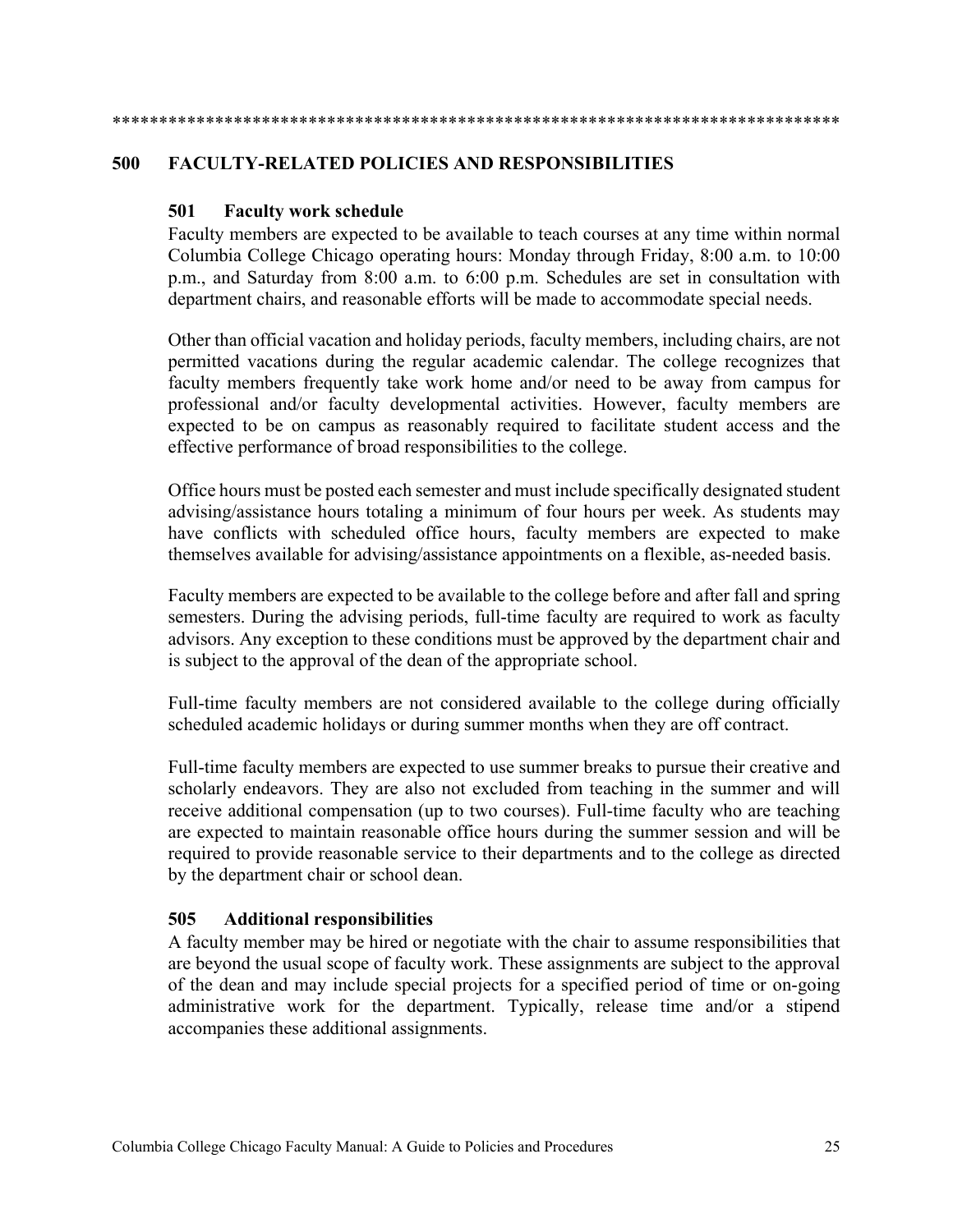### <span id="page-25-0"></span>**505.1 Director**

Historically, the title of director was given to members of the full-time faculty who assumed responsibility for cultivating, developing, and supervising a specific program within a department. With the advent of associate chairs and academic managers, this designation fell into disuse. Effective fall semester, 2010, the title director will no longer be used for members of the faculty.

#### <span id="page-25-1"></span>**505.2 Coordinator**

Typically, the title of coordinator is given to a member of the full-time faculty who, in consultation with the chair and dean, manages multiple sections of a course or a significant number of courses within a department. The coordinator may interview, hire, supervise, and evaluate part-time faculty; schedule courses; organize meetings for full- and part-time faculty; manage internship programs; and other similar duties.

#### <span id="page-25-2"></span>**505.3 Summer chairs**

Effective summer 2006, chair contracts will be issued from June 1 through August 15. A summer chair is required to be on campus for the equivalent of three-andone-half days per week. The specific duties of this appointment should be discussed with the appropriate school dean.

#### <span id="page-25-3"></span>**505.4 Associate chairs**

The associate chair works closely with the chair in the regular operation of the department both internally and externally and with other academic and administrative bodies of the college. In the chair's absence, or at the chair's request, the associate chair may represent the department at Chair's Council, Dean's Council, or on other deliberative or administrative bodies of the college where appropriate. The associate chair may assist the chair with the following duties and responsibilities:

- curriculum and course scheduling;
- full-time and part-time faculty management and support;
- student advising and orientation;
- policies and procedures, resources and budget;
- recruitment and retention; and/or
- events, inter-department collaborations and co-curricular activities.

The associate chair may be assigned additional duties as needed. The faculty senate recommends that the associate chair position be reserved for tenured faculty. If exigent circumstances require the appointment of a non-tenured faculty, a rationale for the decision must be provided to the dean of the appropriate school.

### <span id="page-25-4"></span>**505.5 Provost's Faculty Administrative Fellow**

The Provost's Faculty Administrative Fellow is a one-year, non-renewable appointment designed to promote engagement between the academic administration and the faculty of Columbia College Chicago. In addition to the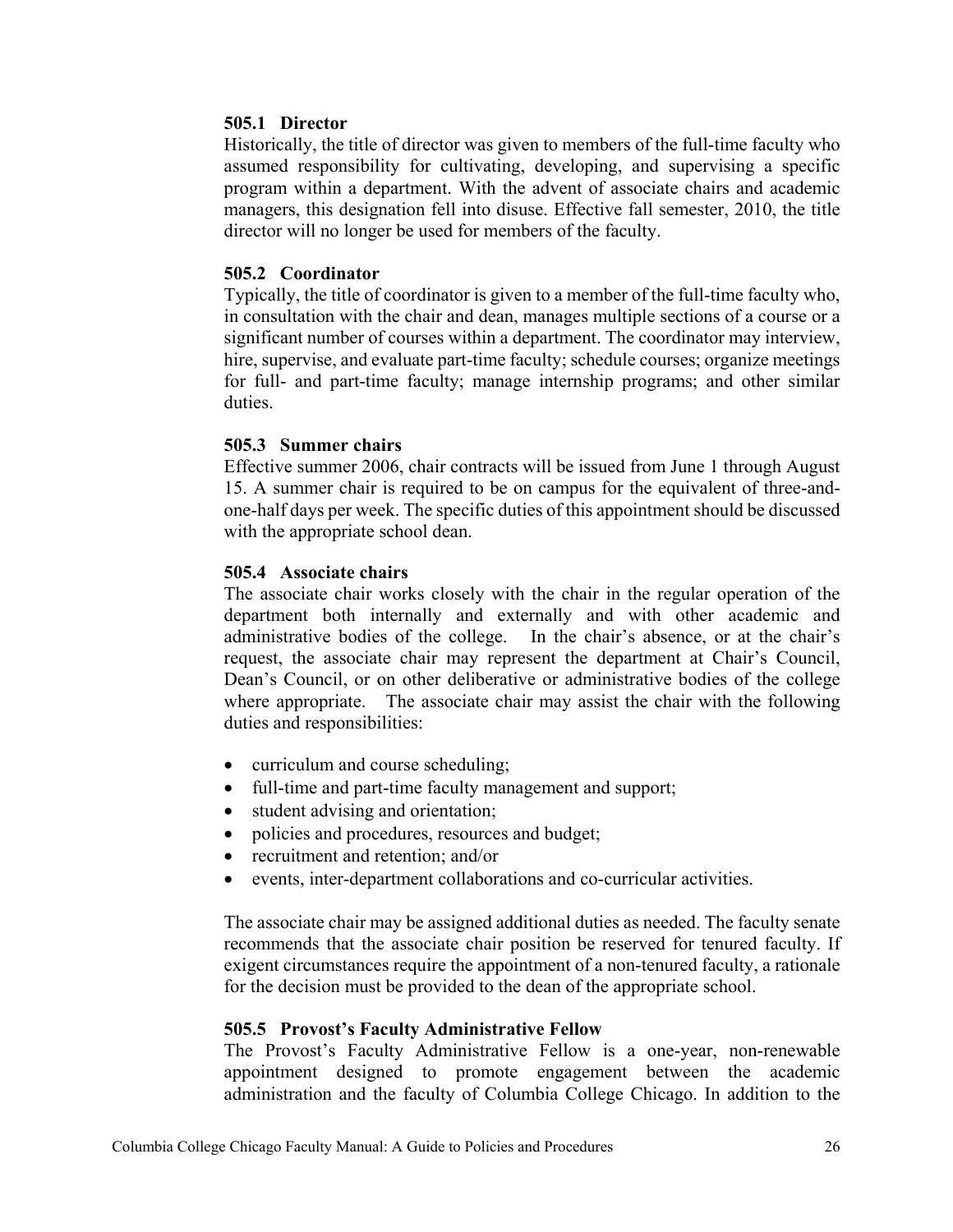project-based service described below, the Provost's Faculty Administrative Fellow will function as a two-way conduit between faculty perspectives and the Office of Academic Affairs, advising the provost on faculty concerns, regularly engaging with members of the faculty through public forums, and generally promoting the value of faculty expertise to the administration.

The Provost's Faculty Administrative Fellow is selected from among the full-time faculty to take on a substantive administrative or curricular project as a primary focus. Integral to academic operations, these projects may include advisement and primary authorship of substantive curricular revisions; providing expertise and oversight to an aspect of strategic planning implementation; coordinating new initiatives with academic support units such as the Offices of Enrollment Management, Advising, and Student Affairs; codifying new models for faculty development; or other areas of need designated by the provost.

Each year, if funding is available, the Office of the Provost will select a project area, announce a search for the position and share a position description for faculty to consider.

The Executive Committee of the Faculty Senate will facilitate a process for selfnomination to the position. The Faculty Affairs Committee will then review applications, taking into consideration the following criteria: demonstrated capacity for leadership through shared governance and/or academic leadership, qualifications to take on the proposed administrative or curricular project, institutional knowledge, and overall quality of application. The Faculty Affairs Committee will then forward a short list of finalists to the Executive Committee of the Senate. Once approved, finalist applications will be sent to the provost, who may request additional materials and/or interviews before making the final decision.

#### <span id="page-26-0"></span>**510 Policy on summer and J-session teaching**

In recognition of the compressed schedules for summer and J-session courses, the following policy for teaching during these sessions has been established.

- Compensation: For full-time faculty members, summer and J-session courses are not considered part of the faculty member's fall and/or spring workload. Full-time faculty members who teach in summer or J-session receive additional compensation for such courses.
- Summer Session Workload: No part-time or full-time faculty member may teach more than two courses concurrently during regular Columbia College Chicago summer sessions. The credit total for these courses may not exceed eight. This includes any concurrent Columbia College Chicago courses, including those of the Summer at Columbia and directed studies. This excludes independent projects.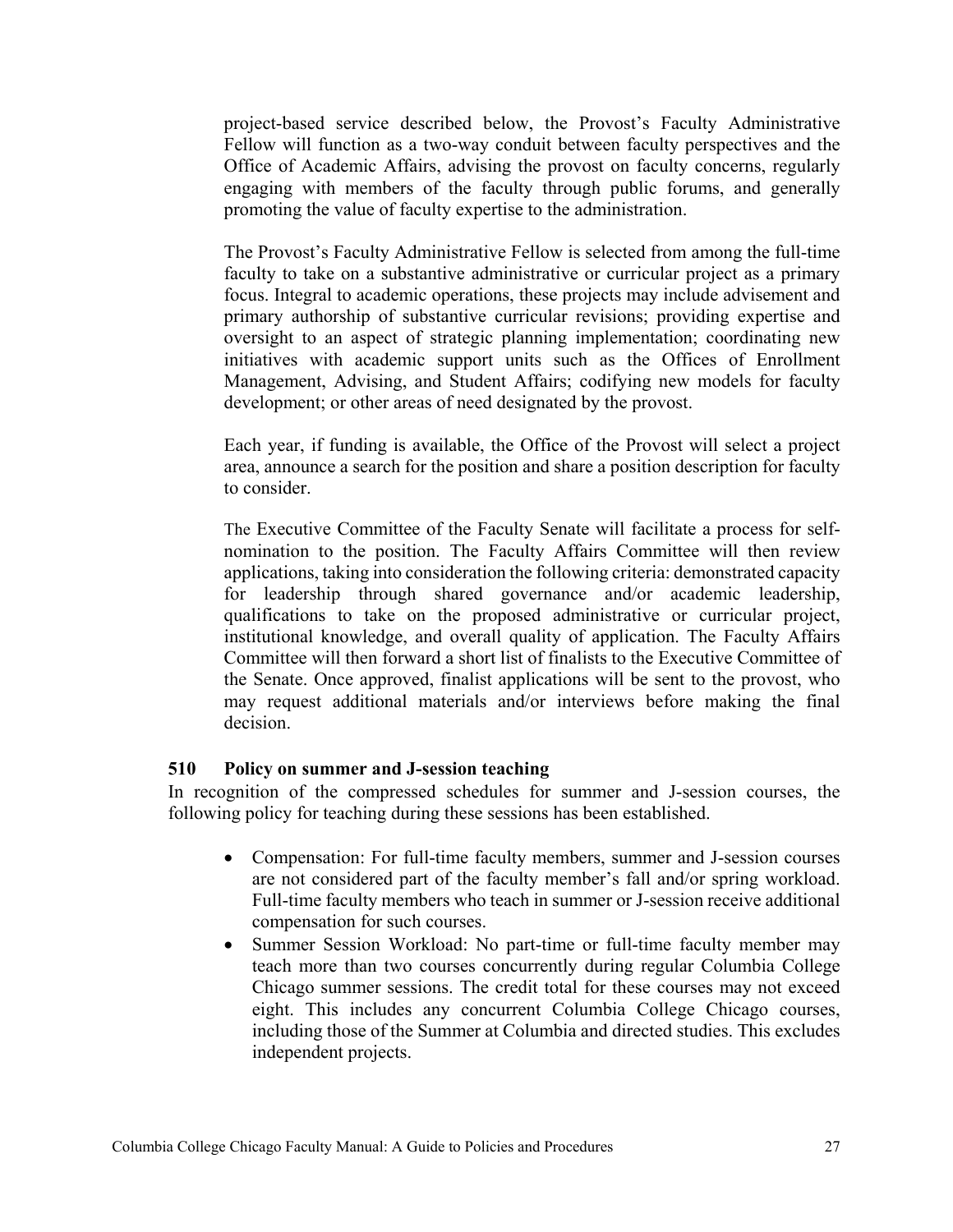- J-session Workload: No part-time or full-time faculty member may teach more than one course during J-session. This includes directed studies but excludes independent projects.
- Exceptions to this policy must be requested in writing and approved by the provost.

# <span id="page-27-0"></span>**512 Overload Banking and Compensation Policy**

A teaching load with a number of credits above a faculty member's contractual expectation (18 credits per year for tenure-track and tenured faculty, and 24 credits per year for teaching-track faculty) is considered an overload. At the time an overload is assigned to a faculty member, a compensation arrangement must be agreed upon by the faculty member and chair as part of their yearly workload agreement. That compensation arrangement can come in the form of an additional payment made during the semester the class is taught at the current rate for summer and J-session teaching. As an alternative to an additional payment, up to three credits may be counted towards a reduction of credits taught the following academic year.

In all such cases, the chair and dean must consult about the nature of the compensation. In the event of an additional payment, the payment must go through the academic affairs additional pay approval process. In the event of a reduction of credits, the chair must document the agreed-upon reduction of credits.

# <span id="page-27-1"></span>**515 Independent projects, directed studies, tutorials, and thesis advising**

Full-time faculty and chairs are not expected to supervise more than five independent projects in addition to their normal teaching load each semester. Approval for the project by the chair and the faculty advisor prior to registration is required.

## [Independent Projects](https://columbiacollege.sharepoint.com/sites/AcademicOperations/Shared%20Documents/Independent%20Project%20Cover%20Sheet_new.pdf)

[Directed Studies](https://columbiacollege.sharepoint.com/sites/AcademicOperations/Shared%20Documents/Directed%20Study%20Cover%20Sheet(1).pdf)

## <span id="page-27-2"></span>**520 Registration periods**

There are two periods of student registration each semester—early registration and regular registration. Faculty members from each department serve as counselors to help students with the selection of courses within their fields. Since college graduation and financial aid requirements are complex, faculty members are urged to refer any registration-related questions of this nature to the appropriate administrative office. Schedule revisions are done during add/drop week, held the first week of each semester. Specific information will be made available to the faculty before each registration period. [https://about.colum.edu/provost//office-of-the-registrar/index.html](https://about.colum.edu/provost/office-of-the-registrar/index.html)

## <span id="page-27-3"></span>**525 Release time/stipends**

A full-time faculty member who is responsible for a special project or who assumes the responsibility of coordinator may qualify for release time. The responsibilities of coordinator call for continuing obligations assumed by a faculty member as designated by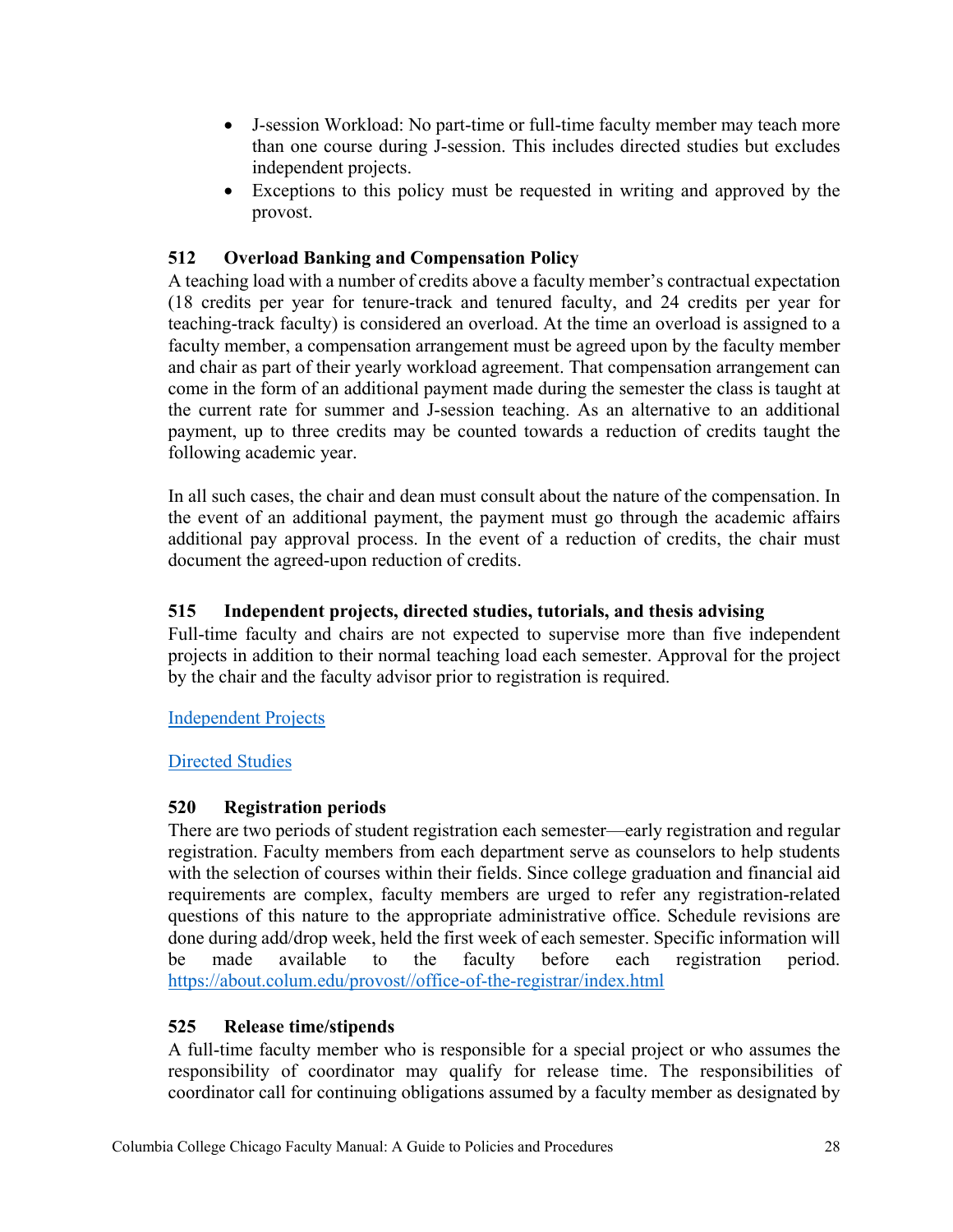the department chair. The chair and faculty member will consult to clarify whether the position is a term appointment, renewable, subject to rotation, or a condition of hiring. In lieu of release time, a stipend may be agreed upon by the faculty member, the chair, and the dean.

Each semester the school dean will review the agreement between the chair and the faculty member for release time or stipend to confirm that the compensation is consistent with the service. A copy of the written agreement for release time and/or stipends will be sent to the chair and to the faculty member.

## <span id="page-28-0"></span>**530 Sabbatical Leave**

The purpose of a sabbatical leave is to support the professional development of tenured faculty members, and to consistently enrich the intellectual and creative vitality of the institution. The intention of a grant of a sabbatical leave is to allow the faculty member an opportunity to pursue a scholarly, creative, educational, and/or professional project that will benefit from focused, uninterrupted time that is not possible concurrent to the usual workload assignment. The sabbatical leave project ought to be clearly defined; it ought to develop, enhance, extend, or contribute to the faculty member's academic area of expertise consistent with and/or to further enrich the faculty member's role at the college.

## **Eligibility**

Full-time, tenured faculty members who have accrued five or more years of full-time service are eligible to apply for a sabbatical in their sixth year of service. The faculty member granted sabbatical leave may not receive another sabbatical leave until they have accrued six or more years of full-time service at the college after sabbatical was last awarded. Once eligible, a faculty member remains eligible to apply for sabbatical until he or she is awarded a sabbatical leave. Faculty applying for tenure during their 6th year of service are also eligible to concurrently apply for a sabbatical leave. An affirmative granting of a sabbatical leave remains contingent upon the formal receipt of tenure before the sabbatical period begins.

Faculty members serving as chairs, associate deans, deans, assistant provosts, associate provosts, vice provosts or provost are not eligible to apply for sabbatical. After vacating their administrative positions, with appropriate time of service as defined above, these faculty members may apply for sabbatical through the established process. Years of administrative service will count in the calculation of their eligibility to apply for sabbatical.

The Office of the Provost will maintain records of eligibility status, and each year will notify eligible faculty no later than May 1 of the spring prior to the fall deadlines of both their ability to apply as well as the number of semester-long sabbatical awards that will be supported by the college during the current application year. This number will be 10% of the tenured faculty members at the college as of August 16. An eligible candidate applies in the fall semester for sabbatical leave the following academic year.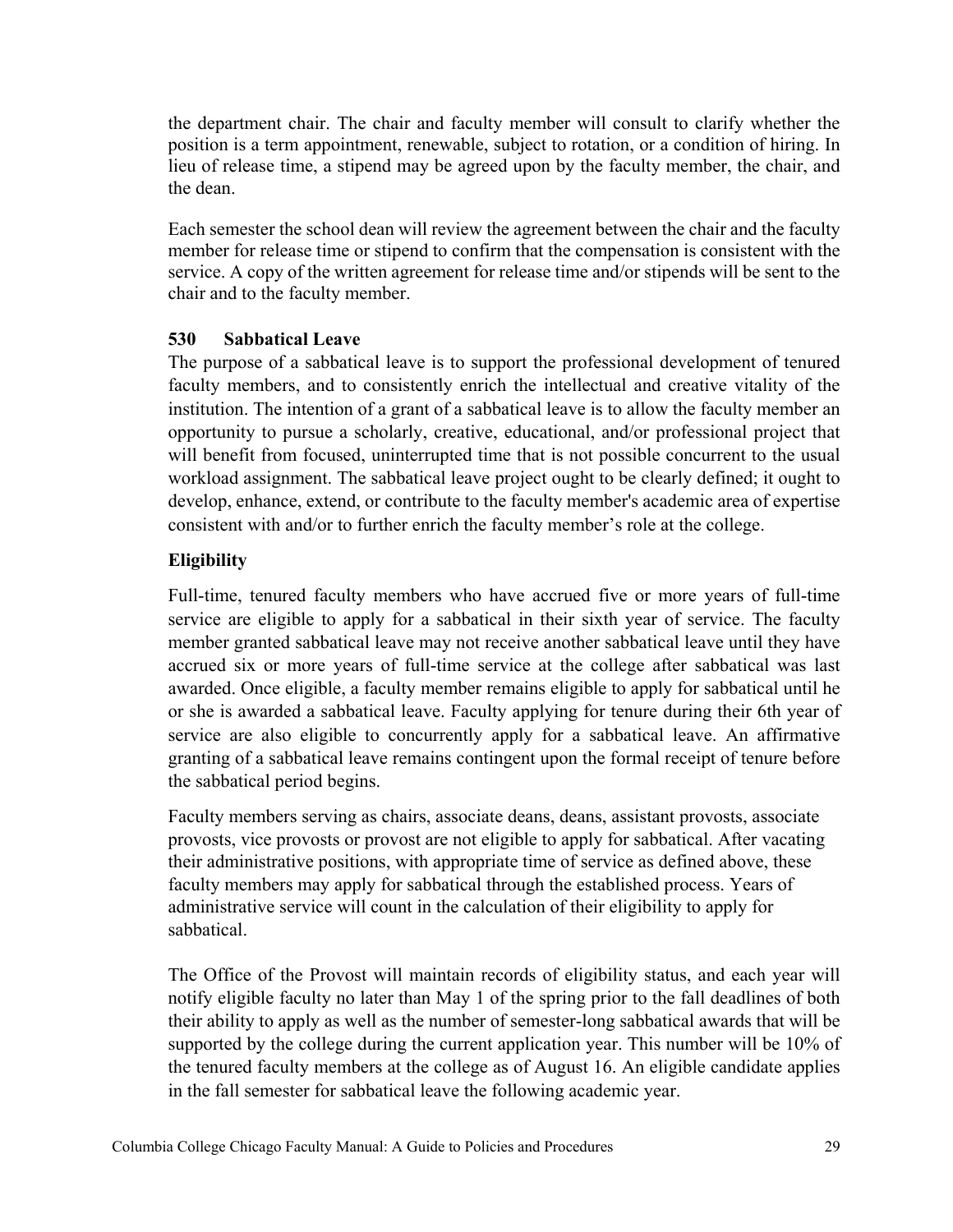Sabbatical credit does not accrue while a faculty member is on personal leave from the college. Sabbatical credit does accrue while a faculty member is on FMLA leave from the college.

In extraordinary circumstances, such as an unpaid professional development leave sought in order to accept a nationally and/or internationally recognized fellowship, grant, or accolade that clearly supports the faculty member's creative and scholarly endeavor and will bring distinction to the college, a case may be made in writing to the provost in advance of the anticipated leave that sabbatical credit continue to accrue during the leave. The provost's decision will then be communicated in writing to the faculty member, and the relevant chair(s) and dean(s). The faculty member's eligibility status will reflect the decision made by the post.

Sabbatical leaves are granted for one semester at full salary; or, as an alternative, the faculty member seeking sabbatical may request a leave of one full academic year at one-half their base salary. Administrative stipends are not included in compensation during sabbatical leave.

Faculty accepting a sabbatical leave are obligated to return to the college at the end of the sabbatical for a period of not less than one year. Failure to do so will require the faculty member to reimburse the college for the amount paid during the sabbatical leave.

Projects focusing on individual course or program proposals are ineligible.

Faculty on sabbatical leave are ineligible to serve on any elected or appointed department or school-wide committee.

## **Review Process**

The review process involves four steps: 1) intention to apply; 2) application; 3) review of application; 4) notification of determination regarding application.

It is the faculty member's responsibility to provide notification of intention to apply. The intention to apply must be made via a portal in Interfolio. Affirmative notification of intent will be sent to department chair, school dean, associate provost for academic personnel, associate provost for faculty research and development, and director of faculty evaluation.

Following the notification of intention to apply, and at least two weeks in advance of the deadline for the completed application, chairs and deans ought to personally discuss with all faculty members involved any concerns they may have about the impact multiple sabbatical leaves could have on the intellectual or financial health of a department or school. In rare cases where faculty are specifically asked by chair and dean to delay their applications by a year in order to accommodate the needs of the institution and department (i.e. staffing issues in order to best serve students), the dean will send written notification prior to the application deadline that the faculty member, whenever they complete the obligatory year of service following a future sabbatical leave will receive two years of credit toward eligibility to apply for a future sabbatical leave.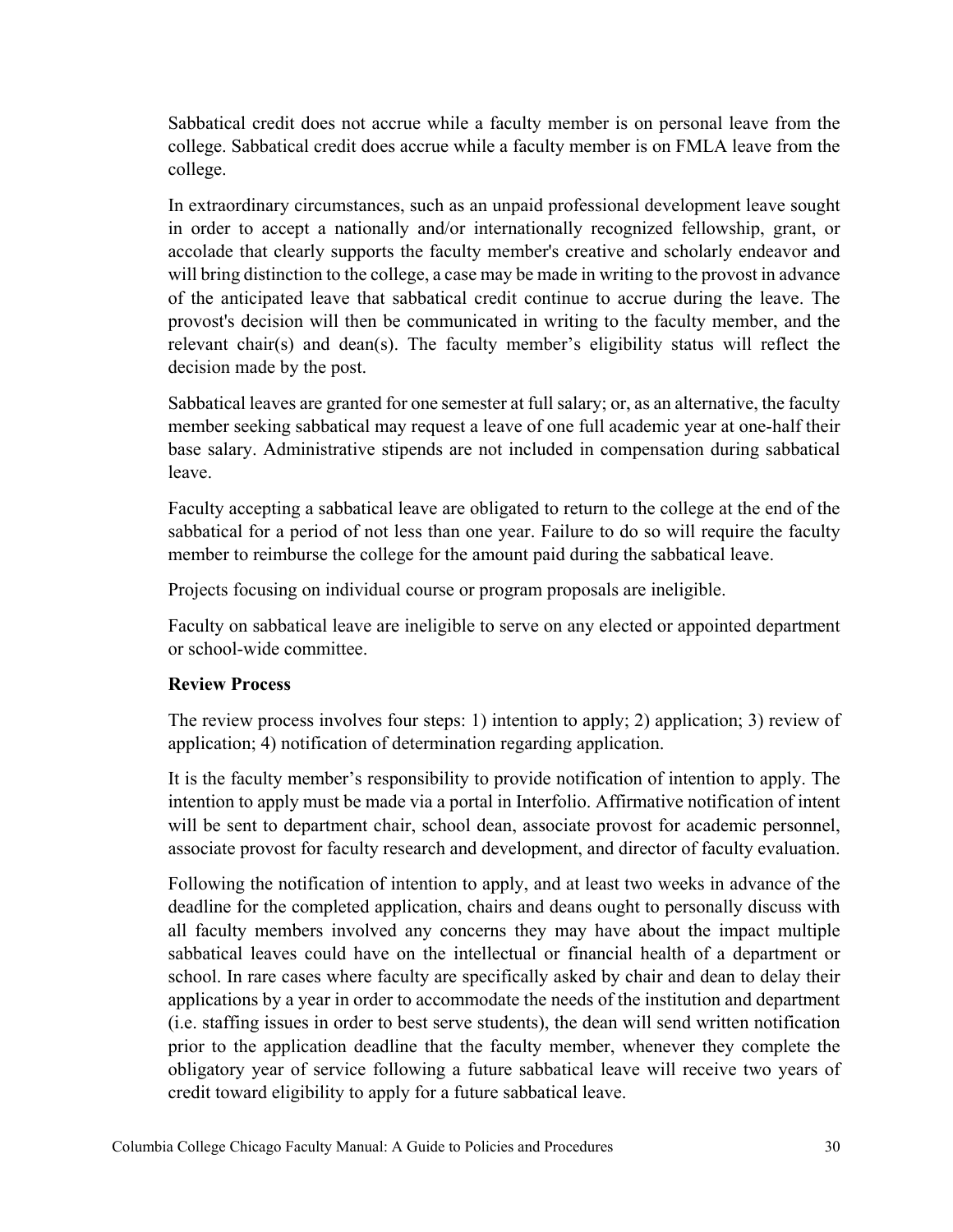A faculty member's application for sabbatical leave will be subject to review and recommendation by the faculty members' chair, dean, and the Sabbatical Leave Committee.

Following submission of the application, chairs, deans, and Sabbatical Leave Committee will concurrently and independently review and rate the applications relevant to their administrative and service purview and forward their ratings to the provost for consideration. The rubric will be made available to faculty through the Faculty Development Portfolio website, and used by chairs, deans and Sabbatical Leave Committee in rating the applications.

Using the ratings submitted by the chair(s), dean(s) and Sabbatical Leave Committee, the provost will make final decisions regarding the awarding of sabbatical leaves. The Provost will enter the decisions and rationales in Interfolio.

The Office of the Provost will email official notification regarding sabbatical leave no later than the last working day prior to the December semester break. Chairs, deans, and Sabbatical Leave Committee members are to be cc'd. The information in Interfolio will be available to all applicants at that time.

# **Application and Review Deadlines**

All applications for sabbatical leave (whether for Fall, Spring or the full academic year), are due and reviewed as follows:

[May 1]: Notification of eligibility to apply for Sabbatical Leave presented in Interfolio.

[August 20]: Notification of intention to apply made in Interfolio.

[Prior to Monday of Week 4]: Conversation and, if applicable, notification by dean of postponement of Sabbatical Leave application.

[Monday of Week 6]: Deadline for completed application materials submitted in Interfolio for review by chair, dean, and Sabbatical Leave Committee.

[Monday of Week 12]: Deadline for chairs, deans, and Sabbatical Leave Committee to complete all application ratings for provost review.

[The last working day in December prior to the Semester Break]: Official notification regarding sabbatical leave, including semester, will be emailed to applicants. Chairs, deans and Sabbatical Leave Committee members to receive cc.

# **Application Requirements**

A sabbatical application requires the submission of:

- 1. a proposal of no more than 2500 words
- 2. a current curriculum vitae
- 3. relevant supporting materials when mentioned in the proposal (e.g. book contracts, letters of invitation, grant notification, etc.)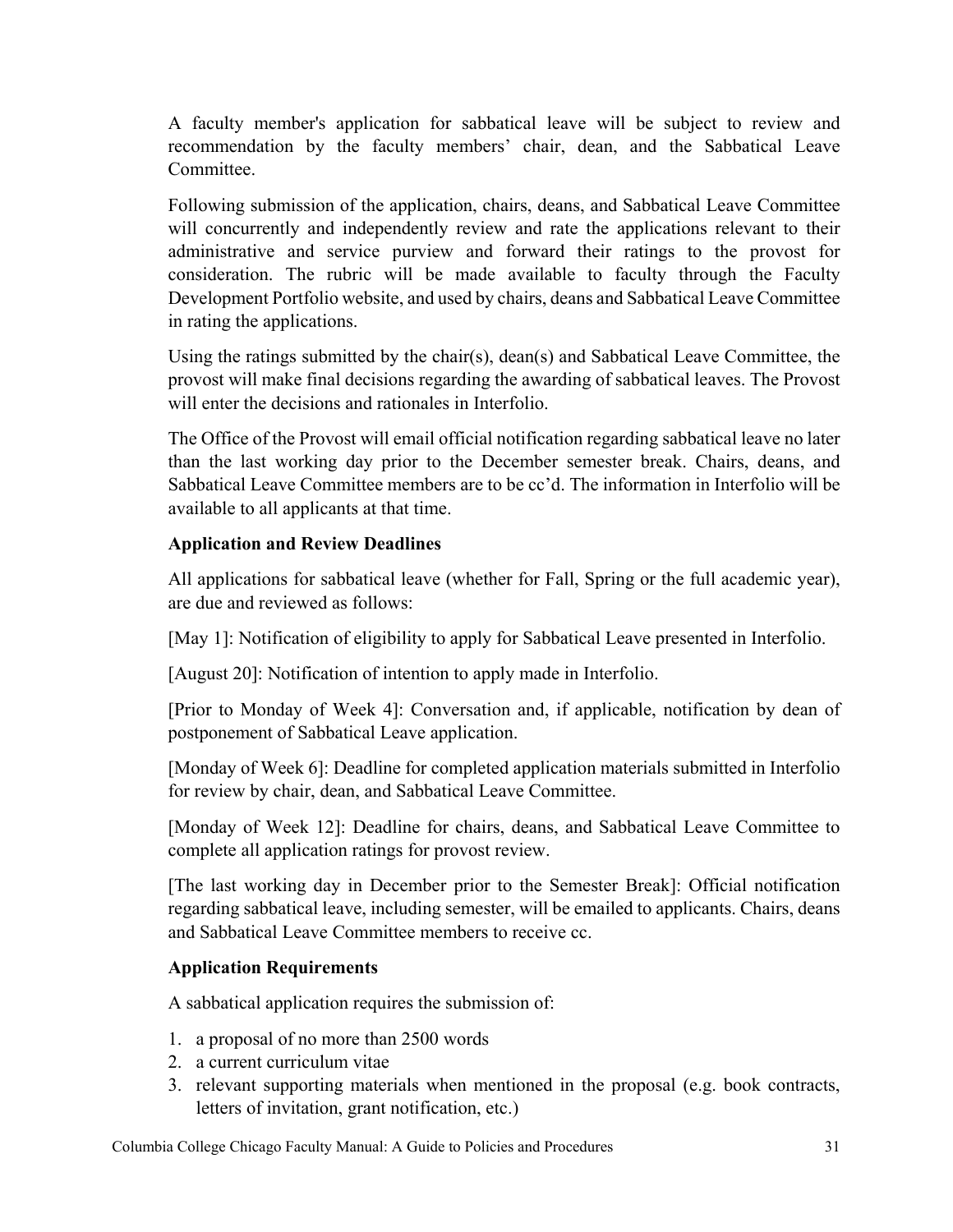A proposal will describe, in complete sentences, the scope and significance of the project for an audience of peers who may not share the same disciplinary expertise as the applicant. The proposal ought to make clear whether this is new or continuing work, and focus on an anticipated outcome, identifying progress that can be measured/noted/recognized at the end of the sabbatical period. Any grants and/or other kinds of support received from outside the college ought to be explained and described, especially in cases where they are relevant to the recognition, completion, and timeframe of the work.

The proposal will be rated according to its ability to clearly articulate:

- a description of a fully-imagined project with a clear outcome
- the rationale for work on this project at this time
- the rationale for choice of a particular semester and/or application for a full-year sabbatical
- the significance of this project to the faculty members' own professional development
- the contribution the project will make to the faculty members' field and/or discipline
- the contribution the project will make to intellectual and creative life at the college
- the potential for future impact on student learning
- a timeline for the work including measurable milestones
- a plan for sharing results of the sabbatical both at and beyond the walls of the college (e.g. in one's field/discipline)

Applications are submitted in Interfolio.

## **Post-Sabbatical Reports**

Faculty members complete a post-sabbatical report in Interfolio no later than the second Monday of the semester following their sabbatical leave.

Prompts in Interfolio will require the faculty member to:

- provide a brief summary of the project
- explain what the faculty member accomplished during sabbatical leave
- articulate how these accomplishments compare with the original plans and expectations
- describe how the sabbatical leave influenced the faculty member's creative and scholarly work
- explain anticipated benefits of the work to teaching and the overall learning environment at the college
- state how the faculty member may already have, or anticipates sharing the result of the sabbatical work beyond the walls of the college
- indicate interest in participating in a Columbia College Chicago Faculty Works event and the form of the work to be shared (e.g. presentation, reading, performance, screening, etc.).

This archive of post-sabbatical reports will be maintained in Interfolio documenting the creative and scholarly development of the college's faculty. The Office of Academic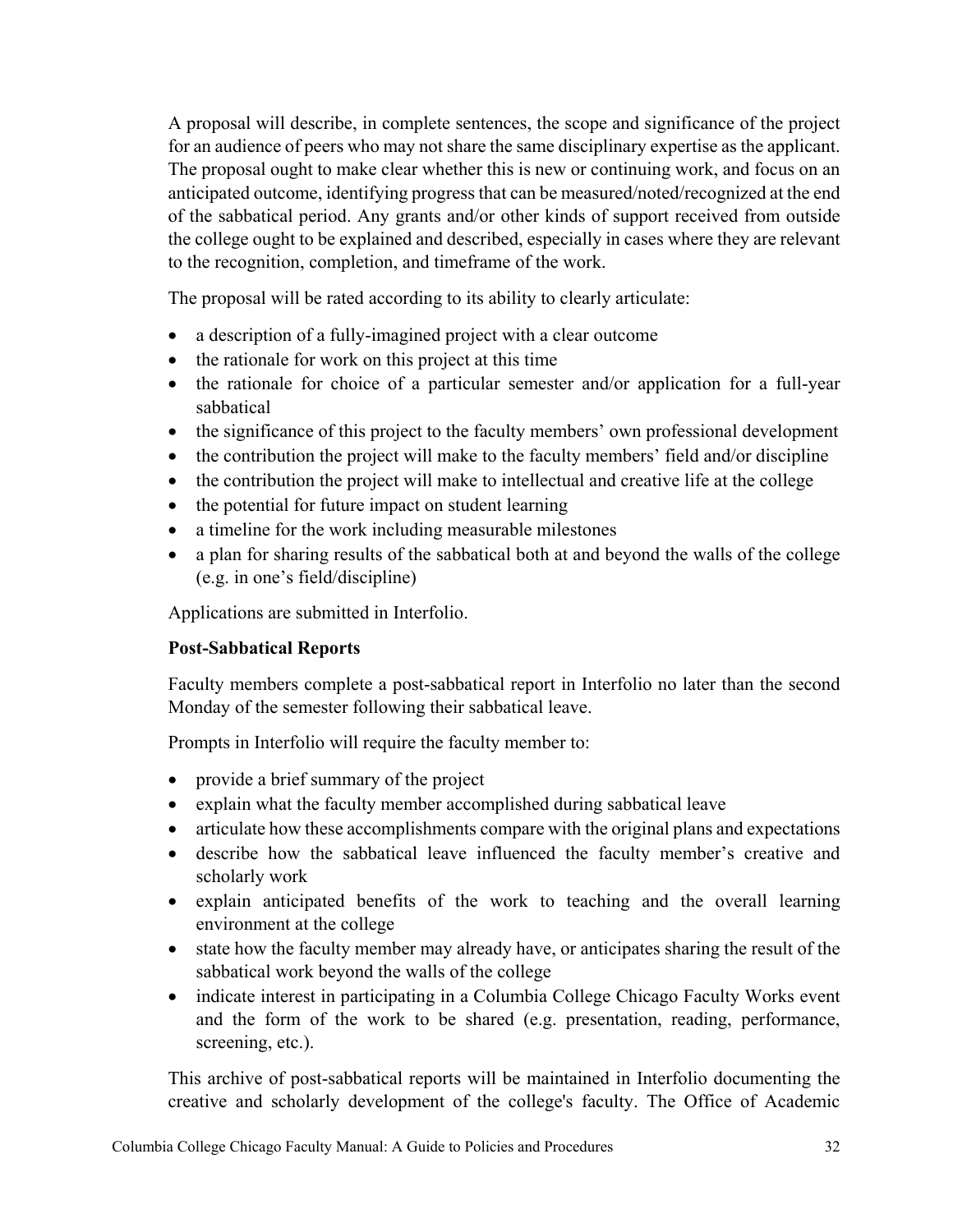Personnel, school deans, department chairs, and each tenured faculty member can access this information at any time.

Faculty members who do not submit the required post-sabbatical report by the deadline will become ineligible for subsequent sabbatical leaves.

## <span id="page-32-0"></span>**531 FMLA and Caregiver (Parental and Dependent Care) Leave**

When a faculty member takes time away for an approved FMLA and/or a Caregiver leave [\(parental or dependent\),](https://columbiacollege.sharepoint.com/sites/hr/SitePages/Time-Off.aspx?web=1) the College must ensure that the student experience is preserved to the greatest extent possible. For this reason, if a full-time faculty member takes a leave for 7+ weeks, all of the faculty member's courses should be reassigned. If the faculty member returns during the semester, service duties (or scholarly and creative work, if applicable) should make up the faculty member's workload. The faculty member may also agree to be scheduled to a sub-session during the affected semester, if applicable.

### <span id="page-32-1"></span>**535 Unpaid leave of absence**

Unpaid leaves of absence not related to FMLA (Family and Medical Leave Act) are granted at the discretion of the college. Normally, such leave is limited to one year. Valid reasons to request an unpaid leave of absence may include, but are not limited to, an offer to teach for a limited period of time (e.g. a semester or year) at another institution of higher learning; an offer to engage in service to an arts organization, social organization, government, industry, or other organization; for the purpose of writing or completing a work of art or scholarship. There is no limitation on gainful employment during an unpaid leave of absence. All full-time faculty, including chairs, are eligible to apply.

Application for unpaid leaves of absence should be made in writing to the department chair and simultaneously to the dean of the appropriate school at least four months before the intended leave. The application should state the purpose of the leave, its expected duration, and any special circumstances affecting the faculty member or the college. Chairs should apply directly to the dean of the appropriate school. Chair leaves must be approved by the provost.

During an unpaid leave of absence, salary increases are suspended. If a faculty member wishes to continue health insurance during an unpaid leave, he/she is responsible for paying the employee premium for up to 12 months on a monthly basis or by paying in advance. Otherwise, the health insurance will cease for the period in question and any claims will be the responsibility of the faculty member. Any 403(b) contributions, flexible spending plan, and commuter benefits are discontinued during the leave. Also, Life, Accidental Death & Dismemberment, and Long Term Disability benefits are discontinued effective one month after the leave begins unless the faculty member elects to convert these benefits. Anyone contemplating such a leave should consult with the Benefits Manager in the Office of Human Resources for additional information on insurance and other employee benefits. <https://columbiacollege.sharepoint.com/sites/hr/SitePages/Time-Off.aspx?web=1>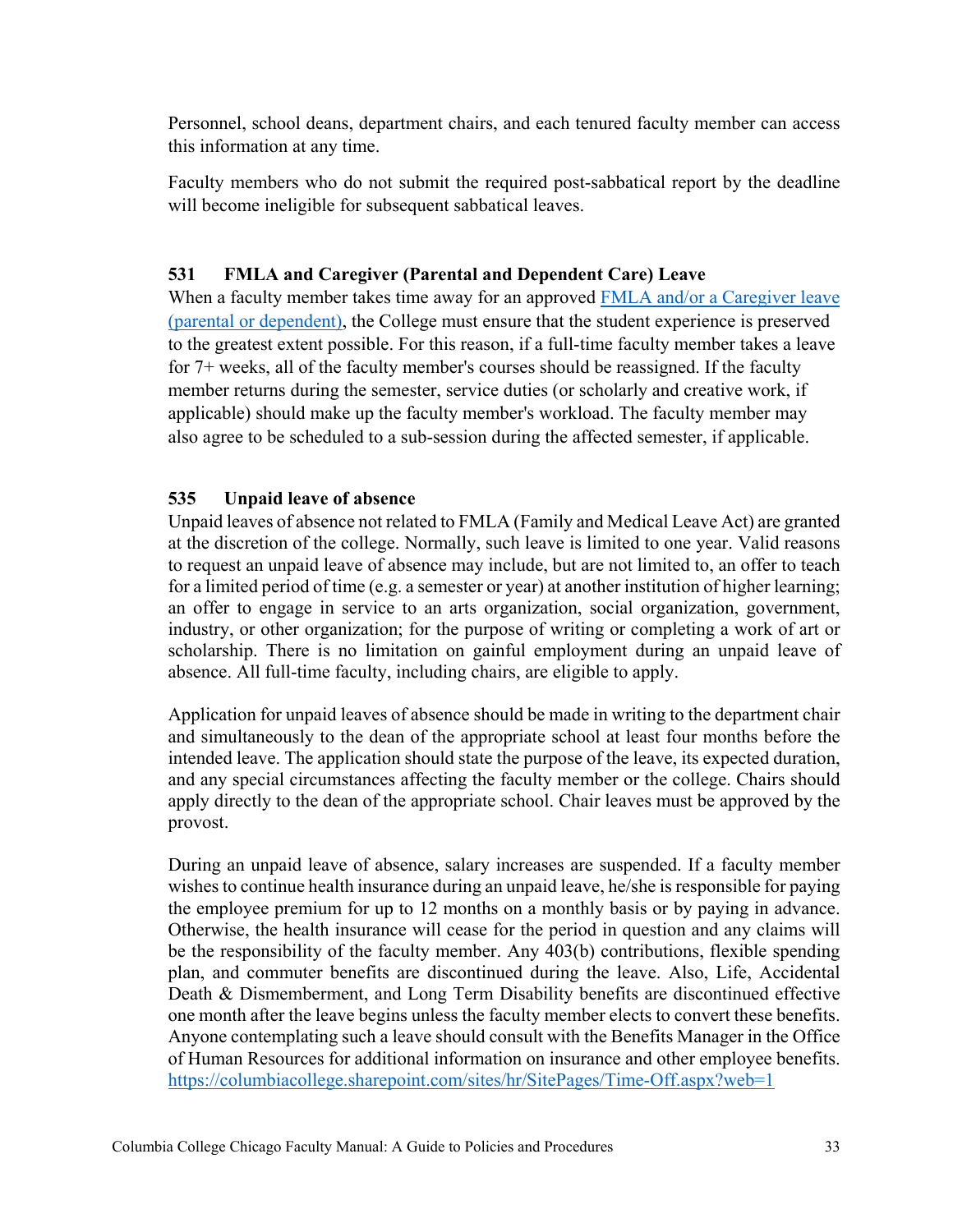Faculty members will not be subject to evaluation during an unpaid leave that extends for a full academic year.

An unpaid leave may be extended beyond the agreed-upon time at the sole discretion of the college. Written application to the department chair and simultaneously to the dean of the appropriate school must be submitted at least four months prior to the expiration of the agreed-upon leave, to be considered only in exceptional cases. For chairs, written application must be made to the dean of the appropriate school and provost under the same terms. Failure to notify the chair and the dean prior to the four months deadline may result in termination of employment.

In each instance, an individual's letter of agreement will be negotiated with the faculty member or chair requesting unpaid leave, specifying date of inception and completion of leave.

For the policy on Extension of the Tenure-Track Period, see Statement of Policy on Academic Freedom, Faculty Status, Tenure, and Due Process [\(Section](https://about.colum.edu/provost/academic-personnel/statement-of-policy/evaluation-of-faculty-with-tenure-track-appointments.html) XV.C).

This section does not apply to Family and Medical Leave Act (FMLA) leaves of absence, which are governed by a separate policy. For questions regarding FMLA, contact the Office of Human Resources.

## <span id="page-33-0"></span>**540 College/school retreats**

Each summer, before the start of fall semester, the college holds either a college-wide allfaculty retreat or individual school-wide retreats. The purposes of the events are to create an atmosphere for the development of collegial relationships; to provide forums for open discussion about issues of concern to the college; to offer forums for discussion of proven teaching approaches and to showcase faculty professional development projects; and to build an academic community. These events are mandatory for full-time faculty.

### <span id="page-33-1"></span>**545 New faculty orientations**

Both new full- and part-time faculty are expected to participate in college orientations. These orientations provide faculty members with general information about the college, academic policies, faculty and student support services, and introduce faculty members to some of their colleagues and college administrators. In addition, the orientations offer forums for discussing effective teaching approaches and methodologies. For more information visit the New Faculty Orientation website.

<https://about.colum.edu/faculty-development/programs/new-faculty-orientation.html>

### <span id="page-33-2"></span>**550 Faculty travel**

A faculty member who wishes to travel to professional conferences, meetings, or seminars or to conduct other college-related business must first secure the permission of their department chair to ensure that college funds are available to cover the cost of travel and related conference fees, etc. All airplane, train, and car rental reservations must be made through Administrative Services in order to be reimbursable. Forms for making travel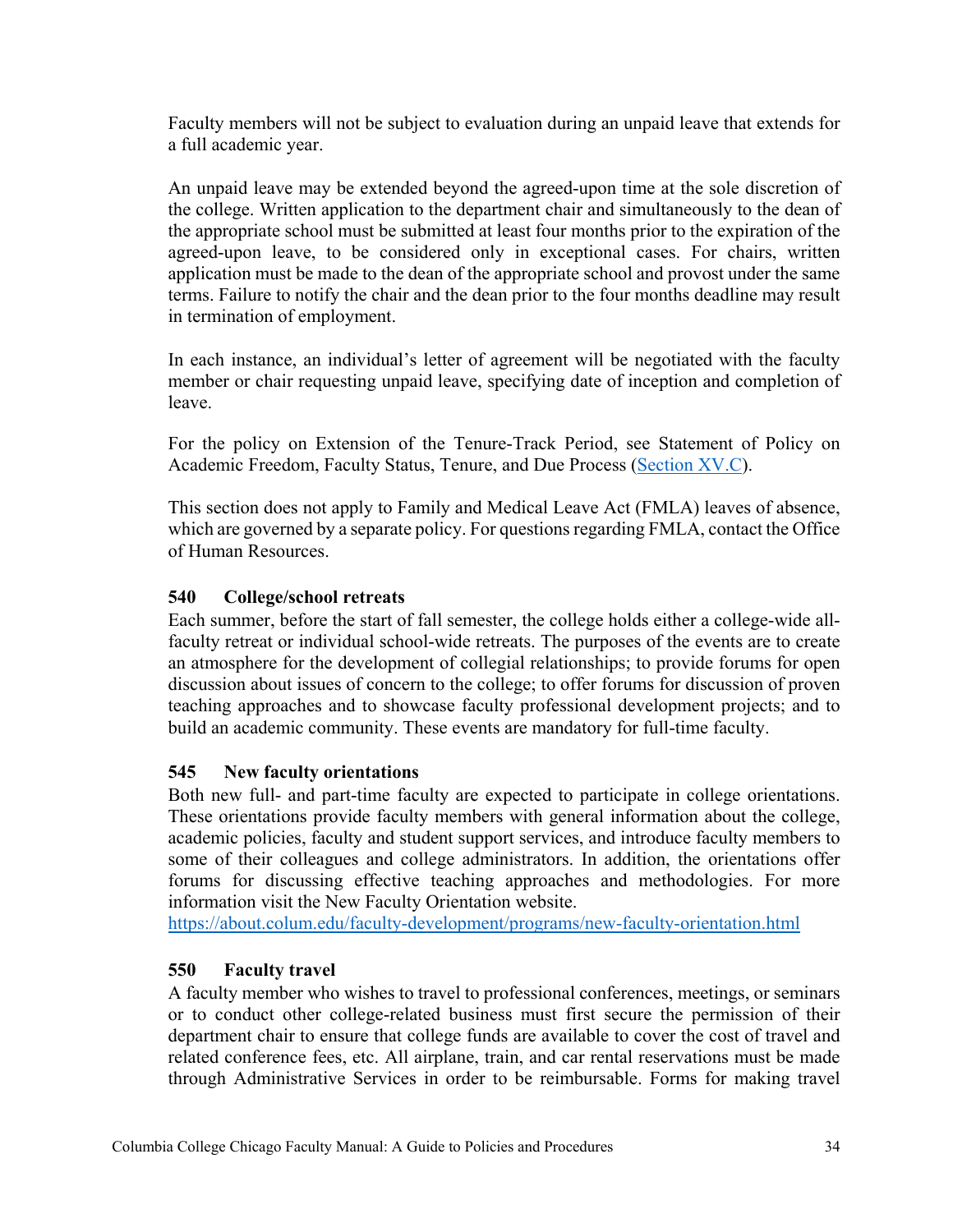arrangements and reimbursement of travel expenses are available on the Office of the Provost [intranet page.](https://columbiacollege.sharepoint.com/sites/prov/SitePages/Academic-Affairs-Travel-Requests.aspx)

## <span id="page-34-0"></span>**555 Commencement**

Faculty members are required to attend the Commencement ceremony for their department. For specific information, see the Commencement website. <http://students.colum.edu/commencement/>

## <span id="page-34-1"></span>**560 Outside professional activities**

Professional activities outside of the college should be of sufficient scope and quality as to be worthy of recognition in faculty evaluations and should reflect positively on the professional stature and reputation of the individual and the college.

Professional activities should relate in the broadest sense to the discipline in which the faculty member is engaged, and such activities should significantly contribute to the faculty member's growth and/or stature in that field.

## <span id="page-34-2"></span>**565 Desk copies of textbooks**

Desk copies of textbooks received by an academic department or member of the faculty for review may not be sold for either the college's benefit or individual gain. Desk copies may be retained by the department for reference purposes or forwarded to the College Library to include in its collection.

## <span id="page-34-3"></span>**570 Conflicts of interest**

The high ethical standards to which our faculty hold themselves are our best safeguards against conflicts of interest. However, judgments will differ and faculty are advised to consult with the department chair and/or the school dean whenever there are any questions regarding conflicts of interest or the appropriateness of a given outside professional activity.

### <span id="page-34-4"></span>**570.1 Outside employment**

Full-time faculty members may not hold two full-time academic positions concurrently.

Full-time faculty members should not undertake any outside employment activities that conflict with the performance of faculty obligations. Outside employment activities do not reduce regular faculty work responsibilities. Any professional efforts requiring release time must be formally contracted in writing with the department chair and are subject to the approval of the school dean.

Full-time faculty members may not engage in any concurrent employment in a salaried position at another institution or place of business (excluding freelance) without prior written approval of both the school dean and the department chair (this provision does not include the receipt of grants, awards, commissions or fees for service).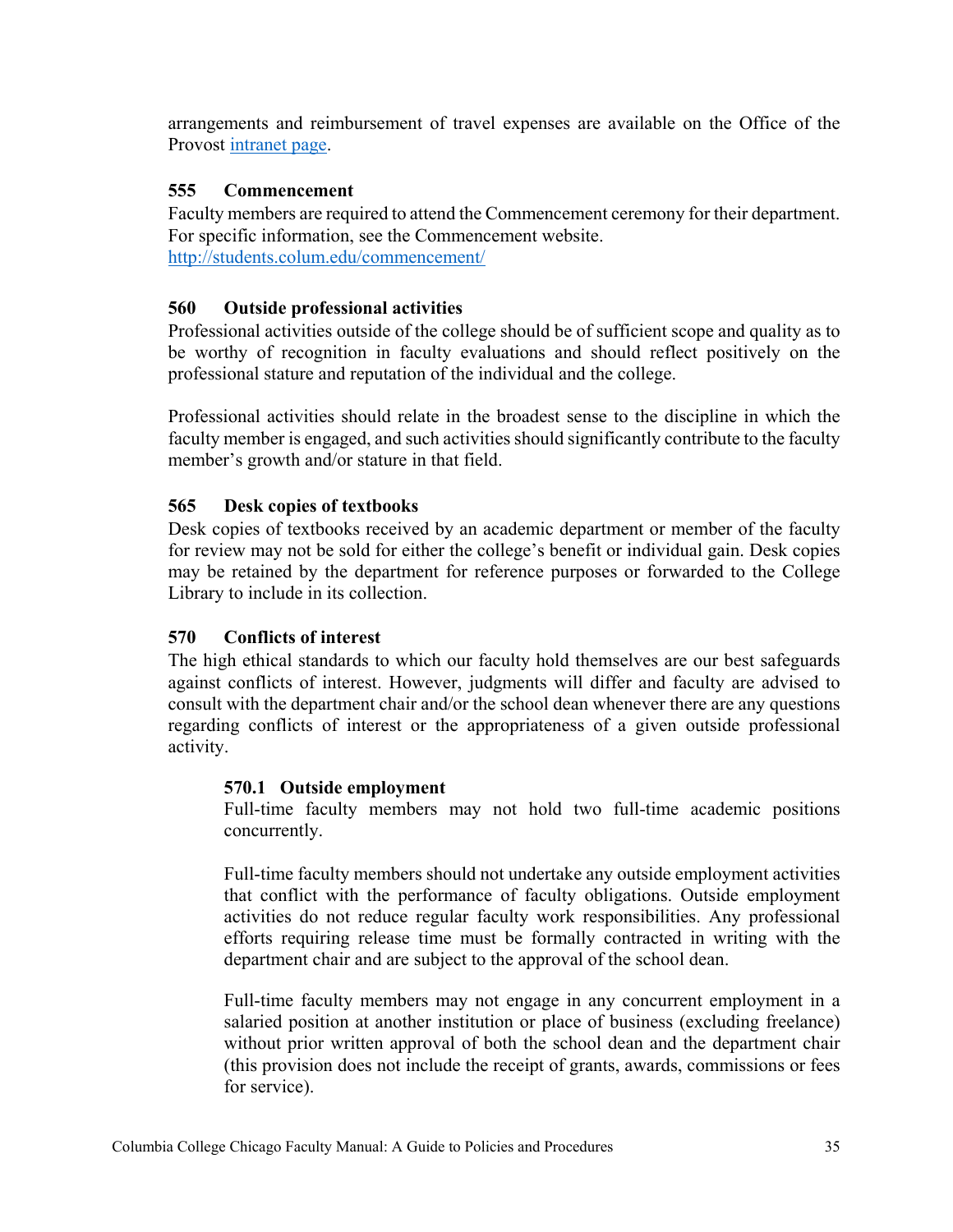### <span id="page-35-0"></span>**570.2 Use of the college's name**

Although the college appreciates and encourages mention of the institution in faculty biographical materials, interviews, social media, etc., the college's name and identity are the exclusive property of the college and, consequently, may not be used in connection with goods or services offered by any faculty member involved in outside work. The college assumes no responsibility for the competence of performance of outside activities engaged in by a faculty member, nor may any responsibility be implied in any advertising with respect to such activities. Official stationery may not be used in connection with outside activities except with respect to academic and scholarly activities. Faculty members may not represent themselves as acting on behalf of the college without prior authorization from the provost.

### <span id="page-35-1"></span>**570.3 Course materials**

Under no circumstance shall members of the faculty sell course materials directly to students in their classes. Any course materials that must be purchased shall in all cases be handled through an established commercial vendor.

When a member of the faculty uses a course textbook or other required materials where he/she may receive a financial or other personal benefit, the faculty member must disclose this decision and the potential benefit to the curriculum committee of the department. The curriculum committee will consider whether the text or other material is consistent with the learning objectives of the class. If the curriculum committee decides that the text or other material is consistent with the learning objectives of the class, nothing further need happen; and the question need not be revisited in future semesters. If the curriculum committee decides that the text or other material may not be consistent with the learning objectives of the class, the members will give a written statement to the faculty member who is at risk of a conflict of interest and copy the department chair and the dean of the school.

The department chair will then follow the policies and procedures detailed in the college's Conflict of Interest Policy available on IRIS under Business Affairs>Internal Auditing>Business Affairs>Conflict of Interest Policy.

### <span id="page-35-2"></span>**571 Academic Ombudsperson**

#### **Overview**

The Academic Ombudsperson is a designated neutral and impartial dispute resolution source whose major function will be to provide an informal, voluntary, and confidential resource for addressing and resolving workplace or academic conflicts within the Columbia College Chicago community. The Academic Ombudsperson's services are available to the college's full-time faculty. Part-time faculty represented by P-fac shall continue to address issues through their union representatives.

#### Purpose and Responsibilities

The Academic Ombudsperson shall act as an advocate for procedural fairness and a neutral source of advice, information, referral, and mediation services to full-time faculty members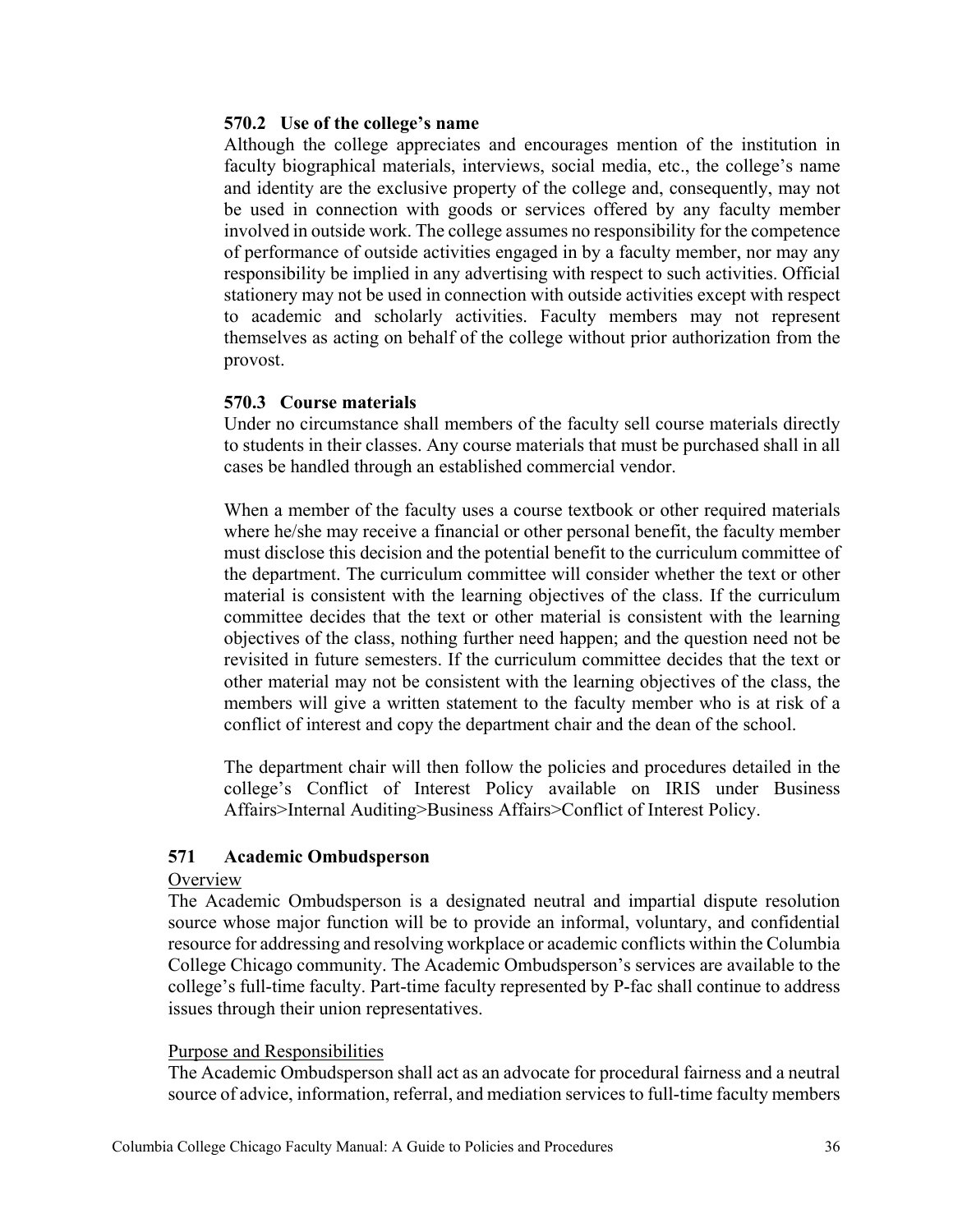seeking guidance. The Ombudsperson shall keep regular office hours and be reasonably available for both "walk-in" and scheduled meetings with faculty members. The Ombudsperson may provide assistance using methods of problem-solving including, but not limited to, listening, identifying and reframing issues, asking questions, conflict coaching, mediation, facilitation, and shuttle diplomacy. The Academic Ombudsperson shall consider the point of view of all parties and not side with any one individual.

More specifically, the responsibilities of the Academic Ombudsperson are:

- to provide a confidential forum to discuss faculty members' questions and concerns;
- to educate faculty regarding their options for resolving a conflict (including both formal procedures and informal steps);
- to provide information concerning and assistance navigating college policies and procedures;
- to facilitate the informal resolution of faculty disputes;
- to make appropriate referrals (i.e., when informal options appear ineffective or impractical or when another office can provide better assistance);
- to help establish effective communication between parties to a dispute (only when requested by the faculty member seeking assistance from the Academic Ombudsperson and in compliance with all required confidentiality);
- to identify common underlying issues and interests;
- to make general recommendations to the provost for necessary or desirable changes in college rules, regulations, and procedures (without disclosing any information held in confidence); and
- to report to the Faculty Senate on general trends and topics of concern at least once per year (without disclosing any information held in confidence).

The Ombudsperson shall perform these responsibilities as appropriate given the circumstances of each faculty inquiry or request.

### Limitations of Authority

In performing the responsibilities of the position, the Academic Ombudsperson shall not:

- address complaints related to alleged harassment or discrimination prohibited under the college's Sexual Misconduct Policy & Procedures and/or Anti-Discrimination & Harassment Policy (other than to refer the faculty member to the college offices that are established to deal with these issues);
- participate in any formal investigatory, disciplinary, or grievance procedure, nor act as a mandated step before the commencement of such a procedure (but he or she may provide information concerning the college's processes);
- establish or revise college policies or procedures;
- take sides or determine the "guilt" or "innocence" of any party;
- make recommendations as to appropriate sanctions;
- give legal advice;
- offer psychological counseling, although the Ombudsperson may refer faculty members to available resources; or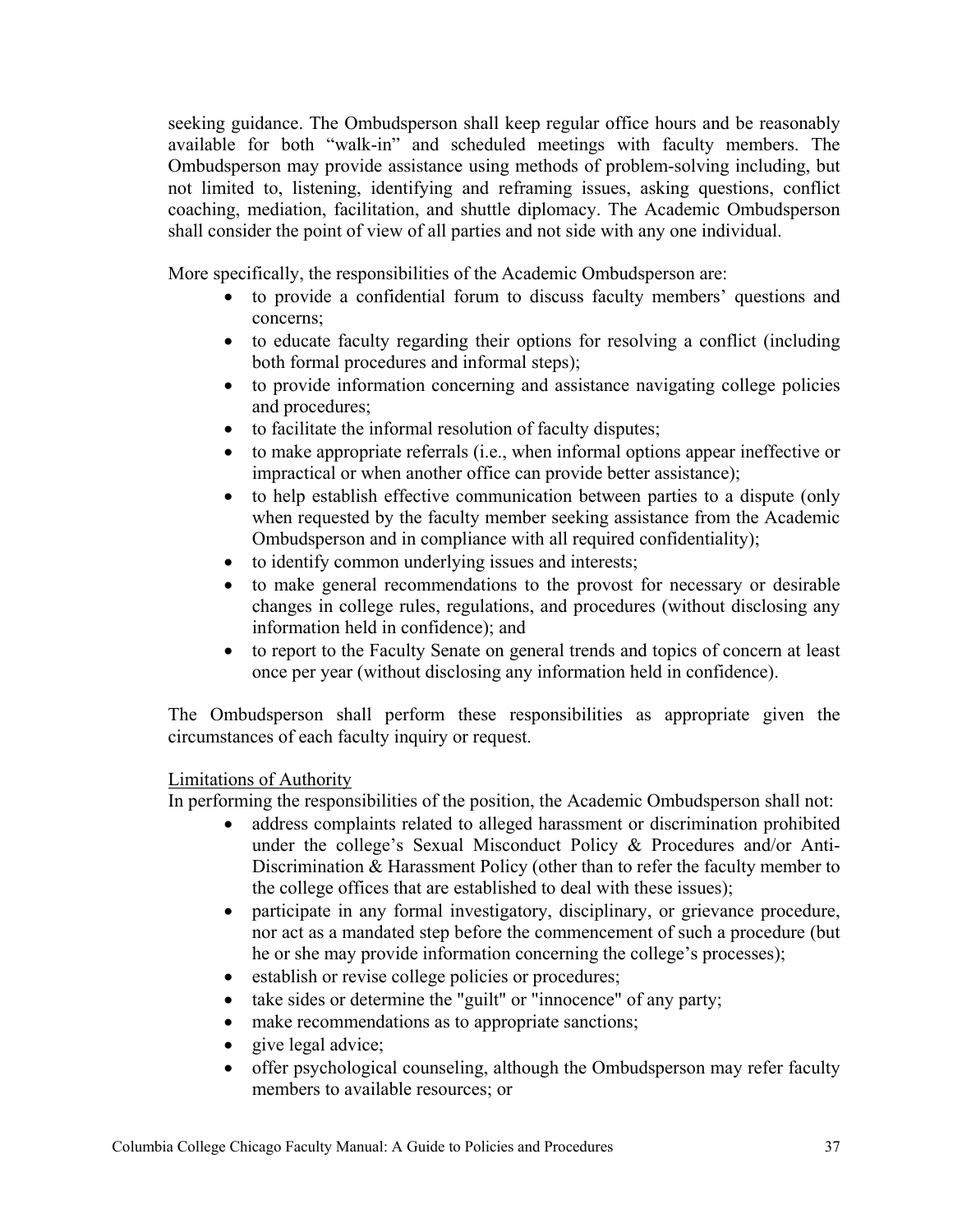• provide services to students (whom will continue to be served by the Dean of Students' Office).

The authority of the Academic Ombudsperson is limited to internal academic issues. The Ombudsperson shall not address the college's relationship with any third parties.

Reporting and Independence

- The Academic Ombudsperson is neutral, impartial, and unaligned.
- The Academic Ombudsperson shall act independently from other academic and organizational structures within the college, but will report directly to the Provost for administrative and budgetary purposes. The Ombudsperson must hold no other position within the college that could compromise that independence.
- The Academic Ombudsperson must not have any personal stake in, nor incur gain or loss from, the outcome of any issue under consideration. The Academic Ombudsperson shall ask to be rescused from any matter which the Ombudsperson reasonably believes may be a conflict of interest.

Confidentiality and Record Keeping

- The Academic Ombudsperson shall hold all communications with faculty members seeking assistance in confidence. The Ombudsperson shall reveal neither the identities of any faculty member seeking assistance nor any information given in confidence that could lead to the identification of such a faculty member. Notwithstanding anything to the contrary, the Academic Ombudsperson shall make such disclosures as required by law or as necessary to prevent an act that may result in imminent bodily harm.
- The Academic Ombudsperson shall not keep formal written records for the college, but the Ombudsperson may keep such suitable records of complaints, findings, and recommendation as are necessary to accomplish the Ombudsperson's responsibilities. Such records shall be accessible only to the Academic Ombudsperson or to the Ombudsperson's designee. At the end of the Academic Ombudsperson's term or service, the Ombudsperson shall decide reasonably which records to retain for the Ombudsperson's successor and which to destroy. No records retained shall include any personally identifiable information.
- The Academic Ombudsperson shall not testify in any formal college investigatory, disciplinary, or grievance procedure. Communications to the Ombudsperson do not constitute notice to the college of possible violations of college policy or unlawful practices.

## Search Committee

When a search for an Academic Ombudsperson is to be conducted, the provost will convene a search committee and give the committee its charge. The minimum composition of the search committee is to include:

- The General Counsel or designee;
- The AVP of Human Resources or designee;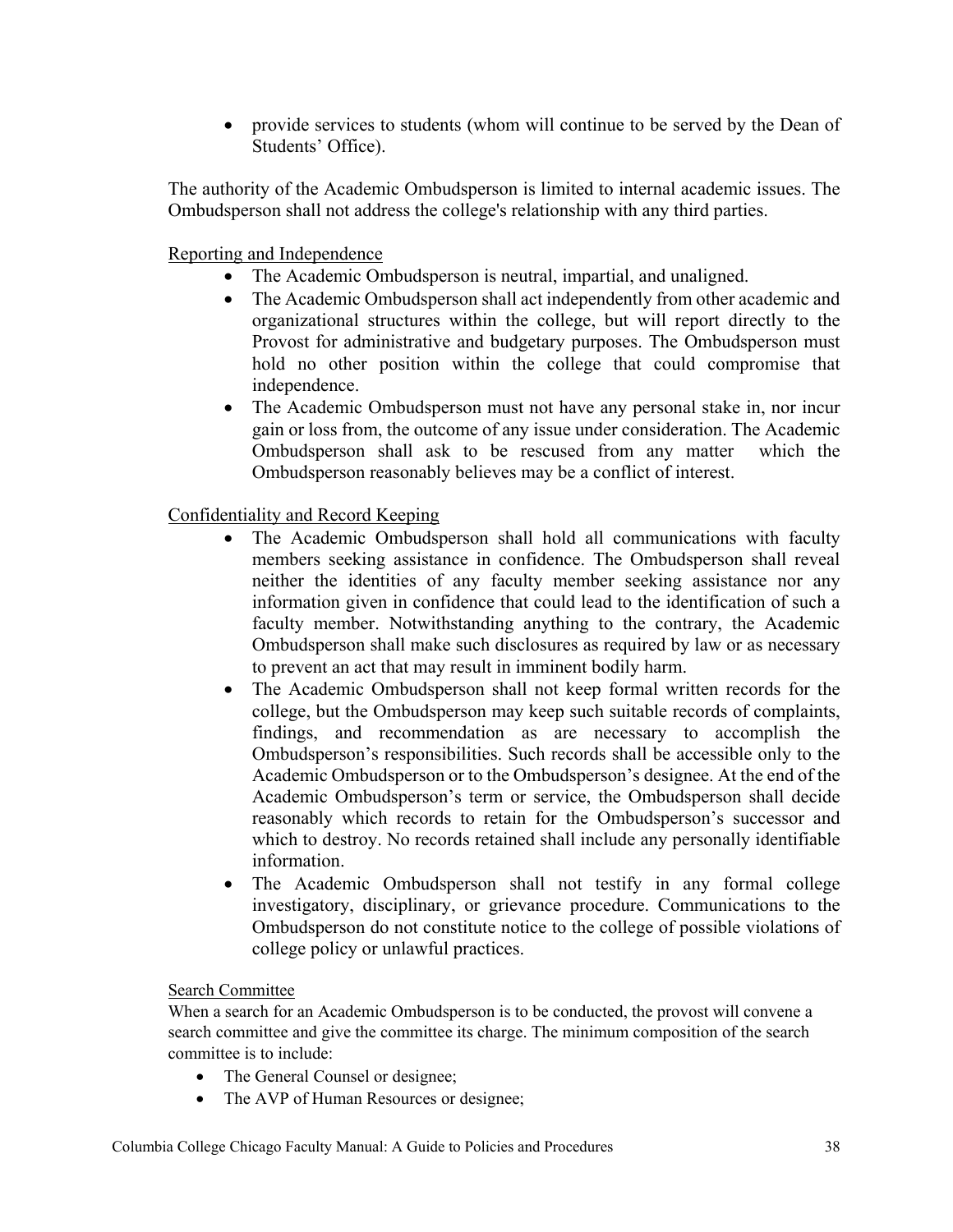- One representative from the Executive Committee of the Faculty Senate
- One representative from the Faculty Affairs Committee of the Faculty Senate
- One representative from the Office of the Provost; and
- One representative from Academic Diversity, Equity and Inclusion.

# <span id="page-38-0"></span>**572 Dispute Resolution Procedure for Full-Time Faculty**

The purpose of this dispute resolution process is to provide avenues for full-time faculty members to request review of certain employment-related actions and decisions.

This process is limited to addressing disputed actions or decisions, and may not be used to dispute matters that are subject to an existing policy that has an appeal and/or complaint resolution mechanism. This includes, without limitation, the college's "Statement of Policy on Academic Freedom, Faculty Status, Tenure, and Due Process," the Curriculum Policy Manual, the "Anti-Discrimination & Harassment Policy," and the Office of Human Resources' benefits policies. Decisions regarding faculty appointments, promotions and continued employment may not be disputed through this process.

This process may not be used on a group or "class" basis or to dispute existing or proposed college policy. This process applies to full-time faculty members only. Any individual covered by a collective bargaining agreement must use the applicable grievance procedures of that agreement.

Subject to these limits, a faculty member may use this dispute resolution process to dispute actions and decisions by the college that meet the following criteria:

- 1. The action or decision materially, substantially and directly affects the faculty member's employment;
- 2. The action or decision results in the faculty member being treated differently from similarly situated faculty members;
- 3. The faculty member believes that there is insufficient justification for the different treatment.

<span id="page-38-1"></span>Those who participate in this process are expected to conduct themselves in a professional manner at all times, respecting the confidentiality of the process and the individuals involved.

## **572.1 Informal Resolution**

Faculty members should always attempt to resolve issues informally, before initiating formal procedures. Many issues can be resolved quickly through good communication, face-to-face meetings, and other informal steps. The college and faculty members are expected to make sincere attempts to resolve issues informally.

Before proceeding to a Formal Dispute under 572.2 below, a faculty member must first take reasonable steps to attempt to resolve the situation informally.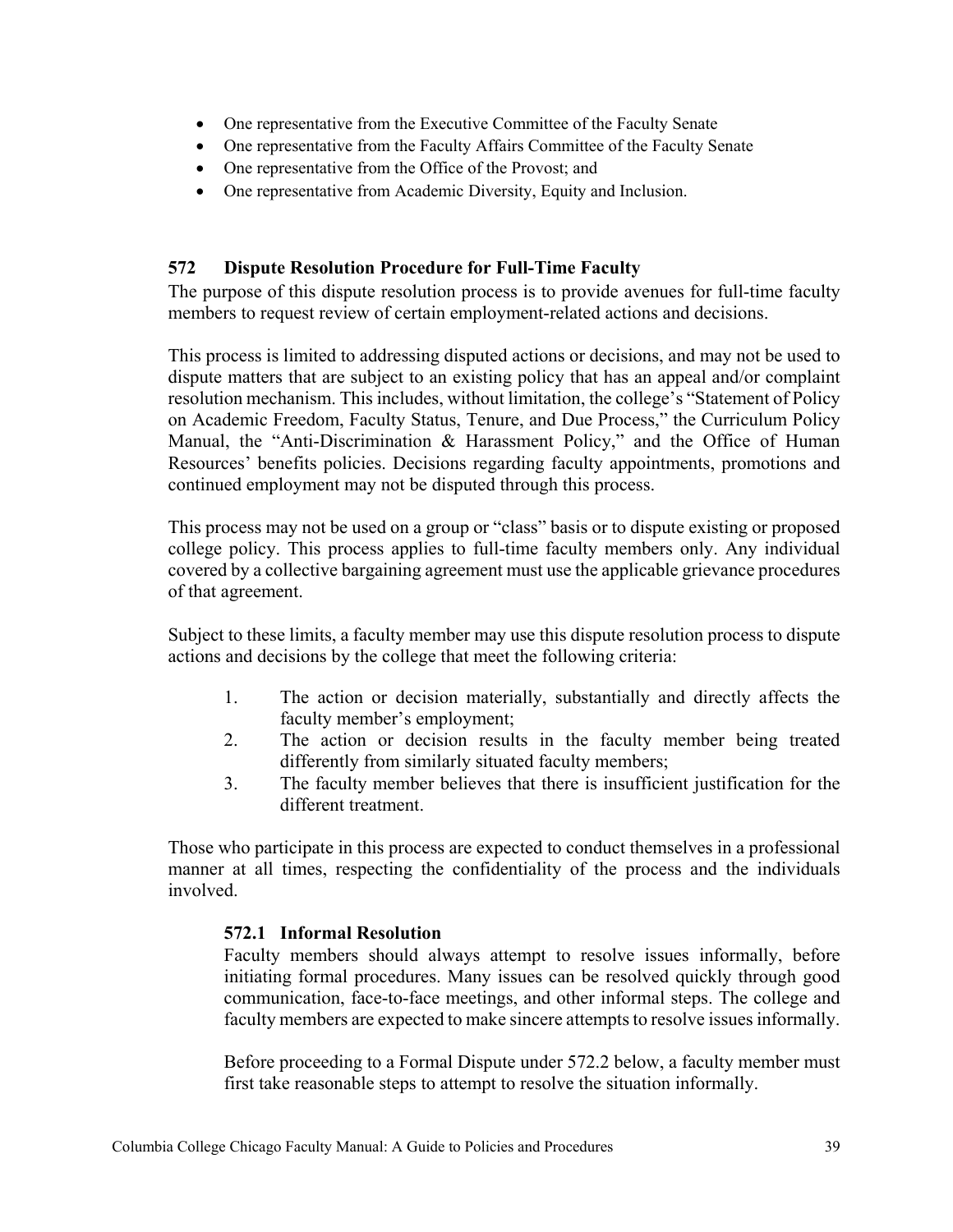A faculty member should first communicate the issue to the individual who took the action or made the decision (the "decision-maker") and engage in good faith efforts to reach a resolution. If possible, an in-person conversation should occur. If the faculty member and the decision-maker agree that additional time could produce an informal resolution, then the deadline for submitting a Formal Dispute (addressed below in 572.2) may be extended up to 5 working days. Extensions of time must be confirmed by email.

If the issue is not resolved with the decision-maker, the faculty member is encouraged to address the issue to an administrator one level higher (other than the provost or president) and attempt to resolve it there. If the faculty member and the administrator agree that additional time could produce an informal resolution, then the deadline for submitting a Formal Dispute may be extended up to 5 working days. Extensions of time must be confirmed by email.

#### <span id="page-39-0"></span>**572.2 Formal Dispute Resolution**

<span id="page-39-1"></span>Faculty members may initiate a Formal Dispute if the issue is not resolved informally. A faculty member must initiate a Formal Dispute within 30 working days of the decision or action at issue, unless this deadline is extended as described above in 572.1.

### **572.2.a Initiating a Formal Dispute**

A faculty member initiates a Formal Dispute by submitting a Formal Dispute Form to the Executive Committee of the Faculty Senate. (Formal Dispute Form is available [here.](https://columbiacollege.sharepoint.com/sites/AcademicPersonnel72/Shared%20Documents/Forms/AllItems.aspx?id=%2Fsites%2FAcademicPersonnel72%2FShared%20Documents%2FDispute%20Resolution%20Form%2Epdf&parent=%2Fsites%2FAcademicPersonnel72%2FShared%20Documents&p=true&cid=697c3af7-e75b-41ab-9ef8-f25060204a29)) The Executive Committee shall review the Formal Dispute Form to determine if the faculty member has presented a valid Formal Dispute, in whole or in part. No Executive Committee member may participate in this decision if the person has a conflict with or a vested interest in the resolution of the dispute. If the Formal Dispute meets the criteria outlined above, the Executive Committee shall promptly convene a Dispute Resolution Committee and forward a copy of the Formal Dispute Form to the Office of the Provost. If not, the Executive Committee shall notify the faculty member that the Formal Dispute is denied, giving the reason(s) for denial, and forward a copy of the notice to the Office of the Provost.

The faculty member must provide sufficient detail on the Formal Dispute Form to allow the Dispute Resolution Committee to investigate the issue. At a minimum, the Formal Dispute Form should describe the specific action or decision at issue as fully as possible, identify any applicable policy or procedure, identify the relevant individuals, give the date the action or decision occurred, describe the steps taken to resolve the issue informally, and provide any additional relevant facts.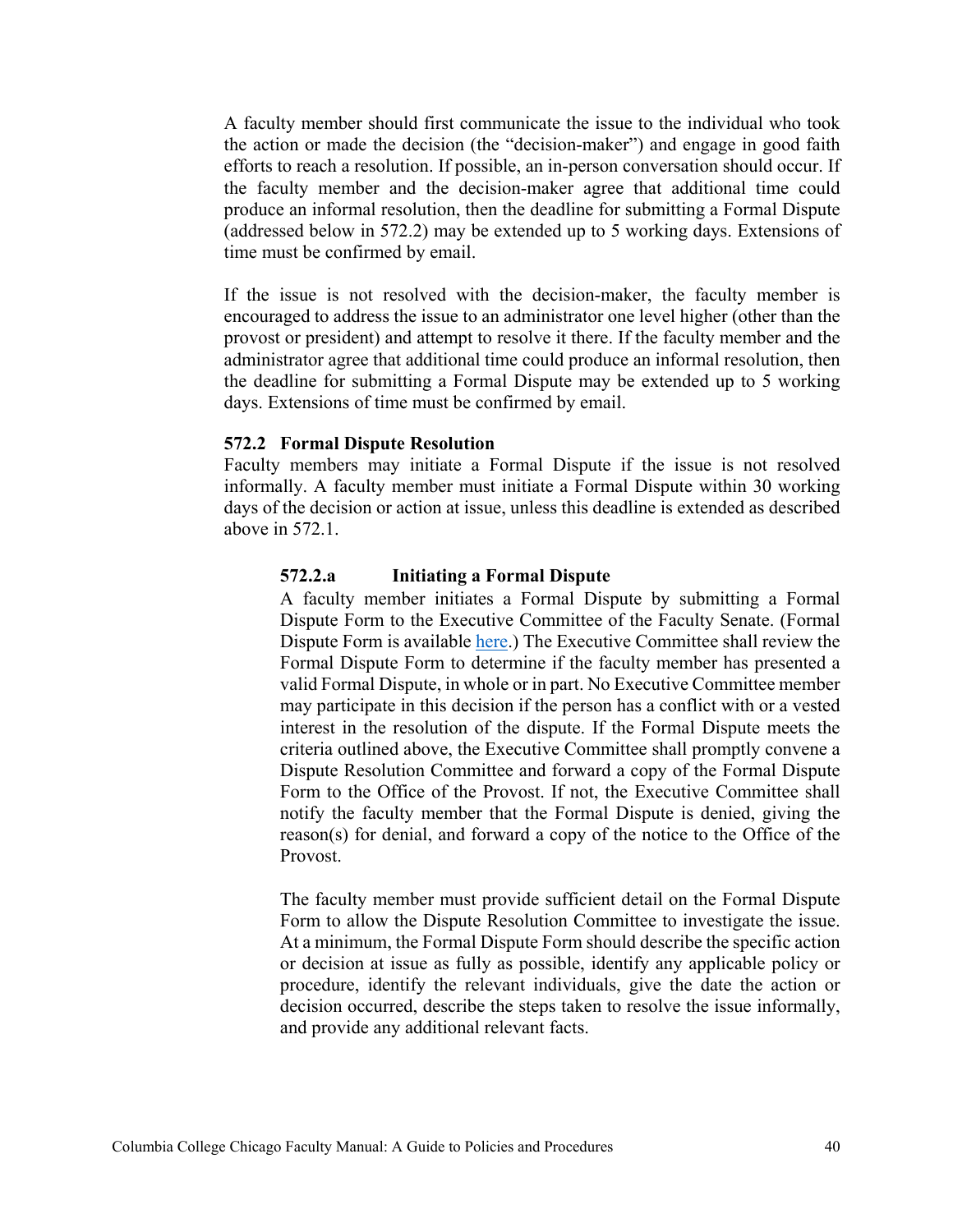## <span id="page-40-0"></span>**572.2.b Dispute Resolution Committee**

The Dispute Resolution Committee shall consist of one member of the Executive Committee, two additional senators, and two administrators appointed by the provost. No one may participate on a Committee if the person has a conflict with or a vested interest in the resolution of the dispute. All senators must participate on a Committee as part of their service in the Senate.

The Committee shall attempt to address the Formal Dispute within 15 working days of submission, unless additional time is needed as determined in the sole discretion of the Committee. The Committee shall investigate the Formal Dispute and make recommendations for resolution.

If the Committee determines that any part of a Formal Dispute has merit, it shall send a preliminary recommendation for resolution to the decisionmaker. The Committee shall work collaboratively with the decision-maker to reach a mutually agreeable resolution, if possible. In any case, the decision-maker shall answer the Committee in writing within three working days of receiving the recommendation, either agreeing to implement the preliminary recommendation or explaining why the preliminary recommendation (or any part of it) is not or cannot be accepted.

After receiving the response to the preliminary recommendation, the Committee shall send a report to the faculty member, the decision-maker, and the Office of the Provost. The Committee's report shall include any final recommendations and any resolution agreed to by the decision-maker.

### <span id="page-40-1"></span>**572.2.c Request for Additional Review**

If not satisfied with the Committee's report, a faculty member may request review by the provost within 5 working days from the date of the report. The provost, or the provost's designee(s), shall respond to the faculty member, the Dispute Resolution Committee, and the decision-maker within 10 working days, unless additional time is needed. In no case shall the time to respond exceed 20 working days. If a disputed issue concerns an action or decision by the provost, this final request for review may instead be made to the president of the college, in which case the president, or the president's designee(s), shall respond as described. The decision of the provost (or president if the disputed issue involves the provost) is final and the dispute file shall be closed. Once closed, the Committee shall forward the Formal Dispute file to the Office of the Provost, to be stored separately from a faculty member's personnel file.

### <span id="page-40-2"></span>**575 Academic Personnel files**

See Statement of Policy on Academic Freedom, Faculty Status, Tenure, and Due Process [\(Section](https://about.colum.edu/provost/academic-personnel/statement-of-policy/academic-personnel-file) XXVI).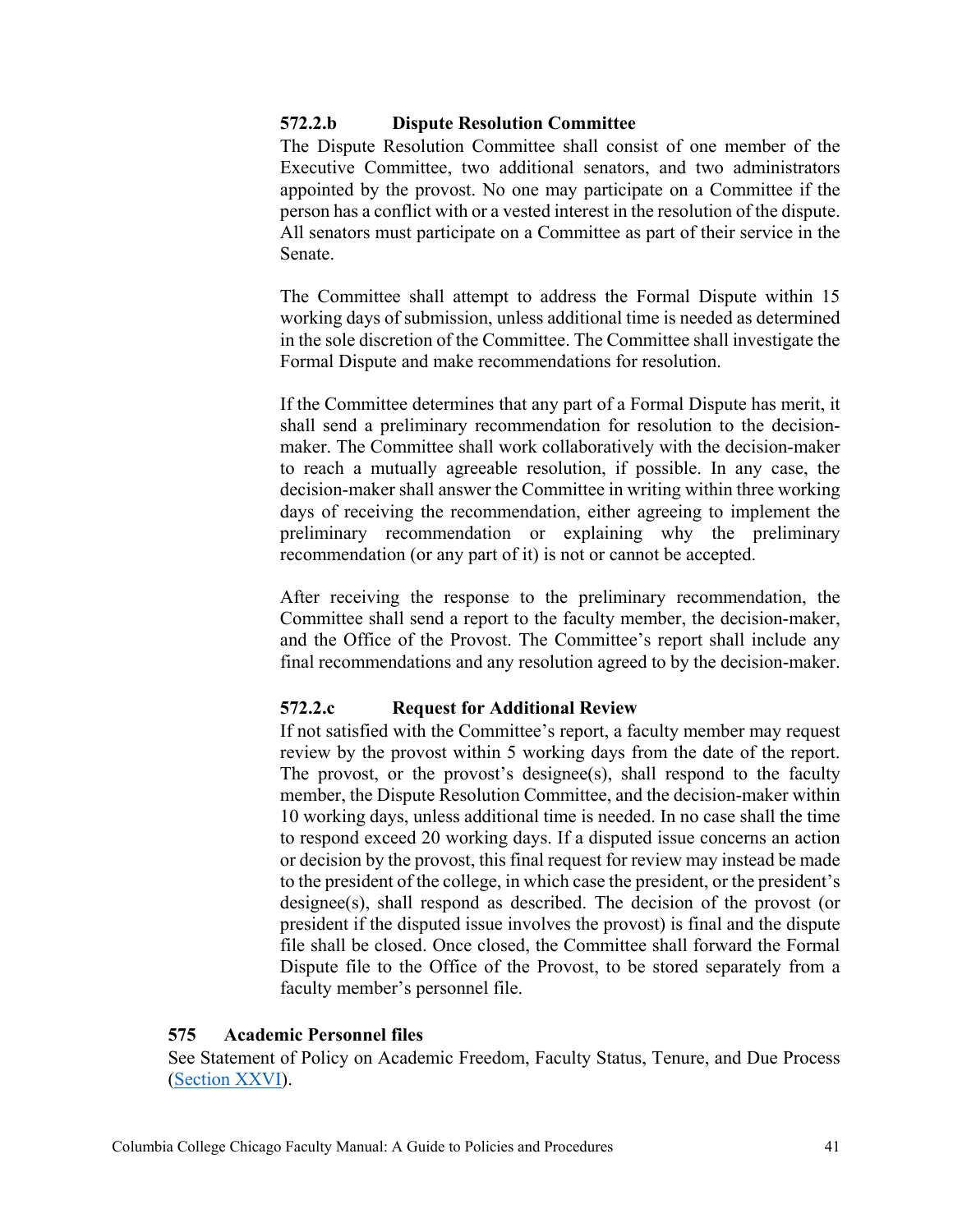\*\*\*\*\*\*\*\*\*\*\*\*\*\*\*\*\*\*\*\*\*\*\*\*\*\*\*\*\*\*\*\*\*\*\*\*\*\*\*\*\*\*\*\*\*\*\*\*\*\*\*\*\*\*\*\*\*\*\*\*\*\*\*\*\*\*\*\*\*\*\*\*\*\*\*\*\*\*

### <span id="page-41-1"></span><span id="page-41-0"></span>**600 ACADEMIC AND CLASSROOM POLICIES**

## **605 Academic Integrity Policy**

The college's Academic Integrity Policy may be found at this link. <http://catalog.colum.edu/content.php?catoid=15&navoid=4529>

Violations of academic integrity should be reported via the online form. A link to this form may be found in the lower right hand corner of the faculty member's OASIS page. This form will enable the college to track multiple offenders and assess the extent of such violations across the college.

## <span id="page-41-2"></span>**610 Academic advising**

Academic advising is an essential responsibility for full-time faculty. Beginning in fall 2009, all incoming students—freshmen and transfers—will be advised by college advisors in the College Advising Center. These advising sessions will emphasize orientation to college-level study, introduction to college resources, and informed selection of major. When the student is prepared to confirm a major—between 15 and 45 credits—the student will be turned over to a faculty advisor in the relevant department. Faculty advisors in the School of Liberal Arts and Sciences will be available to advise students on core curriculum issues.

The College Advising Center website can be found at this link. <http://www.colum.edu/advising>

## <span id="page-41-3"></span>**615 Attendance privileges (students)**

Attendance and punctuality standards must be made clear and included in every course syllabus that is distributed to students at the beginning of each term. There is no collegewide attendance policy; however, many departments have adopted a no-more-than-threeabsences attendance policy. Therefore, faculty members are encouraged to check for specific departmental attendance policies. Faculty members are advised to keep accurate and up-to-date records on their students' attendance and punctuality.

Standards of attendance and punctuality imposed by faculty and/or departments may be measurements of student performance and as such may be reflected in the evaluation of the student. At the end of the term, a final grade of "F" may be assigned to students who do not meet class attendance standards and do not withdraw. A student's registration is a contract between the student and the college: The student agrees to pay tuition and fees for the privilege of attending classes and using institutional facilities and equipment. Unless a student voluntarily drops/withdraws from a class or is administratively withdrawn, the student may attend class. Class attendance privileges, however, may be suspended if a student's behavior is disruptive. Faculty members are advised to consult with their chair and the dean of students before suspending attendance privileges.

A faculty member may deny a student admittance to a class session once the class has begun if policies on punctuality have been made clear and distributed in writing to students.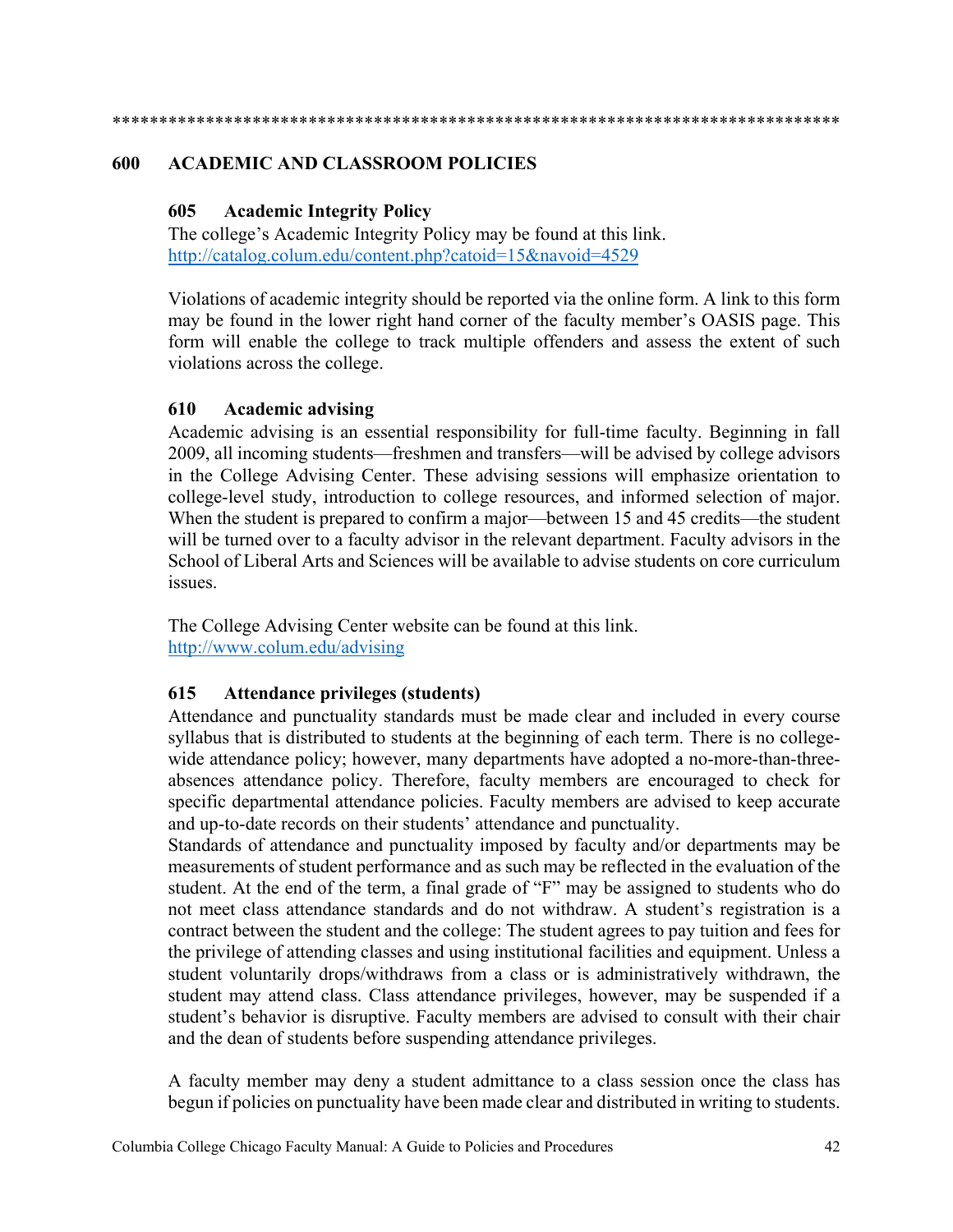Having been denied admittance to one class session does not, however, preclude a student from attending future class sessions provided the student observes the punctuality requirements established for the class. A student may not be denied the right to continue attending a class because the number of absences or tardies that would result in a failing grade has been exceeded.

# <span id="page-42-0"></span>**620 Class lists**

Class lists showing the names of those students officially registered in a class are available through the OASIS system. Only those students whose names appear on a class list are officially registered for the class. A student attending a class whose name is not on the list should be directed to the Office of the Registrar.

## <span id="page-42-1"></span>**625 Policies on grading, grade changes, and grade disputes**

Policies for grades may be found in Columbia's Course Catalog. [http://catalog.colum.edu](http://catalog.colum.edu/)

# <span id="page-42-2"></span>**630 Room assignments**

Room assignments for regularly scheduled classes are coordinated through the deans' offices in cooperation with the Office of Campus Environment. If there is a problem with a classroom assignment, contact the associate dean of the relevant school.

Up-to-date information about building hours and facilities may be found at the Campus Environment website. <https://columbiacollege.sharepoint.com/sites/ofo>

Columbia uses an online space reservation system for all events and courses. Using the system, you can view all courses and events in every space on campus, see the availability of space and make reservations. All space reservations must be made online. [http://space.colum.edu](http://space.colum.edu/)

# <span id="page-42-3"></span>**635 Field trips and outings**

A field trip constitutes any off-campus activity that a faculty member plans, organizes and participates in during scheduled class meeting times. In addition to securing approval of the department chair, the faculty member must inform the college at least 48 hours in advance of any planned field trip for a class by completing and submitting a Field Trip Form. This is required by the college's insurance company so that students and faculty may be located in the event of an emergency. The faculty member must also ask each minor student (under 18) to have a parent complete a Waiver For Minor Student Participant (last page of the Field Trip Form). Completed Field Trip Forms and any Minor Student Waivers should be delivered to the Office of the Registrar, 600 S Michigan Ave., Room 611.

The field trip form is available from the Registrar intranet page. <https://columbiacollege.sharepoint.com/sites/prov/SitePages/Field-Trips.aspx?web=1>

# <span id="page-42-4"></span>**640 Copyright Policy**

The college's Copyright Policy may be found at [here.](https://columbiacollege.sharepoint.com/sites/prov/Shared%20Documents/Copyright%20Policy.pdf)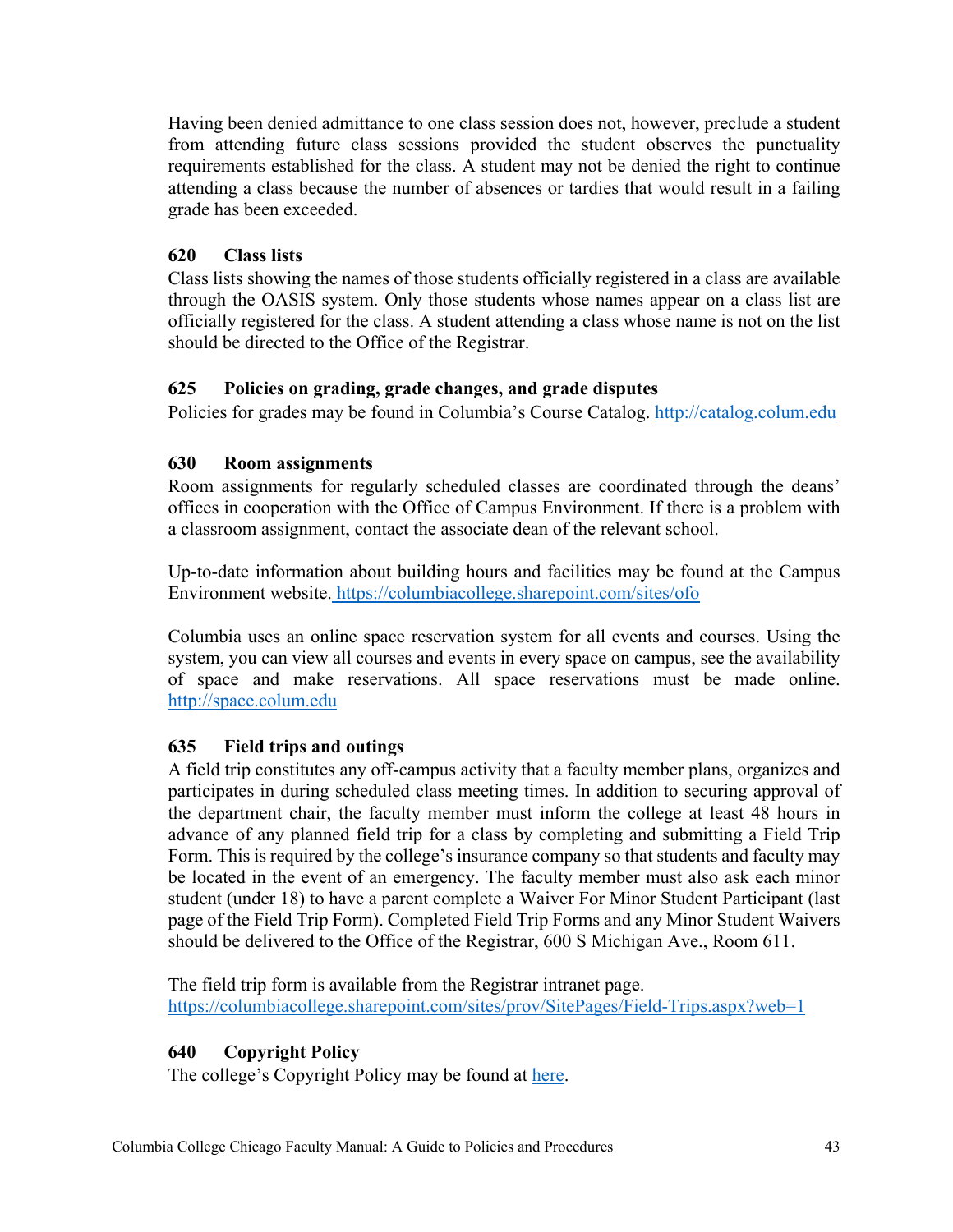\*\*\*\*\*\*\*\*\*\*\*\*\*\*\*\*\*\*\*\*\*\*\*\*\*\*\*\*\*\*\*\*\*\*\*\*\*\*\*\*\*\*\*\*\*\*\*\*\*\*\*\*\*\*\*\*\*\*\*\*\*\*\*\*\*\*\*\*\*\*\*\*\*\*\*\*\*\*

## <span id="page-43-0"></span>**700 COLLEGE-WIDE POLICIES**

[https://colum.knack.com/columbia-college-chicago-policy-site#](https://colum.knack.com/columbia-college-chicago-policy-site)

# <span id="page-43-1"></span>**705 Equal Opportunity**

Columbia College Chicago complies with all local, state, and federal laws and regulation concerning civil rights. Admission and practices of the college are free of any discrimination based on age, race, color, creed, sex, religion, handicap, disability, sexual orientation, national or ethnic origin, veteran status, genetic information, or any other basis prohibited by law.

## <span id="page-43-2"></span>**710 Anti-Discrimination and Harassment Policy**

[http://about.colum.edu/human-resources/pdf/anti-discrimination-and-harassment](http://about.colum.edu/human-resources/pdf/anti-discrimination-and-harassment-policy.pdf)[policy.pdf](http://about.colum.edu/human-resources/pdf/anti-discrimination-and-harassment-policy.pdf)

## <span id="page-43-3"></span>**715 Family Education Rights and Privacy Act (Buckley Amendment)**

FERPA is a federal law that protects the privacy rights of students. <http://www.colum.edu/ferpa>

# <span id="page-43-4"></span>**717 Drug-Free Workplace**

All faculty, staff, and students must adhere to the Drug-Free Workplace Act of 1988 and the Drug-Free Schools and Communities Act of 1989. Any use, possession, sale, or manufacture of an illegal drug or a controlled substance on college property or at a collegesponsored event is strictly prohibited. Violation of this policy will result in disciplinary action that may include immediate suspension or expulsion of students and suspension without pay or termination of employees.

[https://columbiacollege.sharepoint.com/sites/hr/Shared%20Documents/Employee%20&](https://columbiacollege.sharepoint.com/sites/hr/Shared%20Documents/Employee%20&%20Labor%20Relations/Policies/Drug%20Free%20Schools%20and%20Campuses%20Policy.pdf) [%20Labor%20Relations/Policies/Drug%20Free%20Schools%20and%20Campuses%20P](https://columbiacollege.sharepoint.com/sites/hr/Shared%20Documents/Employee%20&%20Labor%20Relations/Policies/Drug%20Free%20Schools%20and%20Campuses%20Policy.pdf) [olicy.pdf](https://columbiacollege.sharepoint.com/sites/hr/Shared%20Documents/Employee%20&%20Labor%20Relations/Policies/Drug%20Free%20Schools%20and%20Campuses%20Policy.pdf)

## <span id="page-43-5"></span>**725 Acceptable Use Policy**

https://colum.knack.com/columbia-college-chicago-policy-site#policies/policydetails/5eb5ac55b13f7a00163bc8ad/

## <span id="page-43-6"></span>**730 Hazardous Waste**

Faculty members who handle toxic or hazardous substances in the course of performing their routine duties are required to maintain, use, and dispose of such substances in accordance with applicable federal, state and local laws and regulations as a condition of their employment.